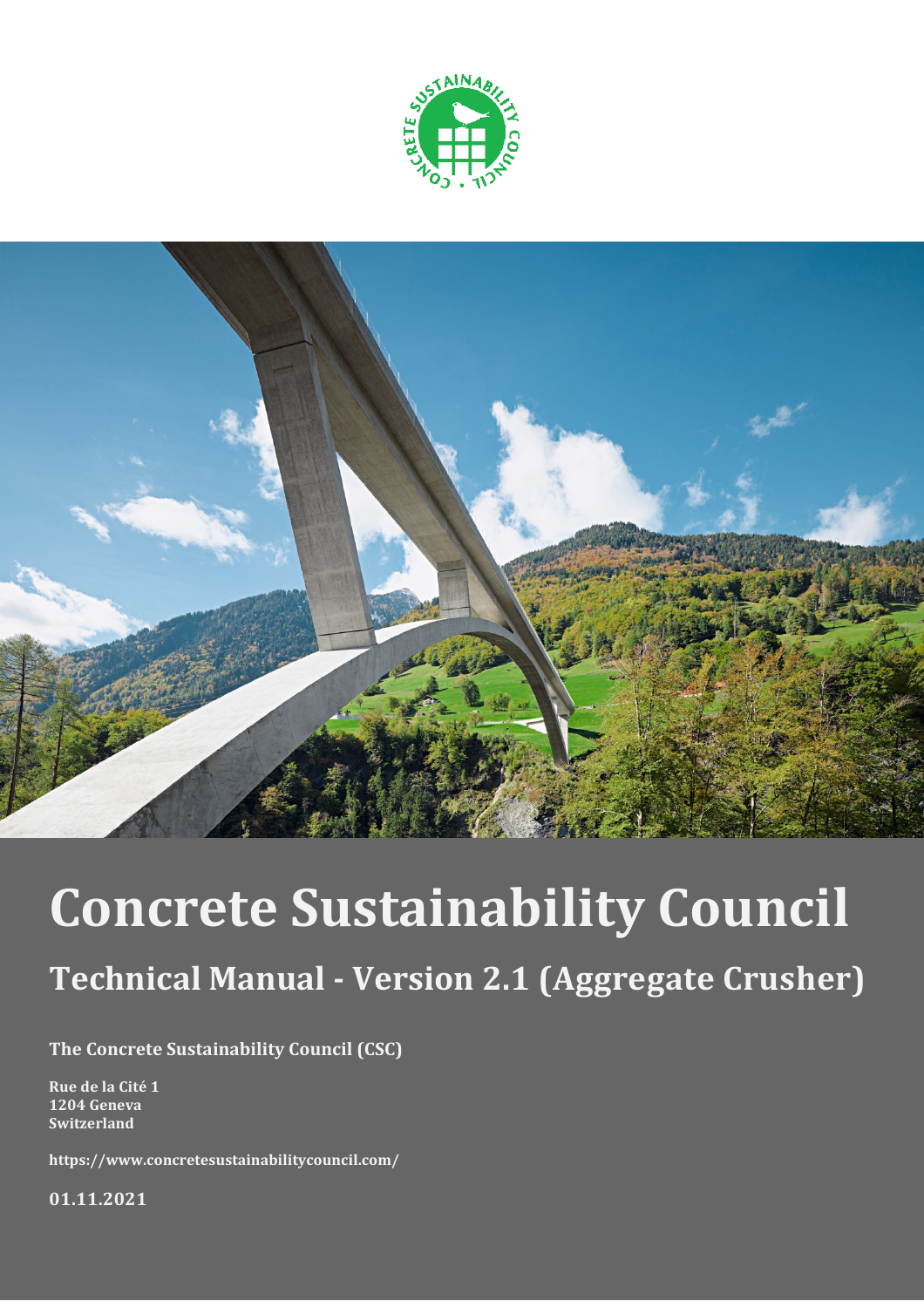

### <span id="page-1-0"></span>**Table of Contents**

| <b>Table of Contents</b>                       | 1                       |
|------------------------------------------------|-------------------------|
| Copyright                                      | $\overline{\mathbf{2}}$ |
| <b>CSC System for Aggregate crusher plants</b> | 3                       |
| <b>Prerequisites</b>                           | 4                       |
| P1 - Ethical and Legal Compliance              | 4                       |
| P2 - Human Rights                              | 7                       |
| P3 - Indigenous Peoples Rights                 | 11                      |
| P4 - Environmental and Social Impact           | 13                      |
| P5 - Traced Materials                          | 14                      |
| <b>Management</b>                              | 15                      |
| M1 - Sustainable Purchasing                    | 15                      |
| M2 - Environmental Management                  | 18                      |
| M3 - Quality Management                        | 19                      |
| M4 - Health & Safety Management                | 21                      |
| M5 - Benchmarking                              | 23                      |
| <b>Environmental</b>                           | 25                      |
| E1 - Life Cycle Impact                         | 25                      |
| E2 - Land Use                                  | 28                      |
| E3 - Energy & Climate                          | 31                      |
| E4 - Air Quality                               | 36                      |
| E5 - Water                                     | 37                      |
| E6 - Biodiversity                              | 42                      |
| E8 - Transport                                 | 46                      |
| <b>Social</b>                                  | 48                      |
| S1 - Local Community                           | 48                      |
| S3 - Occupational Health & Safety              | 53                      |
| S4 - Labor Practices                           | 60                      |
| <b>Economics</b>                               | 66                      |
| B1 - Local Economy                             | 66                      |
| <b>B2 - Ethical Business</b>                   | 67                      |
| B3 - Innovation                                | 70                      |
| B4 - Feedback Procedure                        | 71                      |
| <b>Chain of Custody</b>                        | 73                      |
| C4 - Raw Aggregate Suppliers                   | 73                      |
|                                                |                         |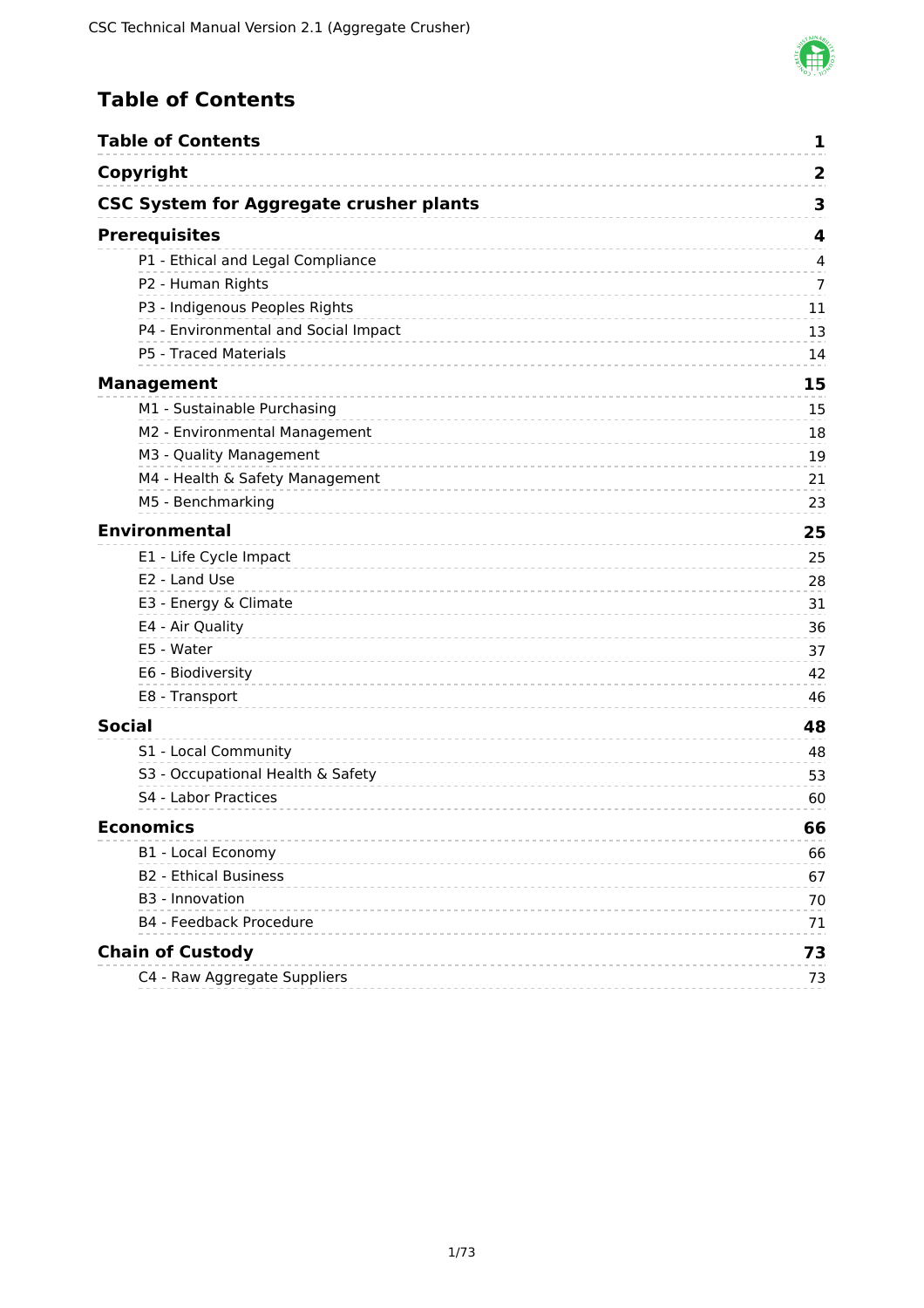

## <span id="page-2-0"></span>**Copyright**

Any and all intellectual property and other rights (including, but not limited to, registered or non-registered trademark rights, copyrights, database rights, inventions, patent rights, design rights, know-how, etc.) ("Intellectual Property Rights") attaching to the Concrete Sustainability Council (CSC) System shall remain with and belong to CSC.

As set hereof, the CSC Manual is protected by International copyright laws. Reproduction and distribution of parts or all its content without written permission of the Concrete Sustainability Council is prohibited.

©2021 Concrete Sustainability Council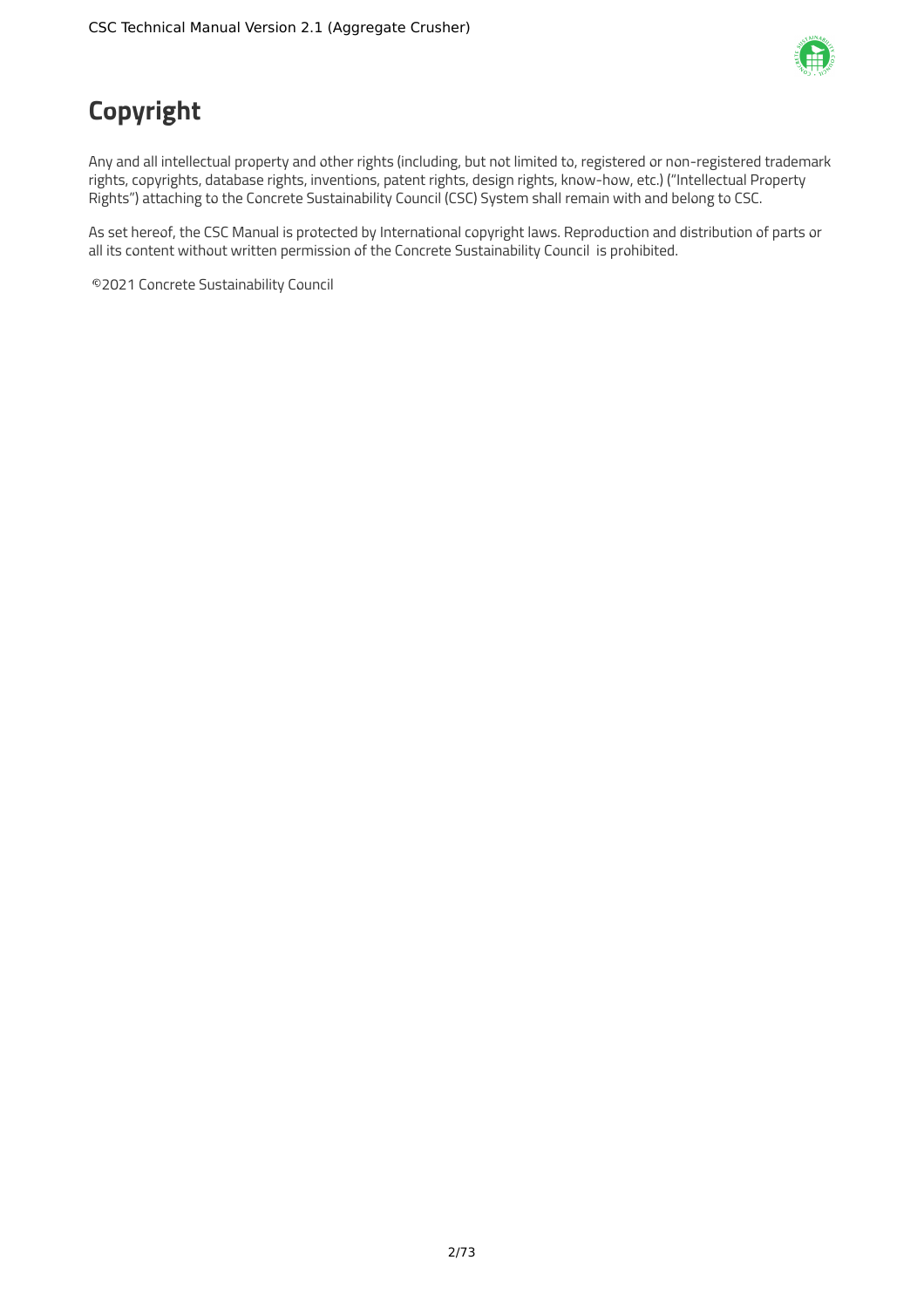

## <span id="page-3-0"></span>**CSC System for Aggregate crusher plants**

### **CSC Supplier Certificate - Aggregates**

Aggregate Crusher Plants: Aggregates are generally extracted from a quarry or a pit and subsequently processed. Pure aggregate crusher plants do not own their own quarry or gravel pit and their aggregate production consequently depends on (external) raw aggregate supply. Some of the relevant environmental impacts of aggregate production is related to raw aggregate production (e.g. quarrying,) and it is consequently necessary for aggregate crusher plants undergoing CSC certification to prove that the raw aggregate they use is quarried in a responsible manner.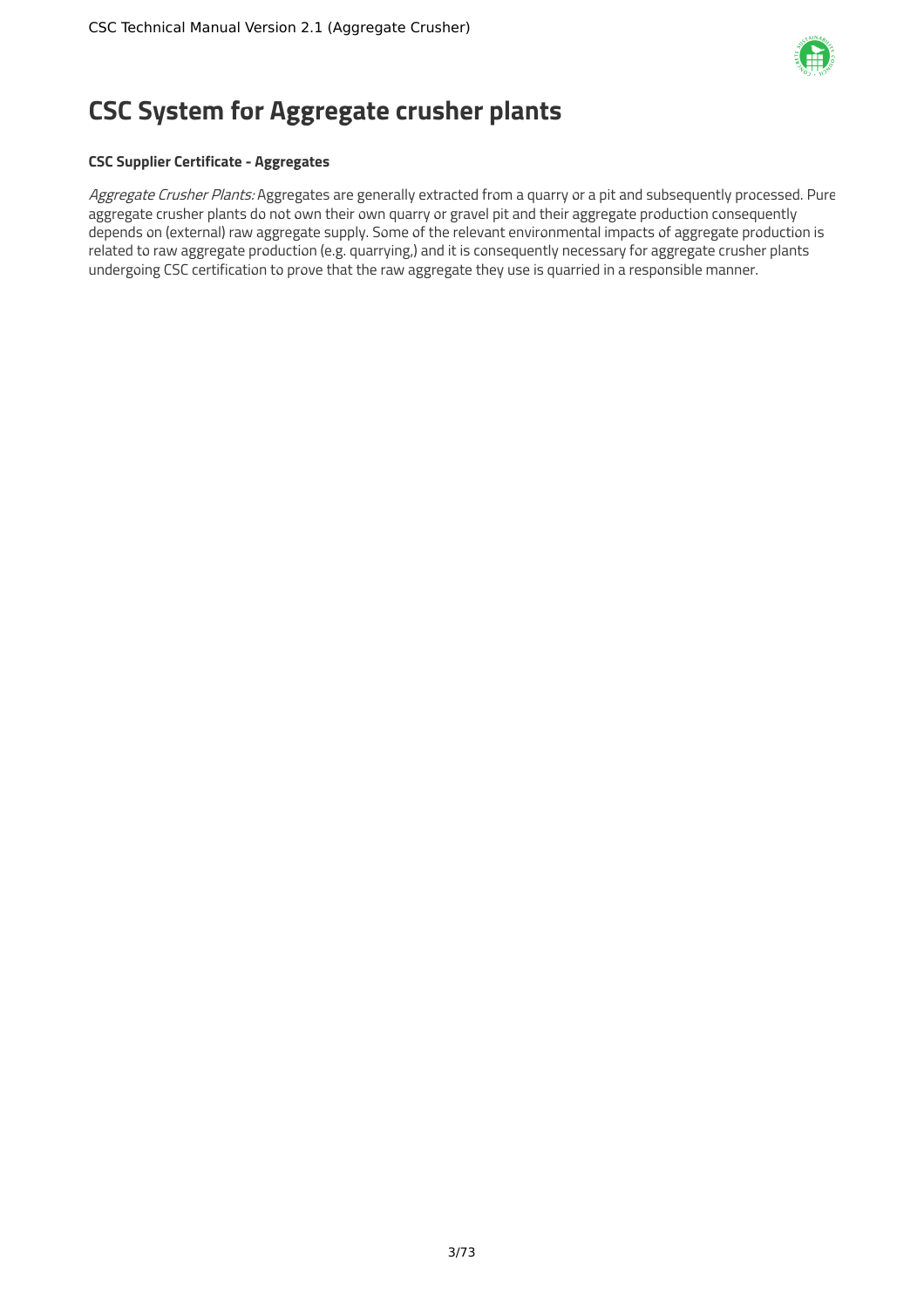## <span id="page-4-0"></span>**Prerequisites**

### <span id="page-4-1"></span>**P1 - Ethical and Legal Compliance**

### **Aim**

To ensure compliance with all applicable legislation.

This credit is a prerequisite for certification. No points can be achieved.

### **Total points achievable for this credit**

**Aggregate:** 0 points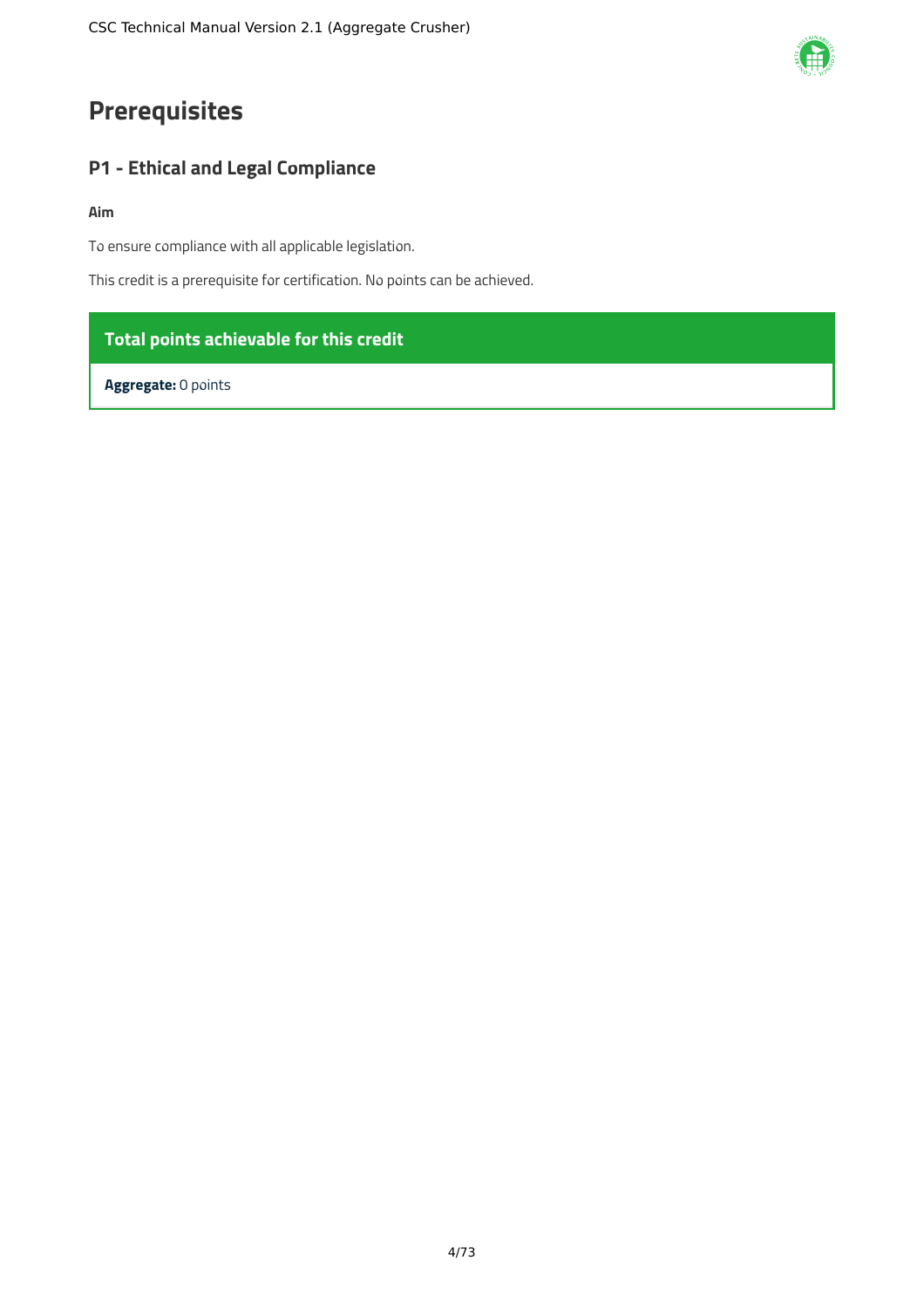### P1.01 Legal Compliance

### **Criterium Type**

Company

### **Points achievable for this criterion**

**Aggregate:** 0 points

### **Prerequisite to obtain**

|           | <b>Bronze</b> | Silver    | Gold | Platinum                 |
|-----------|---------------|-----------|------|--------------------------|
| Aggregate | $\lambda$     | $\lambda$ | л    | $\overline{\phantom{a}}$ |

The organization must declare that all efforts have been made that may reasonably be expected of the organization in order to ensure that all of its operations comply with all applicable legal legislation, requirements, regulations, laws and by-laws.

### **Note for Crusher Plants:**

The client must provide CSC system-conform evidence that the raw aggregate suppliers meet the conditions set forth in P1 - Ethical and Legal Compliance. The evidence for P1 can be provided by the CSC certificates of the raw aggregate producers or by various individual evidence (in the same way as they would be provided for P1 in CSC aggregate certifications) by the individual raw aggregate producers.

Minimum proven aggregate coverage of prerequisites P1 is as follows:

>=90% to be able to obtain a score

>=90% to be able to obtain a certificate at level Bronze

>=90% to be able to obtain a certificate at level Silver

>=98% to be able to obtain a certificate at level Gold

>=98% to be able to obtain a certificate at level Platinum

No assessment is possible if the proven aggregate coverage of prerequisites P1 is less than 90%.

### **Required evidence**

Written declaration by senior management satisfying the assessment criteria.

AND

The client must provide CSC system-conform evidence that the raw aggregate suppliers meet the conditions set forth in P1 - Ethical and Legal Compliance. The evidence for P1 can be provided by the CSC certificates of the raw aggregate producers or by various individual evidence (in the same way as they would be provided for P1 in CSC aggregate certifications) by the individual raw aggregate producers.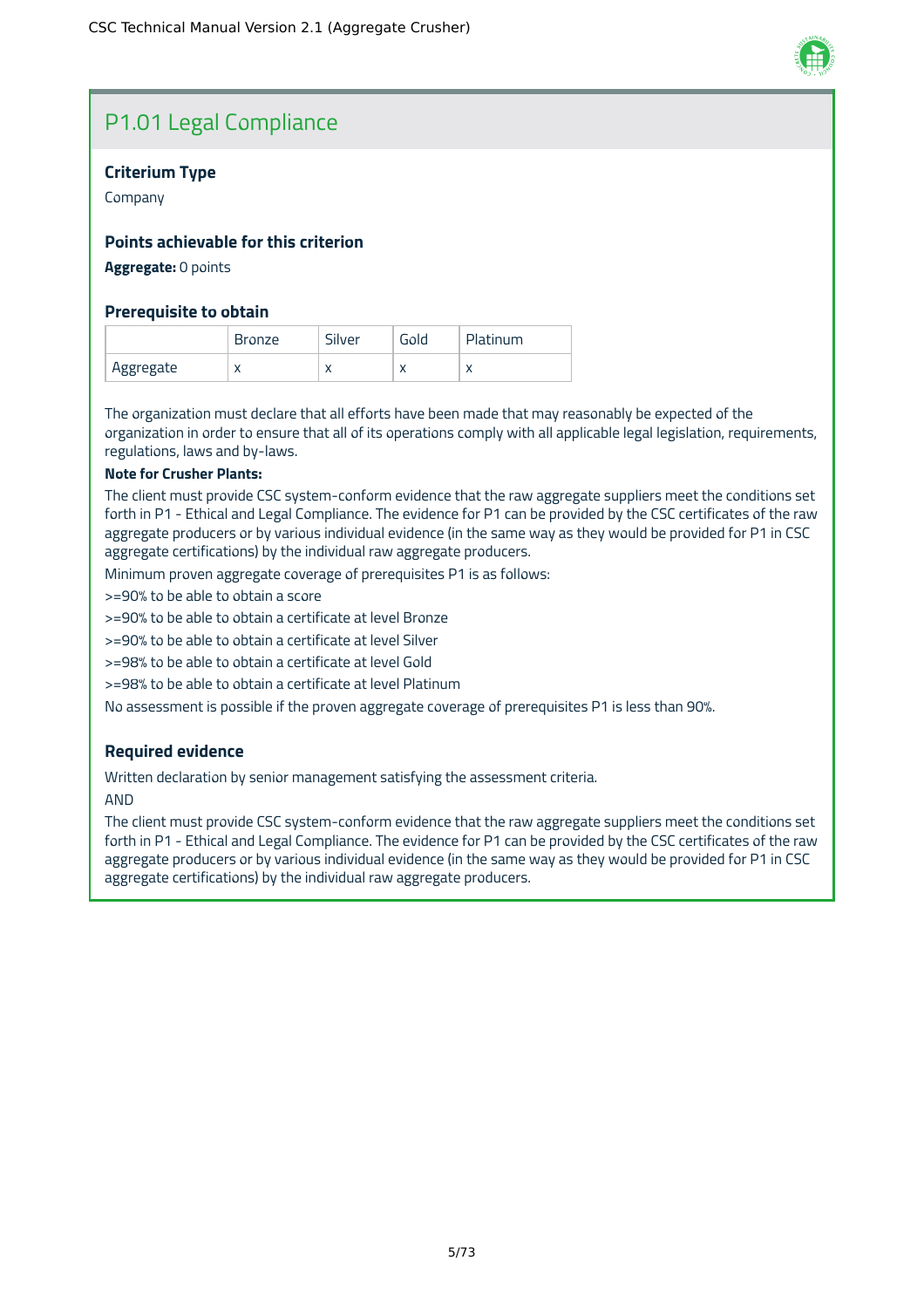### P1.02 Anti Corruption

### **Criterium Type**

Company

### **Points achievable for this criterion**

### **Aggregate:** 0 points

### **Prerequisite to obtain**

|           | Bronze    | - 1<br>silver | ∍ola      | ıtinum<br>Pla <sup>.</sup> |
|-----------|-----------|---------------|-----------|----------------------------|
| Aggregate | $\lambda$ | $\lambda$     | $\lambda$ | $\cdots$                   |

The organization must declare that all efforts have been made that may reasonably be expected of the organization and its suppliers in order to prevent corruption.

The organization expects its suppliers to adhere to the highest standard of moral and ethical conduct, to respect local laws and not engage in any form of corrupt practices such as extortion, fraud, or bribery.

#### **Note for Crusher Plants:**

The client must provide CSC system-conform evidence that the raw aggregate suppliers meet the conditions set forth in P1 - Ethical and Legal Compliance. The evidence for P1 can be provided by the CSC certificates of the raw aggregate producers or by various individual evidence (in the same way as they would be provided for P1 in CSC aggregate certifications) by the individual raw aggregate producers.

Minimum proven aggregate coverage of prerequisites P1 is as follows:

>=90% to be able to obtain a score

>=90% to be able to obtain a certificate at level Bronze

>=90% to be able to obtain a certificate at level Silver

>=98% to be able to obtain a certificate at level Gold

>=98% to be able to obtain a certificate at level Platinum

No assessment is possible if the proven aggregate coverage of prerequisites P1 is less than 90%.

### **Required evidence**

1A: Written declaration by senior management satisfying the assessment criteria.

### **AND**

1B: Evidence that the Company has a Supplier Code of Conduct in place

2A: Company specific guidelines, directives, policies addressing the risk of corruption.

### **OR**

2B: B2 Ethical Business 'B2.01 Ethical risk assessment' or B2.02 'Policy or code for ethical business' is achieved. **AND**

3: The client must provide CSC system-conform evidence that the raw aggregate suppliers meet the conditions set forth in P1 - Ethical and Legal Compliance. The evidence for P1 can be provided by the CSC certificates of the raw aggregate producers or by various individual evidence (in the same way as they would be provided for P1 in CSC aggregate certifications) by the individual raw aggregate producers.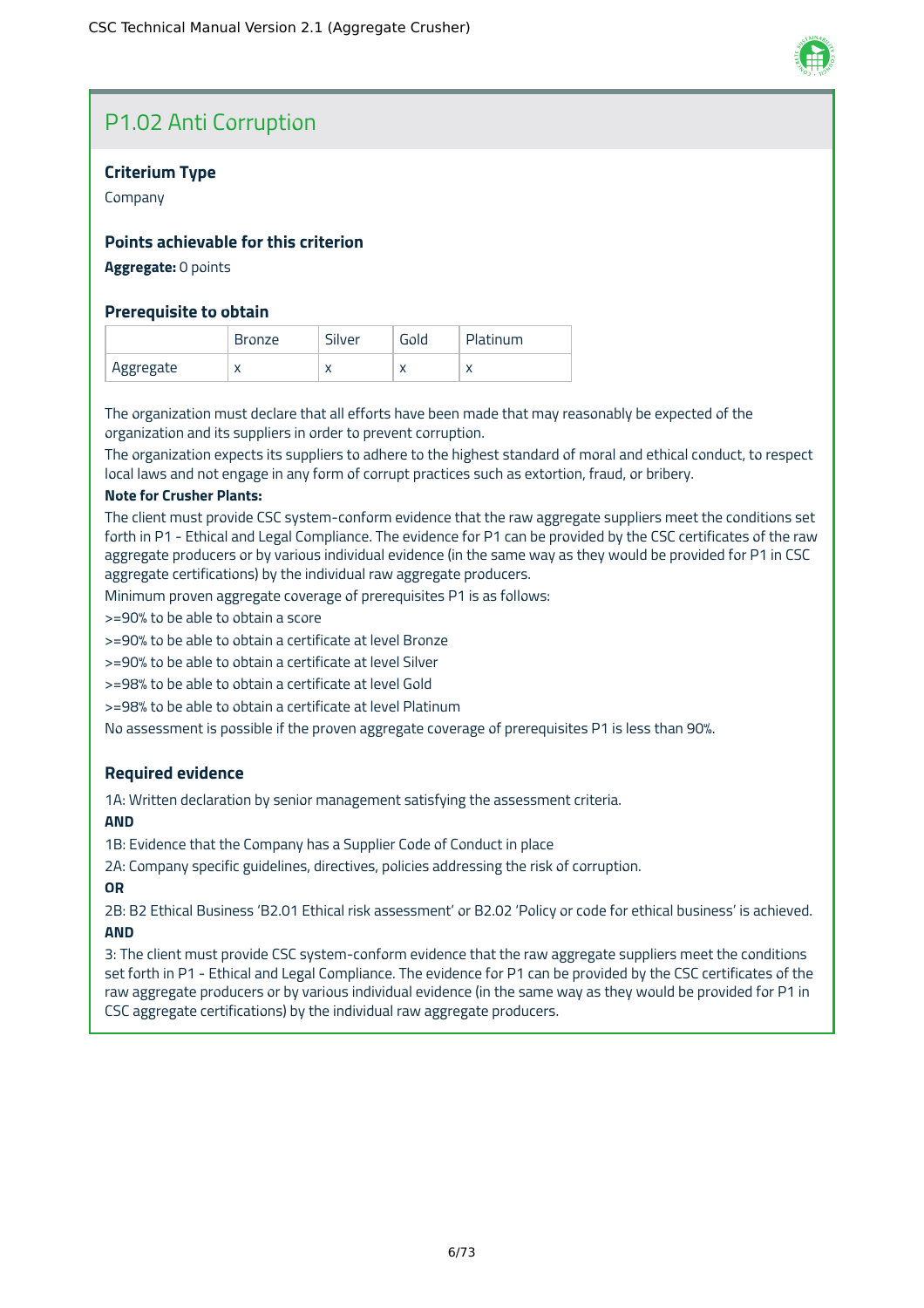

### <span id="page-7-0"></span>**P2 - Human Rights**

**Aim**

To ensure compliance with human rights. This credit is a prerequisite for certification. No points can be achieved.

### **Total points achievable for this credit**

**Aggregate:** 0 points

### P2.01 Human rights

### **Criterium Type**

Company

### **Points achievable for this criterion**

**Aggregate:** 0 points

### **Prerequisite to obtain**

|           | <b>Bronze</b> | - 1<br>Silver | Gold | Platinum   |
|-----------|---------------|---------------|------|------------|
| Aggregate | $\lambda$     | $\lambda$     |      | $\sqrt{ }$ |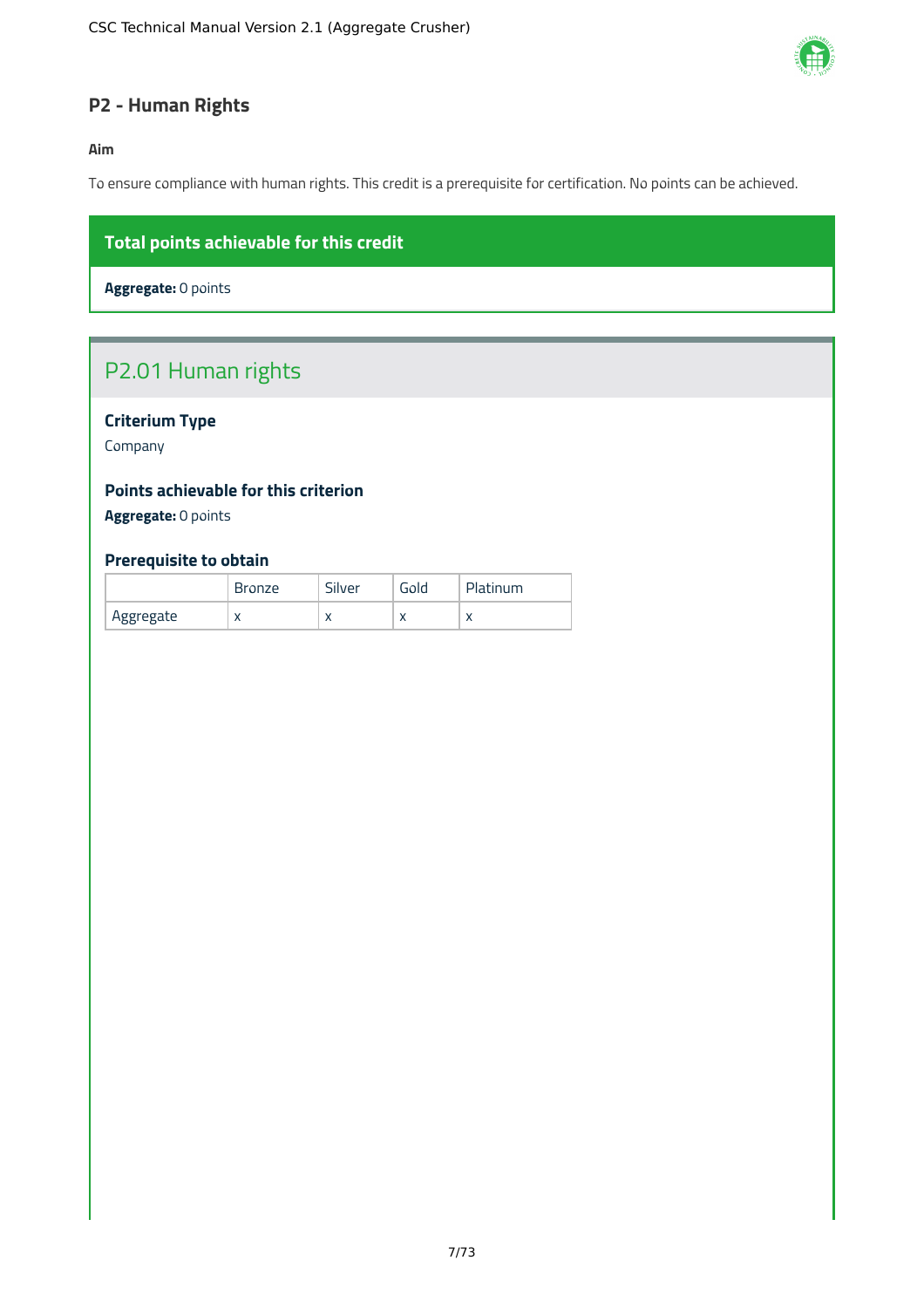

The organization must declare that all efforts have been made that may reasonably be expected of the organization in order to ensure that all of its operations comply with the Universal Declaration of Human Rights (UDHR).

Topics that must be addressed in the declaration are:

- Human rights risk situations;
- Avoidance of complicity;
- Resolving grievances;
- Discrimination, vulnerable groups and equal opportunity for women and men in the world of work (ILO convention 100, 111);
- Civil and political rights;
- Economic, social and cultural rights;
- Fundamental principles and rights at work (ILO convention 87, 98, appendix D)
- Child labor (ILO convention 138 and 182)
- Forced labor (ILO convention 29, 105, 203)

### **Note for Crusher Plants:**

The client must provide CSC system-conform evidence that the raw aggregate suppliers meet the conditions set forth in P2 - Human Rights. The evidence for P2 can be provided by the CSC certificates of the raw aggregate producers or by various individual evidence (in the same way as they would be provided for P2 in CSC aggregate certifications) by the individual raw aggregate producers.

Minimum proven aggregate coverage of prerequisites P2 is as follows:

>=90% to be able to obtain a score

>=90% to be able to obtain a certificate at level Bronze

>=90% to be able to obtain a certificate at level Silver

>=98% to be able to obtain a certificate at level Gold

>=98% to be able to obtain a certificate at level Platinum

No assessment is possible if the proven aggregate coverage of prerequisites P2 is less than 90%.

### **Required evidence**

Written declaration by senior management satisfying the requirements

### **OR**

an SA8000 certificate covering the scope of this certification, not older than three years

### **OR**

publicly available company commitment to follow the OECD guidelines for multinational enterprises. AND

The client must provide CSC system-conform evidence that the raw aggregate suppliers meet the conditions set forth in P2 - Human Rights. The evidence for P2 can be provided by the CSC certificates of the raw aggregate producers or by various individual evidence (in the same way as they would be provided for P2 in CSC aggregate certifications) by the individual raw aggregate producers.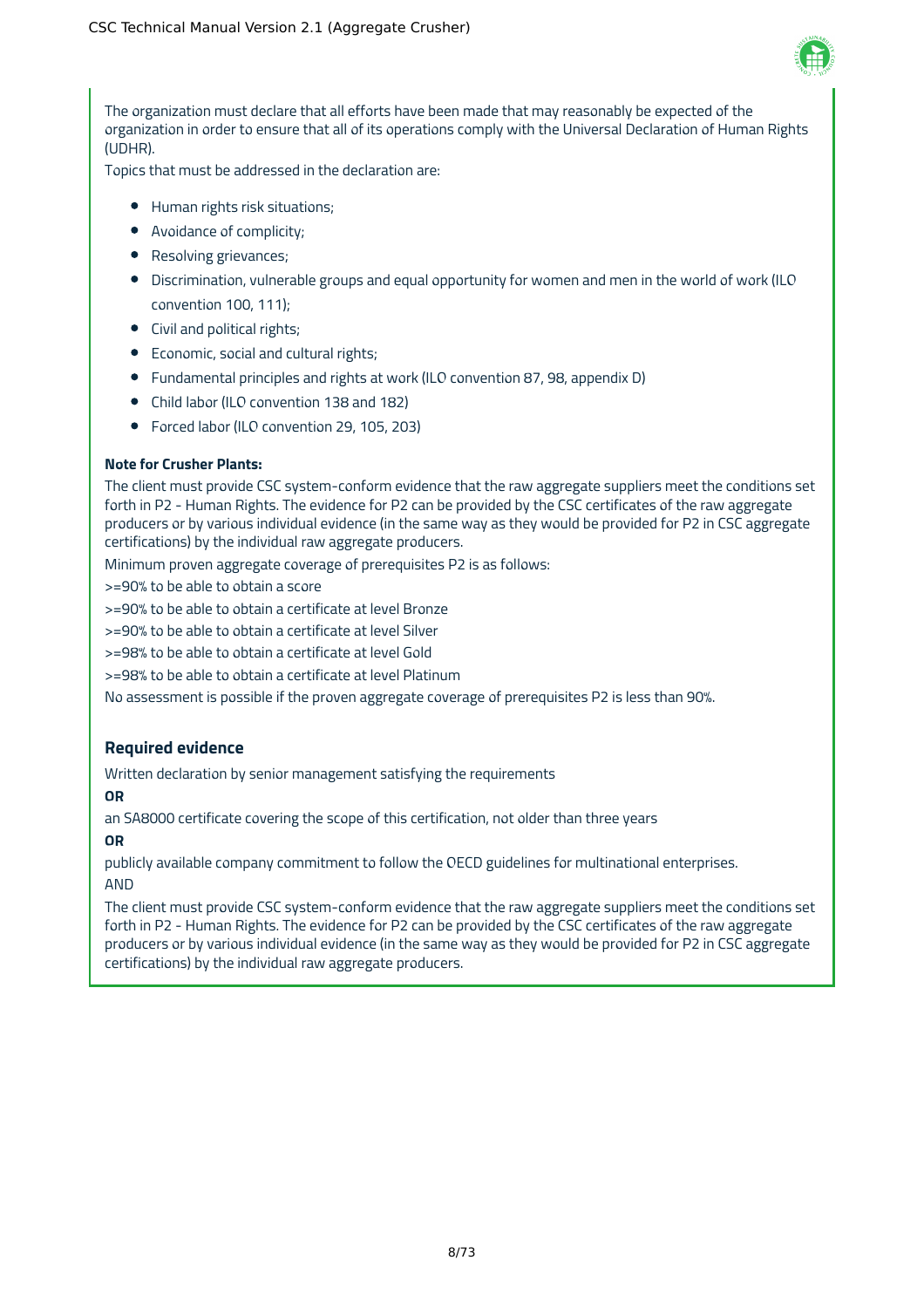### P2.02 Fair wages

### **Criterium Type**

Company

### **Points achievable for this criterion**

### **Aggregate:** 0 points

### **Prerequisite to obtain**

|           | Bronze     | silver    | Fola      | Platinum  |
|-----------|------------|-----------|-----------|-----------|
| Aggregate | $\sqrt{ }$ | $\lambda$ | $\lambda$ | $\lambda$ |

In order to address the topics mentioned in ILO Convention 131 wages and salaries paid by the organization must meet the following requirements:

- Wage and salary rates
	- Wage and salary rates in all circumstances meet or exceed legal minimum rates, where such rates exist.
	- Wherever applicable, wage and salary rates for permanent and agency workers meet or exceed: i. minimum concrete, cement or aggregates industry, respectively, minimum standards; or ii. other recognized industry wage agreements; or iii. living wages it these are higher than legal minimum wages.
	- When no minimum wage levels exist, wages are established through culturally appropriate engagement with workers and/or formal and informal workers organizations.
- Wages and salaries are paid on time.

### **Note for Crusher Plants:**

The client must provide CSC system-conform evidence that the raw aggregate suppliers meet the conditions set forth in P2 - Human Rights. The evidence for P2 can be provided by the CSC certificates of the raw aggregate producers or by various individual evidence (in the same way as they would be provided for P2 in CSC aggregate certifications) by the individual raw aggregate producers.

Minimum proven aggregate coverage of prerequisites P2 is as follows:

>=90% to be able to obtain a score

>=90% to be able to obtain a certificate at level Bronze

>=90% to be able to obtain a certificate at level Silver

>=98% to be able to obtain a certificate at level Gold

>=98% to be able to obtain a certificate at level Platinum

No assessment is possible if the proven aggregate coverage of prerequisites P2 is less than 90%.

### **Required evidence**

Written declaration by senior management satisfying the assessment criteria.

### **OR**

publicly available company commitment to follow the OECD guidelines for multinational enterprises. AND

The client must provide CSC system-conform evidence that the raw aggregate suppliers meet the conditions set forth in P2 - Human Rights. The evidence for P2 can be provided by the CSC certificates of the raw aggregate producers or by various individual evidence (in the same way as they would be provided for P2 in CSC aggregate certifications) by the individual raw aggregate producers.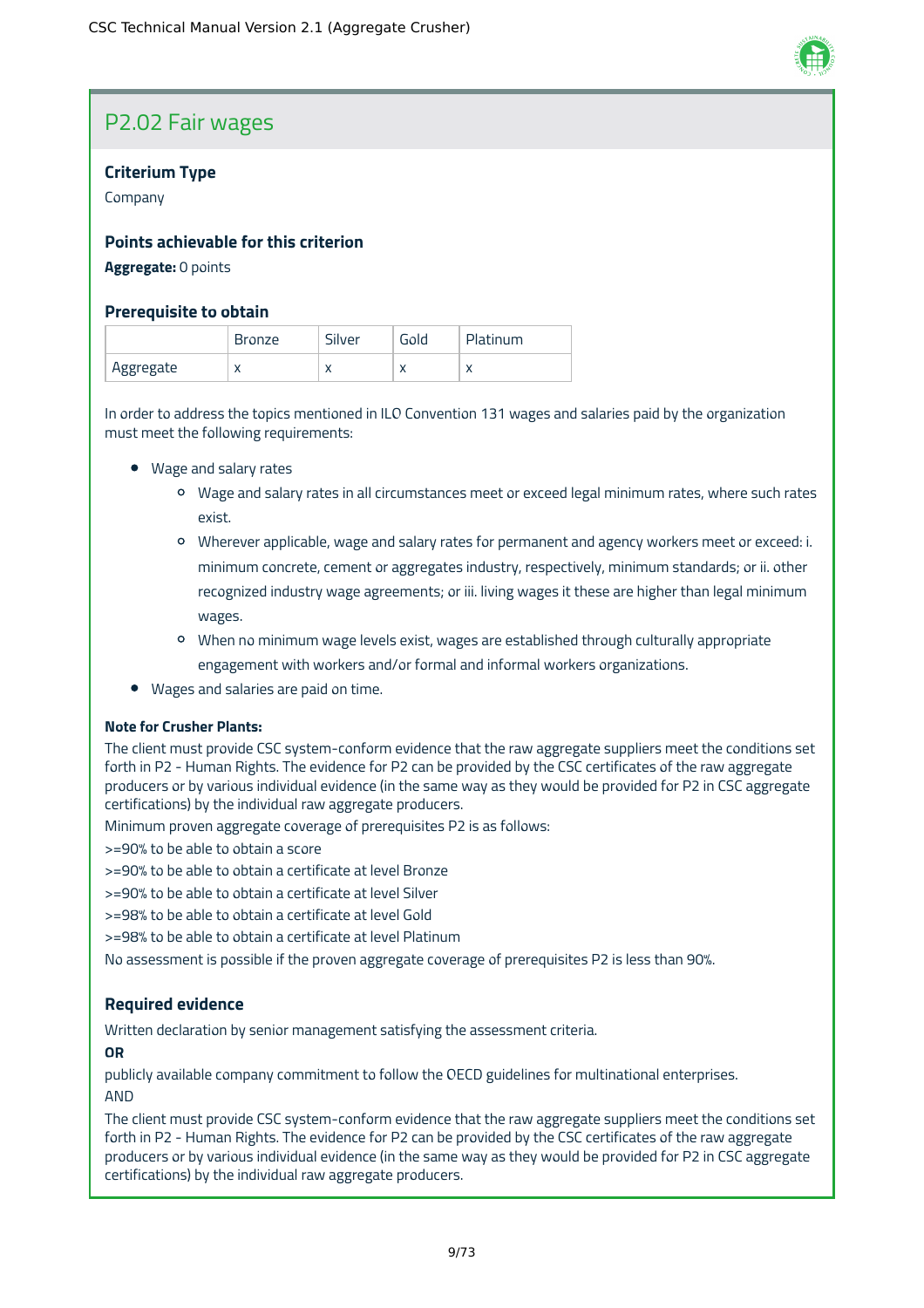

### P2.03 Safety Procedures

### **Criterium Type**

Company

### **Points achievable for this criterion**

**Aggregate:** 0 points

### **Prerequisite to obtain**

|           | Bronze    | Silver | Gold      | Platinum  |
|-----------|-----------|--------|-----------|-----------|
| Aggregate | $\lambda$ | ⌒      | $\lambda$ | $\lambda$ |

The company has documented health and safety procedures in place.

#### **Note for Crusher Plants:**

The client must provide CSC system-conform evidence that the raw aggregate suppliers meet the conditions set forth in P2 - Human Rights. The evidence for P2 can be provided by the CSC certificates of the raw aggregate producers or by various individual evidence (in the same way as they would be provided for P2 in CSC aggregate certifications) by the individual raw aggregate producers.

Minimum proven aggregate coverage of prerequisites P2 is as follows:

>=90% to be able to obtain a score

>=90% to be able to obtain a certificate at level Bronze

>=90% to be able to obtain a certificate at level Silver

>=98% to be able to obtain a certificate at level Gold

>=98% to be able to obtain a certificate at level Platinum

No assessment is possible if the proven aggregate coverage of prerequisites P2 is less than 90%.

### **Required evidence**

Validation by the auditor that the company has documented health and safety procedures in place. OR

Criterion M4.01 is met.

AND

The client must provide CSC system-conform evidence that the raw aggregate suppliers meet the conditions set forth in P2 - Human Rights. The evidence for P2 can be provided by the CSC certificates of the raw aggregate producers or by various individual evidence (in the same way as they would be provided for P2 in CSC aggregate certifications) by the individual raw aggregate producers.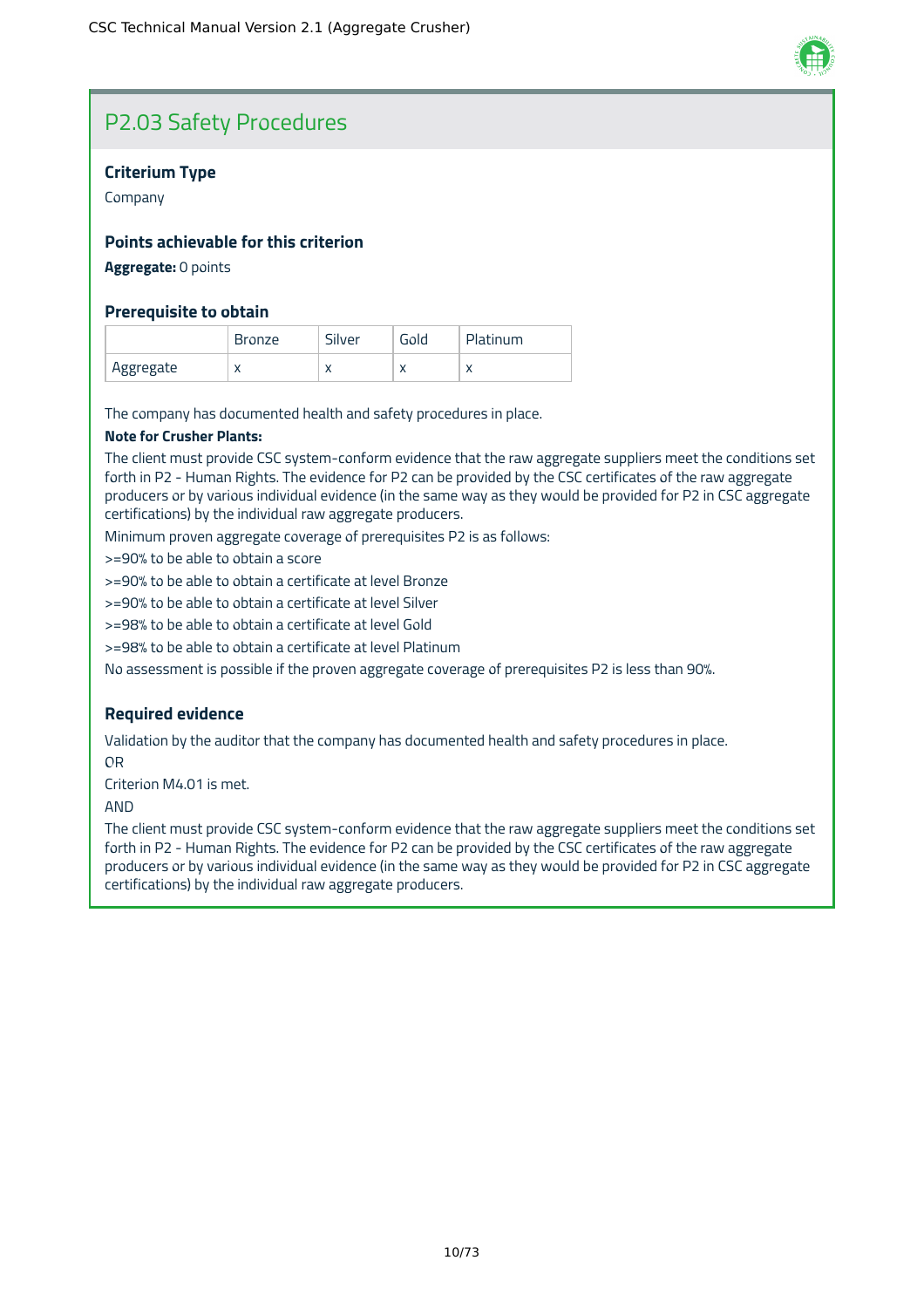

### <span id="page-11-0"></span>**P3 - Indigenous Peoples Rights**

#### **Aim**

To ensure that the rights and way of life of indigenous peoples potentially affected are respected. This credit is a prerequisite for certification of mining operations which have started after December 31st, 2019. No points can be achieved.

### **Total points achievable for this credit**

**Aggregate:** 0 points

### P3.01 Assessment of potential impact on indigenous people

### **Criterium Type**

Plant

### **Points achievable for this criterion**

**Aggregate:** 0 points

### **Prerequisite to obtain**

|           | Bronze    | Silver    | Gola      | Platinum  |
|-----------|-----------|-----------|-----------|-----------|
| Aggregate | $\lambda$ | $\lambda$ | $\lambda$ | $\lambda$ |

An assessment is done of whether indigenous people are potentially affected by the quarry operation. See the annex for the list of countries and / or regions that are considered free of potential impacts on indigenous people. Sites within these countries / regions are not required to provide an individual assessment.

prerequisite if quarry operations within scope of certification

### **Note for Crusher Plants:**

The client must provide CSC system-conform evidence that the raw aggregate suppliers meet the conditions set forth in P3 - Indigenous Peoples rights. The evidence for P3 can be provided by the CSC certificates of the raw aggregate producers or by various individual evidence (in the same way as they would be provided for P3 in CSC aggregate certifications) by the individual raw aggregate producers.

Minimum proven aggregate coverage of prerequisites P3 is as follows:

>=90% to be able to obtain a score

>=90% to be able to obtain a certificate at level Bronze

>=90% to be able to obtain a certificate at level Silver

>=98% to be able to obtain a certificate at level Gold

>=98% to be able to obtain a certificate at level Platinum

No assessment is possible if the proven aggregate coverage of prerequisites P3 is less than 90%.

### **Required evidence**

Copy of the assessment

OR

Evidence (map, address) that the plant is within one of the countries / regions listed in the annex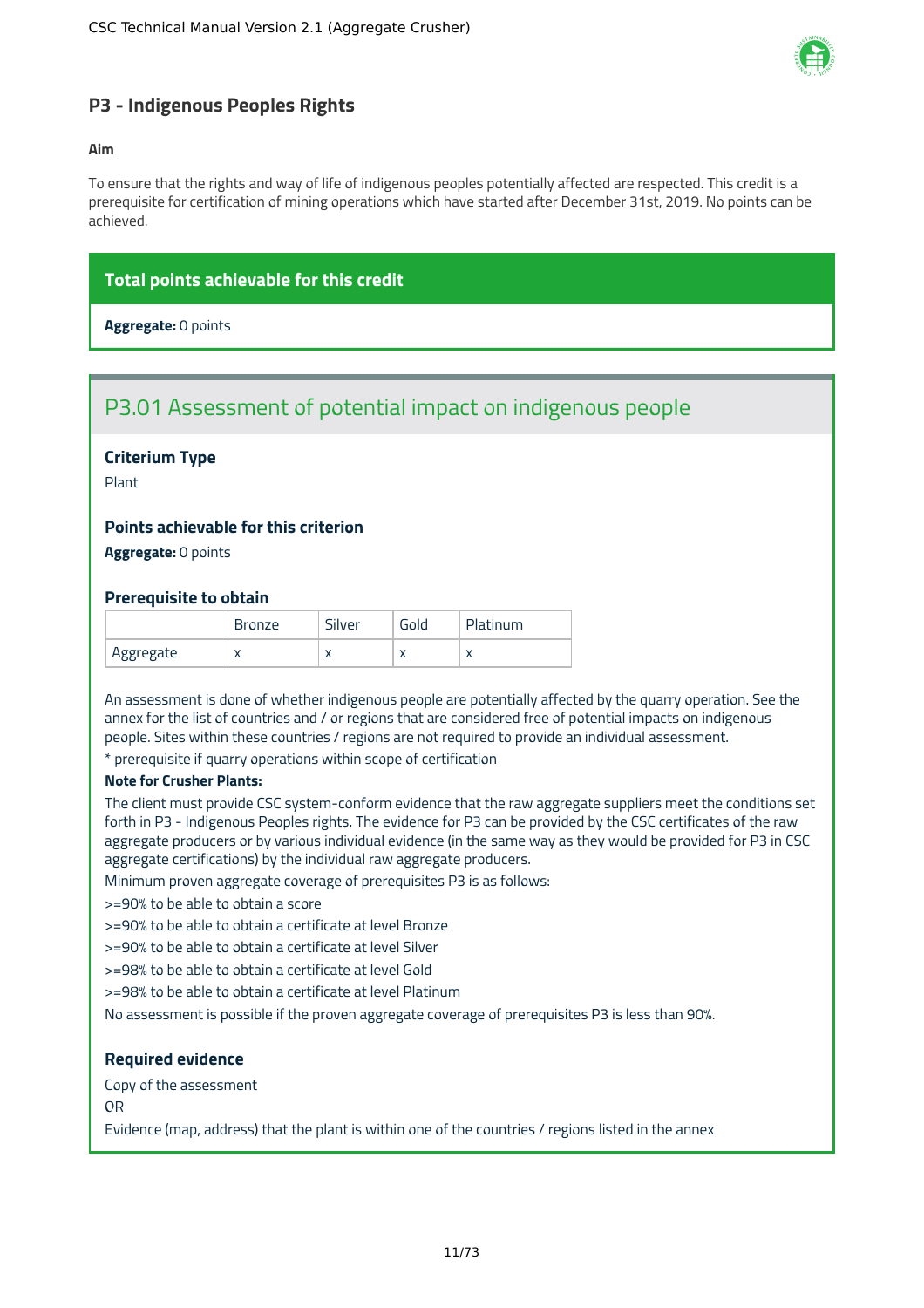

### P3.02 Free, prior and informed consent

#### **Criterium Type**

Plant

### **Points achievable for this criterion**

**Aggregate:** 0 points

#### **Prerequisite to obtain**

|           | <b>Bronze</b> | Silver    | Gold      | Platinum |
|-----------|---------------|-----------|-----------|----------|
| Aggregate | $\lambda$     | $\lambda$ | $\lambda$ |          |

If the assessment in P3.01 indicates that indigenous peoples are potentially affected, a participation process respecting the principle of free, prior and informed consent (FPIC) has to be implemented in the development of the activity, following for example the Conservation International Guidelines on FPIC or a similar framework (see the annex).

#### **Note for Crusher Plants:**

The client must provide CSC system-conform evidence that the raw aggregate suppliers meet the conditions set forth in P3 - Indigenous Peoples rights. The evidence for P3 can be provided by the CSC certificates of the raw aggregate producers or by various individual evidence (in the same way as they would be provided for P3 in CSC aggregate certifications) by the individual raw aggregate producers.

Minimum proven aggregate coverage of prerequisites P3 is as follows:

>=90% to be able to obtain a score

>=90% to be able to obtain a certificate at level Bronze

>=90% to be able to obtain a certificate at level Silver

>=98% to be able to obtain a certificate at level Gold

>=98% to be able to obtain a certificate at level Platinum

No assessment is possible if the proven aggregate coverage of prerequisites P3 is less than 90%.

### **Required evidence**

Documentation of the process according FPIC or similar (see the annex) and its outcomes **OR**

Reference to evidence for P3.01 (in case no indigenous people are potentially affected)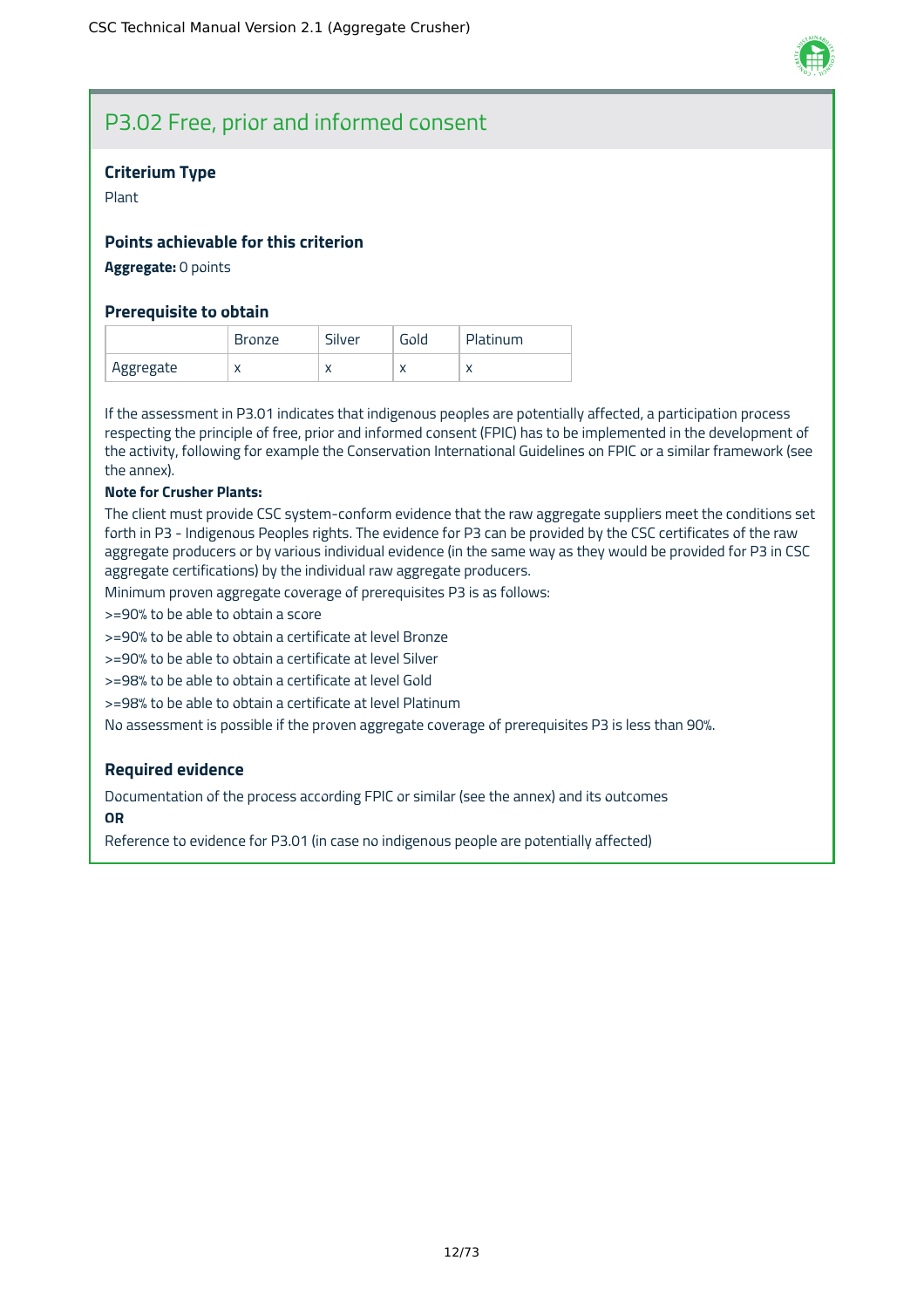

### <span id="page-13-0"></span>**P4 - Environmental and Social Impact**

#### **Aim**

To ensure that environmental and social impacts have been duly considered before the implementation of the activity.

This credit is a prerequisite for certification of extraction operations or major expansions which have started after December 31st, 2019. No points can be achieved.

### **Total points achievable for this credit**

**Aggregate:** 0 points

### P4.01 Environmental and social impact assessment (ESIA)

### **Criterium Type**

Plant

### **Points achievable for this criterion**

**Aggregate:** 0 points

#### **Prerequisite to obtain**

|           | <b>Bronze</b> | Silver | Gold      | Platinum  |
|-----------|---------------|--------|-----------|-----------|
| Aggregate | $\lambda$     | ⌒      | $\lambda$ | $\lambda$ |

An ESIA was conducted before the extraction operation began. The ESIA shall follow one of the frameworks referenced in the Annex. The ESIA shall also identify whether the site is in a karst region, and in such case should also address the biodiversity issues related to karst regions.

#### **Note for Crusher Plants:**

The client must provide CSC system-conform evidence that the raw aggregate suppliers meet the conditions set forth in P4 - Environmental and Social Impact. The evidence for P4 can be provided by the CSC certificates of the raw aggregate producers or by various individual evidence (in the same way as they would be provided for P4 in CSC aggregate certifications) by the individual raw aggregate producers.

Minimum proven aggregate coverage of prerequisites P4 is as follows:

>=90% to be able to obtain a score

>=90% to be able to obtain a certificate at level Bronze

>=90% to be able to obtain a certificate at level Silver

>=98% to be able to obtain a certificate at level Gold

>=98% to be able to obtain a certificate at level Platinum

No assessment is possible if the proven aggregate coverage of prerequisites P4 is less than 90%.

### **Required evidence**

Copy of the ESIA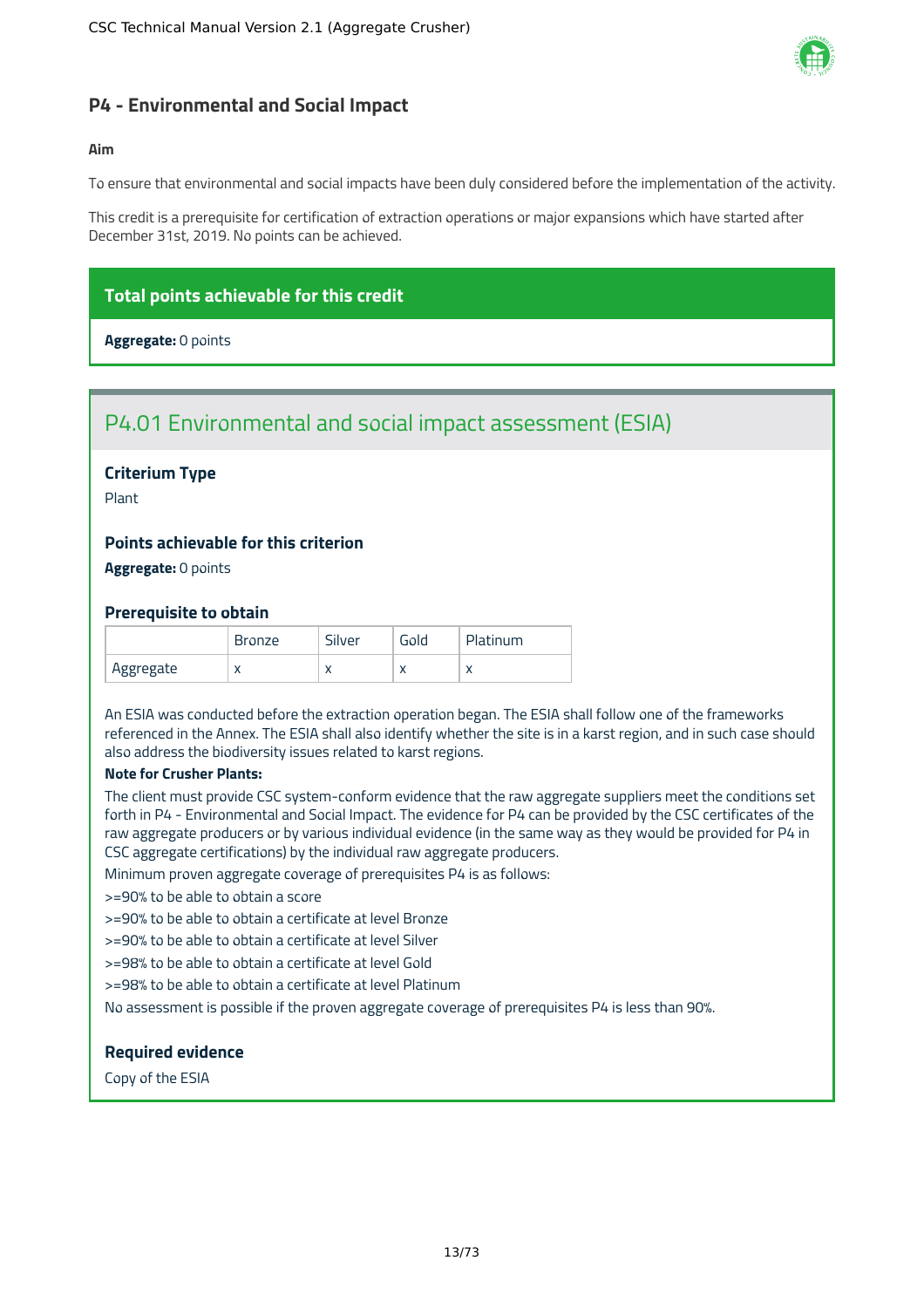

### <span id="page-14-0"></span>**P5 - Traced Materials**

### **Aim**

To ensure that all materials are from traceable sources.This credit is a prerequisite for certification. No points can be achieved for this credit.

### **Total points achievable for this credit**

**Aggregate:** 0 points

### P5.01 Traceability of materials

### **Criterium Type**

Plant

### **Points achievable for this criterion**

**Aggregate:** 0 points

The plant must demonstrate (via Environmental Management System or similar) that solid constituent materials (by mass) are from traceable sources.

The materials of all tier one suppliers have to be included in the scope.

CSC Bronze/Silver: >= 90% of materials must come from traceable sources

CSC Gold/Platinum: >= 98% of materials must come from traceable sources

### **Required evidence**

Exemplary material list giving an overview on the suppliers AND

Written declaration by senior management satisfying the assessment criteria.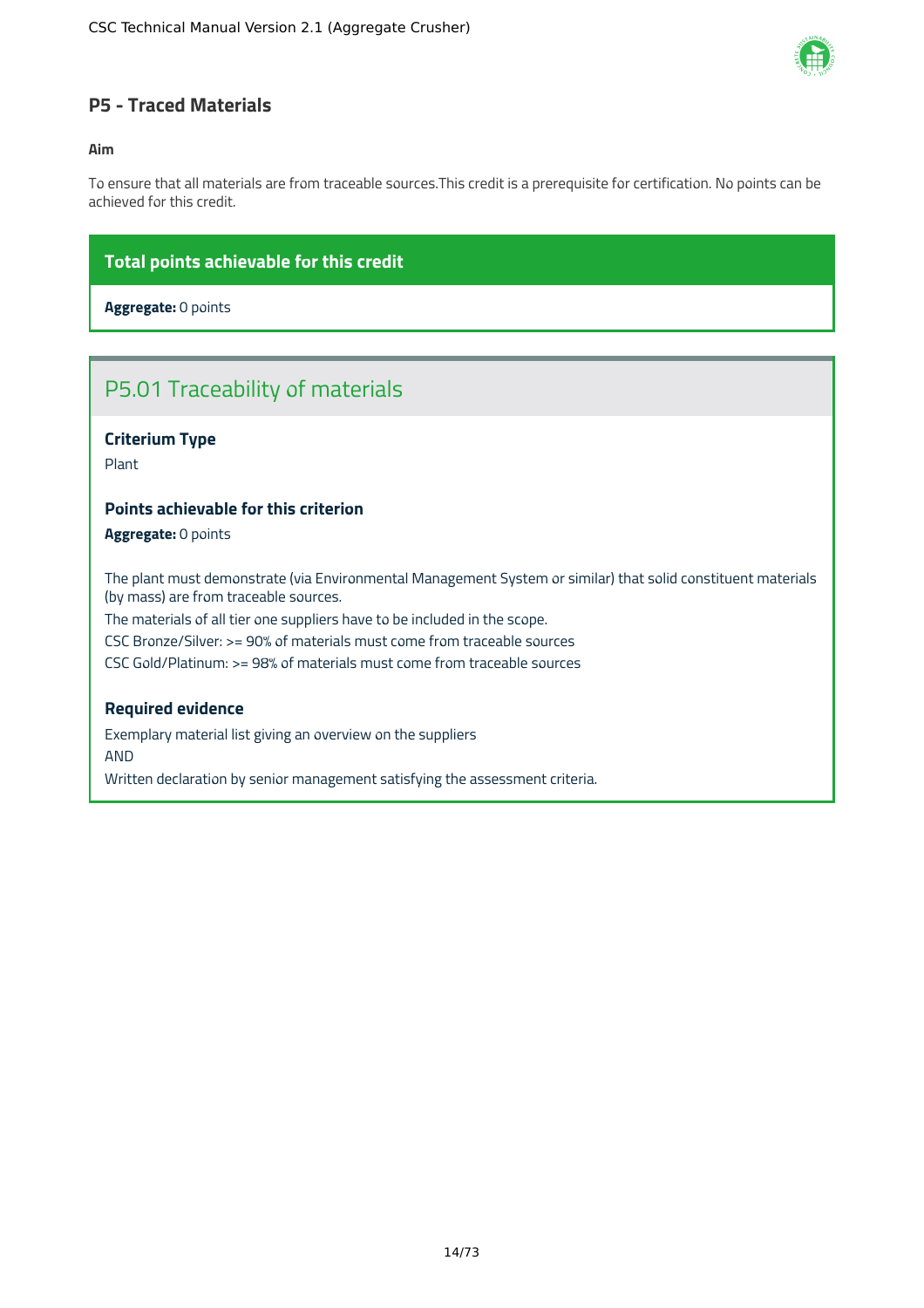### <span id="page-15-0"></span>**Management**

### <span id="page-15-1"></span>**M1 - Sustainable Purchasing**

**Aim**

To ensure an embedded long-term focus on and implementation of responsible sourcing.

### **Total points achievable for this credit**

**Aggregate:** 14 points

| <b>M1.01 Purchasing Policy</b> |  |
|--------------------------------|--|
|--------------------------------|--|

**Criterium Type**

Company

### **Points achievable for this criterion**

**Aggregate:** 2 points

### **Prerequisite to obtain**

|           | Bronze | Silver | Gold      | Platinum |
|-----------|--------|--------|-----------|----------|
| Aggregate |        |        | $\lambda$ |          |

The company has a purchasing policy covering social and environmental aspects. The policy is valid & operational. In case of continuous non-compliance with sustainability related aspects, the policy mentions performance improvement requirements and/or that business relations with suppliers can consequently be terminated. The purchasing policy has been approved by the management responsible for the scope of this assessment.

### **Required evidence**

A copy of the purchasing policy, with reference to social and environmental aspects including "performance improvement requirement" clause and/or a "business termination" clause and evidence that senior management has formally approved the policy.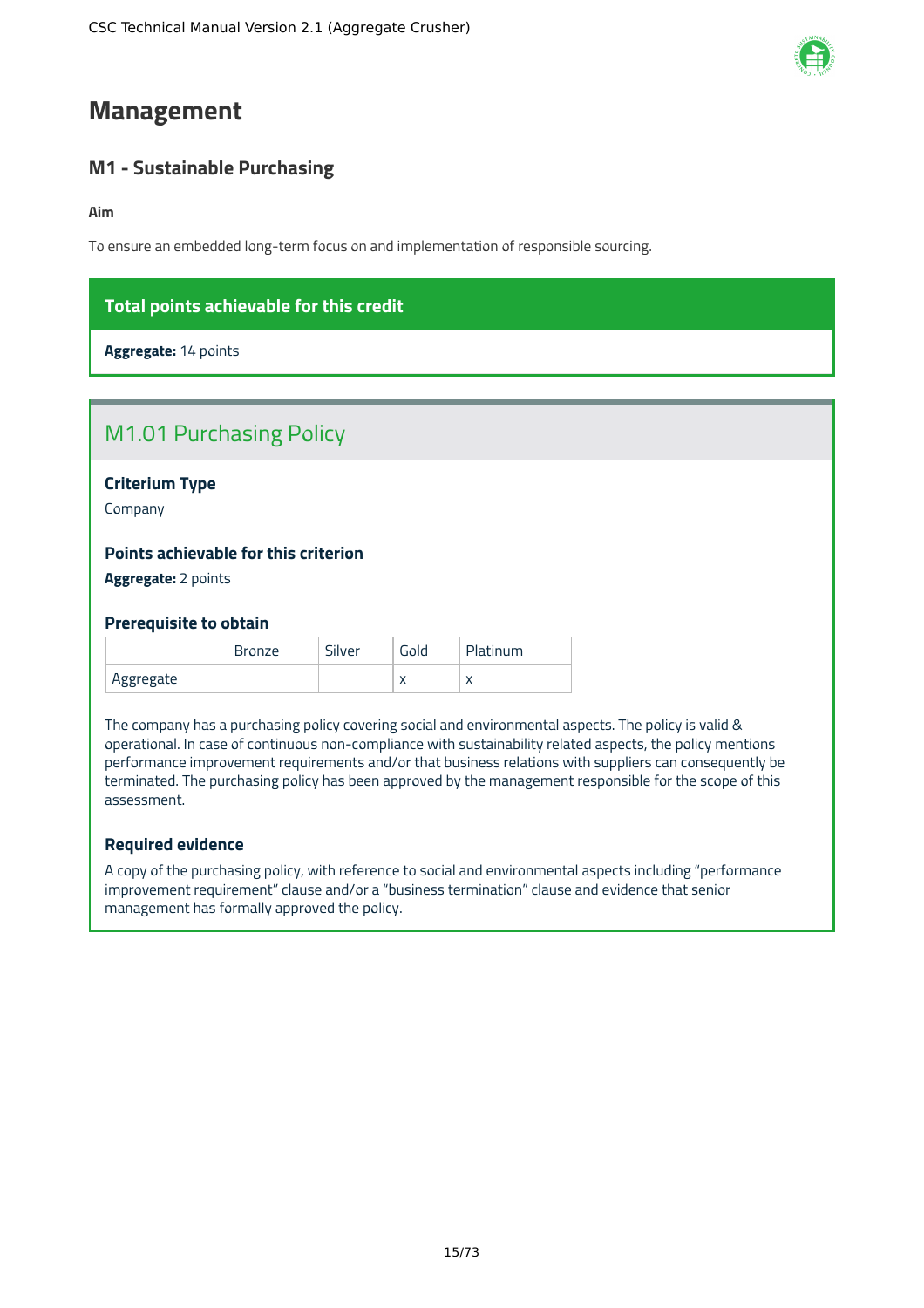### M1.02 Supplier assessment

### **Criterium Type**

Company

### **Points achievable for this criterion**

**Aggregate:** 2 points

The company has a process of assessing its main suppliers regarding the social, and environmental aspects in the sense of this system (by online tool/on site audit or similar).

### **Required evidence**

Documentation that the process has taken place (e.g. minutes, assessment results, used tools or similar).

### M1.03 Monitoring performance of suppliers

### **Criterium Type**

Company

### **Points achievable for this criterion**

**Aggregate:** 2 points

The company can provide evidence that the performance of its suppliers regarding the social and environmental aspects of this system are being maintained or improving.

### **Required evidence**

Documentation of the results of an assessment process (e.g. minutes, assessment results, used tools or similar).

### M1.04 Training on Responsible Sourcing

### **Criterium Type**

Company

### **Points achievable for this criterion**

**Aggregate:** 2 points

The company applies learning by and development of its employees to cover the principles of responsible sourcing in introduction programs and in all relevant professional and functional training.

### **Required evidence**

Evidence that the principles of responsible sourcing (e.g. content of criteria M1.01 to M1.03) are communicated to relevant employees.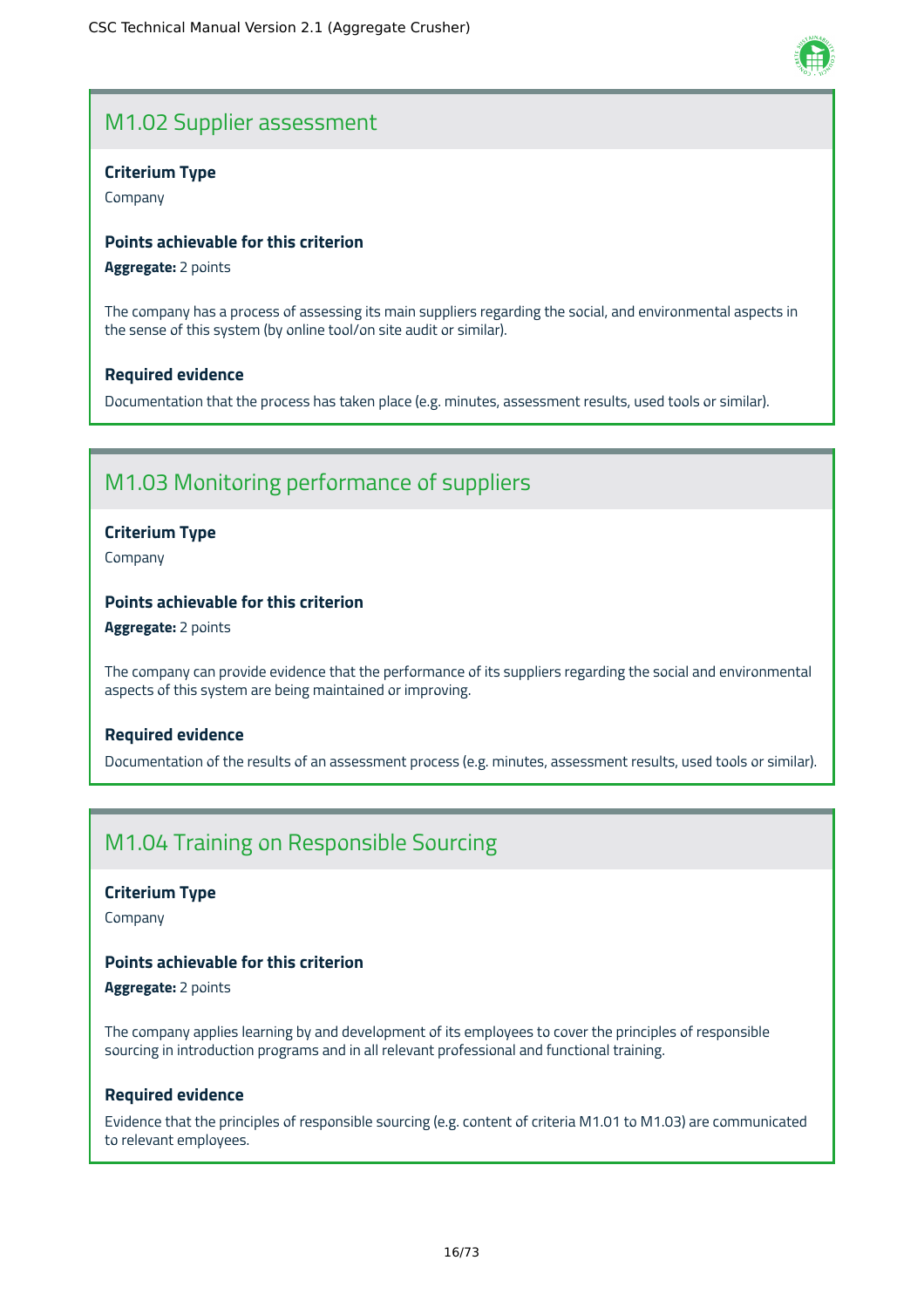

### M1.05 Promotion of Responsible Sourcing

#### **Criterium Type**

Company

### **Points achievable for this criterion**

**Aggregate:** 2 points

The company promotes, where applicable, responsible sourcing in public communications, such as websites and (financial) reporting.

#### **Required evidence**

Evidence of promotion, for example, website links and copies of reports, publications, etc.

### M1.06 Responsible sourcing as a criterion in the procurement process

### **Criterium Type**

Company

### **Points achievable for this criterion**

**Aggregate:** 2 points

The company includes responsible sourcing as a criterion in its procurement process.

### **Required evidence**

Evidence of practical implementation of the purchasing policy/plan

### M1.07 Sample check

### **Criterium Type**

Company

### **Points achievable for this criterion**

**Aggregate:** 2 points

Random sample by the auditor, defined by the auditor, on the site(s) visited, to check if one current material available at the location matches with the material list in the administration and that the material can be traced back to its origin. In case of a multiple site assessment, the criteria is awarded for all plants in the scope of assessment.

#### **Required evidence**

Statement from the auditor/assessor that constituent check has been performed and that it matches with the constituent list.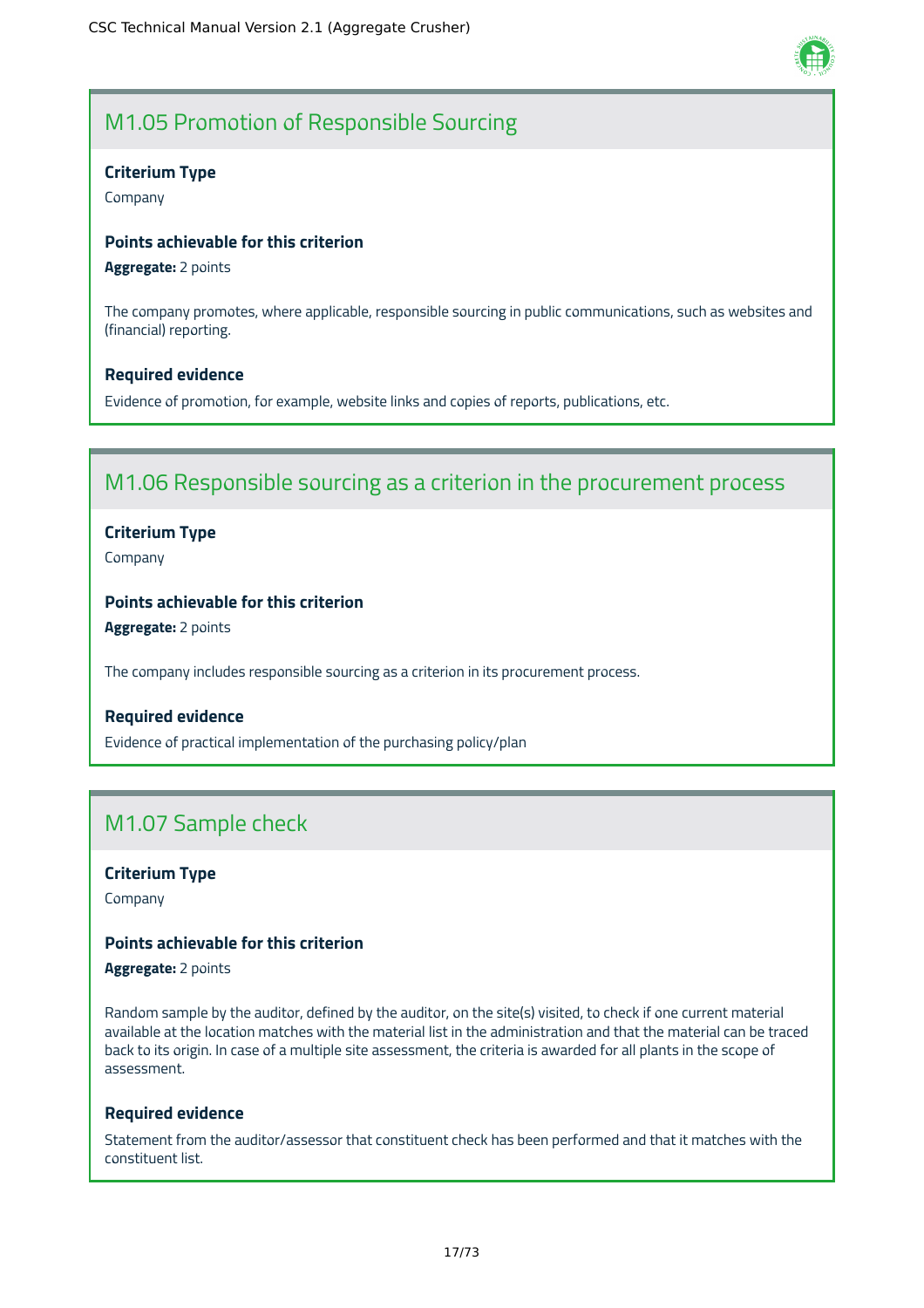

### <span id="page-18-0"></span>**M2 - Environmental Management**

### **Aim**

To promote the use of an environmental management system (EMS in the supply chain).

### **Total points achievable for this credit**

**Aggregate:** 4 points

### M2.01 Environmental management system (EMS)

### **Criterium Type**

Company

### **Points achievable for this criterion**

**Aggregate:** 1 point

### **Prerequisite to obtain**

|           | <b>Bronze</b> | Silver    | Gold | Platinum   |
|-----------|---------------|-----------|------|------------|
| Aggregate |               | $\lambda$ | ↗    | $\sqrt{ }$ |

The company has a documented EMS in place.The EMS shall include the relevant scope: the key processes for raw material extraction and primary material production and/or production of concrete.

### **Required evidence**

Validation by the auditor that the company has a documented EMS (see the Annex).

### M2.02 Certified environmental management system (EMS)

### **Criterium Type**

Company

### **Points achievable for this criterion**

**Aggregate:** 3 points

The company has a certified EMS in place (see the annex).

### **Required evidence**

Copy of the valid EMS certificate.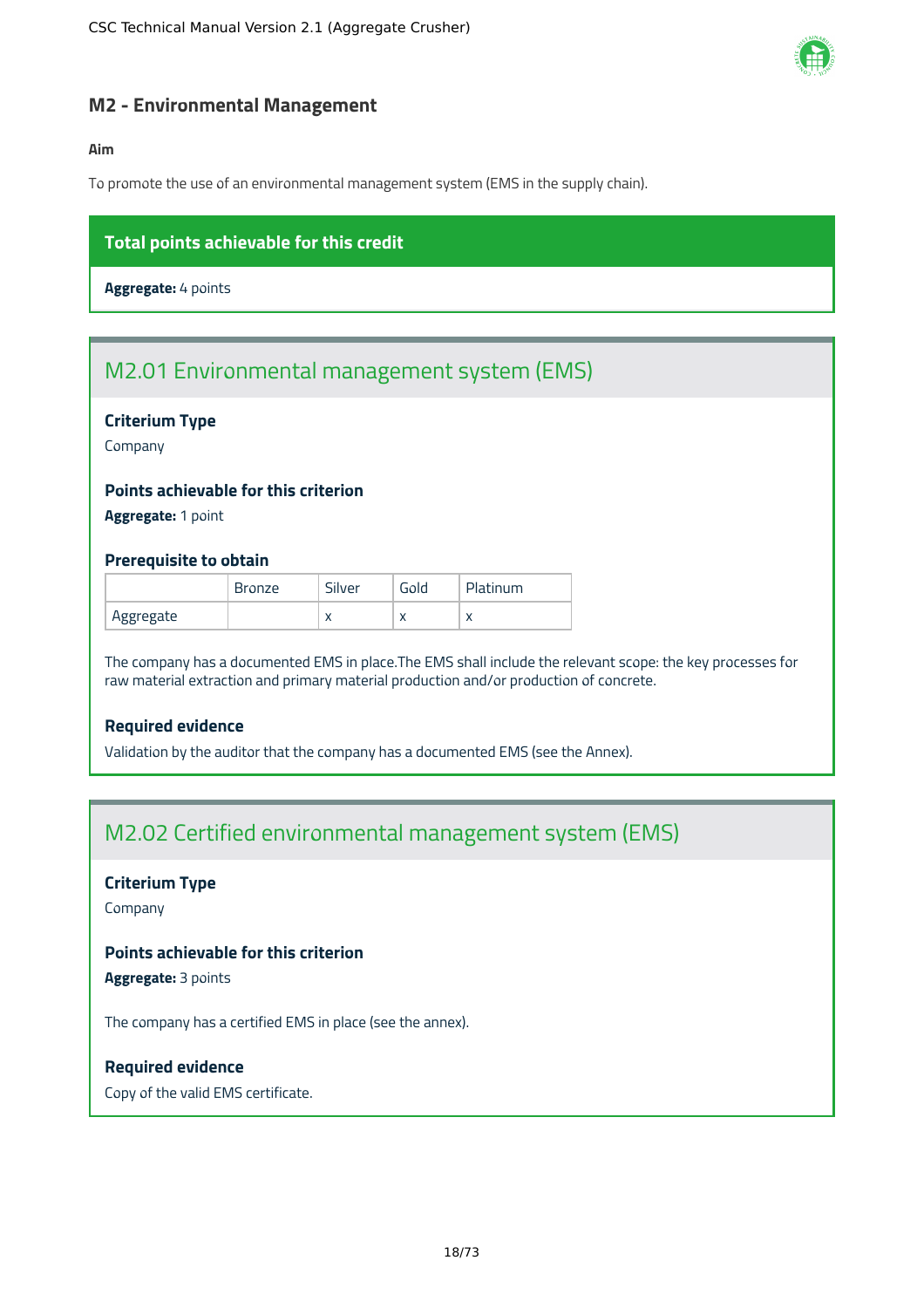

### <span id="page-19-0"></span>**M3 - Quality Management**

### **Aim**

To promote the use of a quality management system in the supply chain.

### **Total points achievable for this credit**

**Aggregate:** 4 points

### M3.01 Quality management system (QMS)

### **Criterium Type**

Company

### **Points achievable for this criterion**

**Aggregate:** 1 point

### **Prerequisite to obtain**

|           | <b>Bronze</b> | Silver    | Gold         | Platinum                 |
|-----------|---------------|-----------|--------------|--------------------------|
| Aggregate |               | $\lambda$ | $\mathbf{v}$ | $\overline{\phantom{a}}$ |

The company has a documented quality management system in place.

### **Required evidence**

Validation by the auditor that the company has a documented quality management system.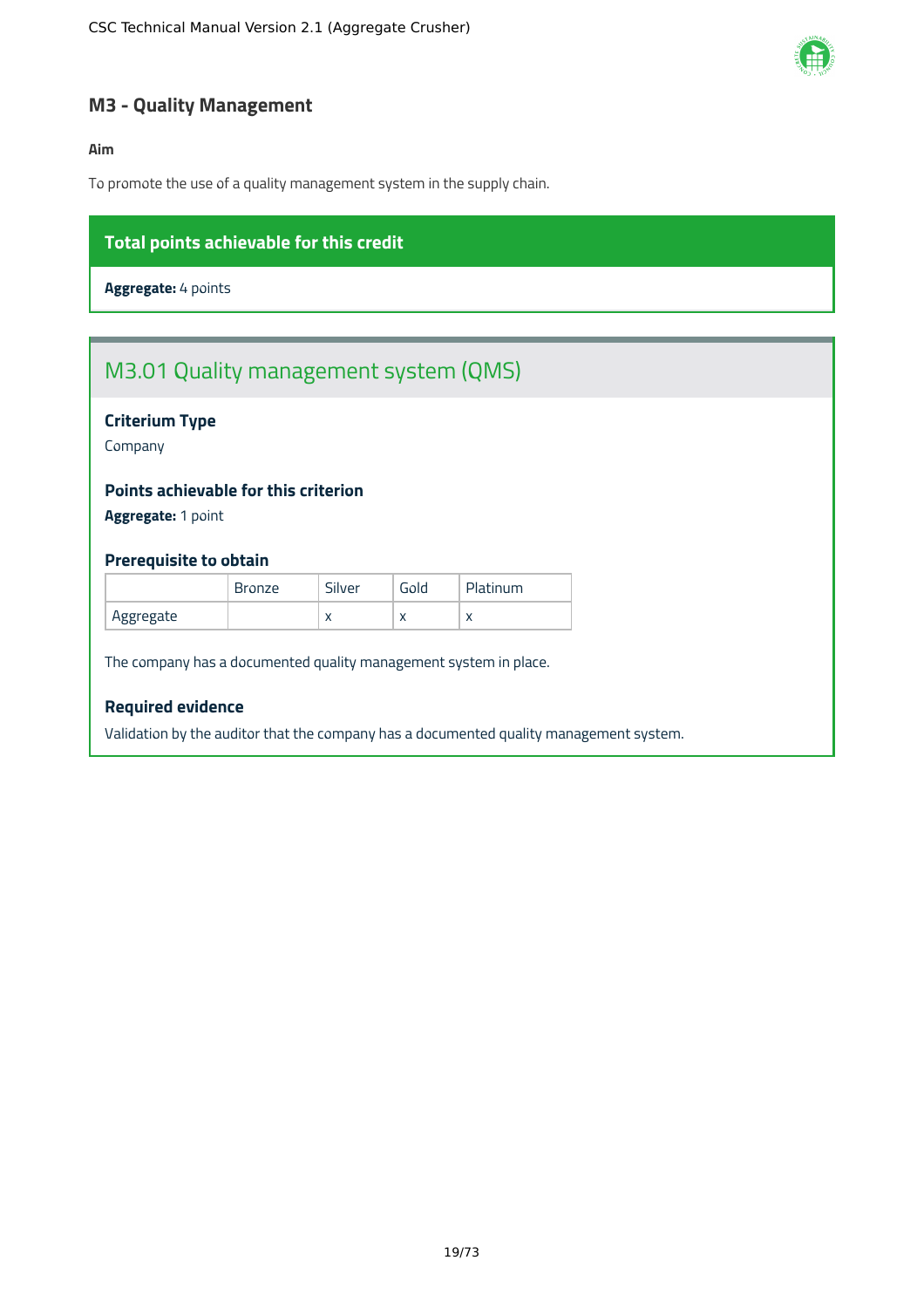

### M3.02 Certified Quality management system (QMS)

### **Criterium Type**

Company

### **Points achievable for this criterion**

**Aggregate:** 3 points

### **Prerequisite to obtain**

|            | <b>Bronze</b> | Silver | Gold | Platinum |
|------------|---------------|--------|------|----------|
| `Aggregate |               |        |      | 2 points |

#### **Score at least 2 points to obtain Platinum.**

A certified quality management system is in place (see the annex).

### **Required evidence**

Copy of the valid QMS certificate.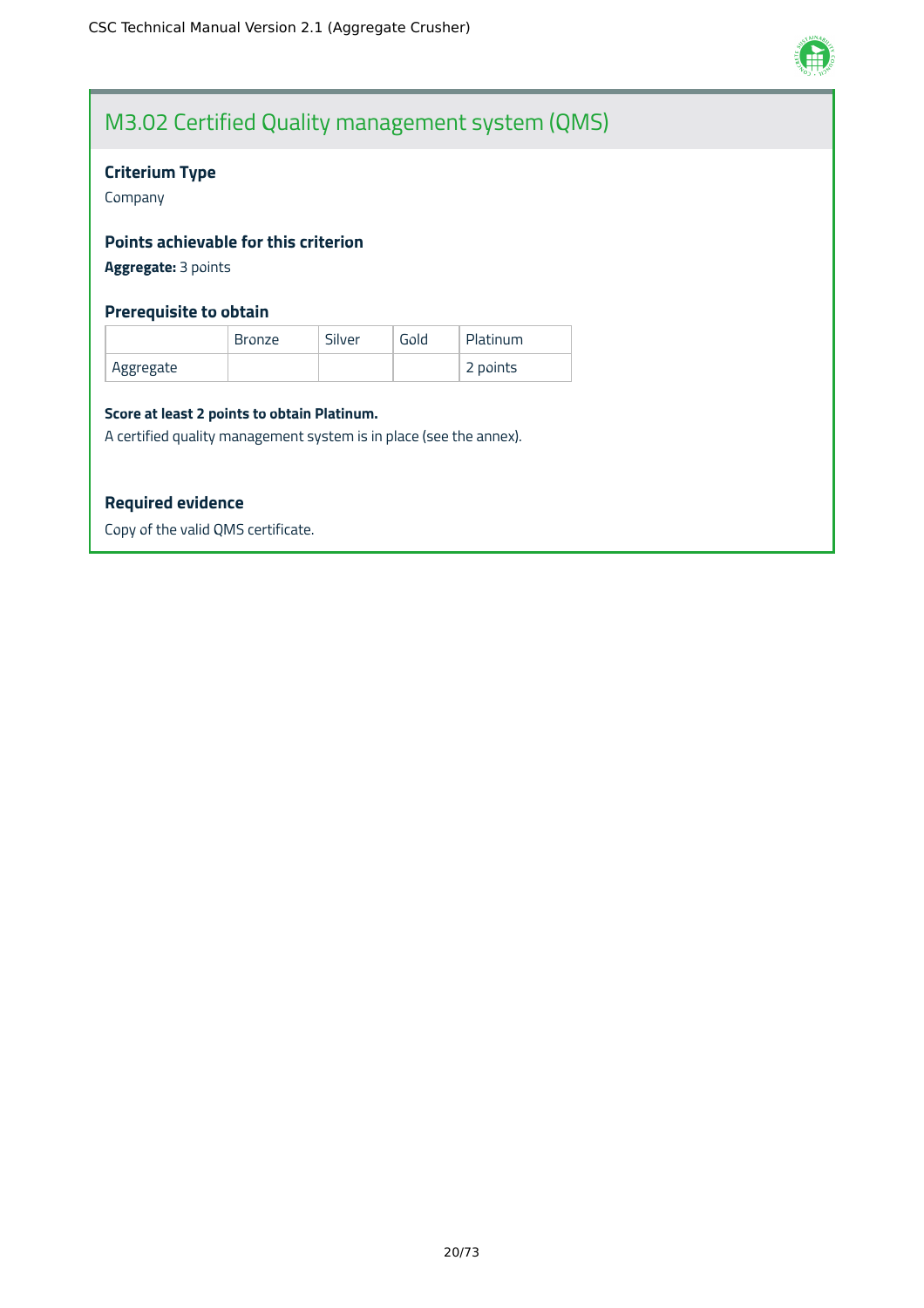

### <span id="page-21-0"></span>**M4 - Health & Safety Management**

### **Aim**

To promote the use of health and safety management systems.

### **Total points achievable for this credit**

**Aggregate:** 4 points

## M4.01 Health and safety management system

### **Criterium Type**

Company

### **Points achievable for this criterion**

**Aggregate:** 1 point

### **Prerequisite to obtain**

|           | <b>Bronze</b> | Silver    | Gold      | Platinum |
|-----------|---------------|-----------|-----------|----------|
| Aggregate |               | $\lambda$ | $\lambda$ |          |

The company has a health and safety management system in place.

### **Required evidence**

Validation by the auditor that the company has a documented health and safety management system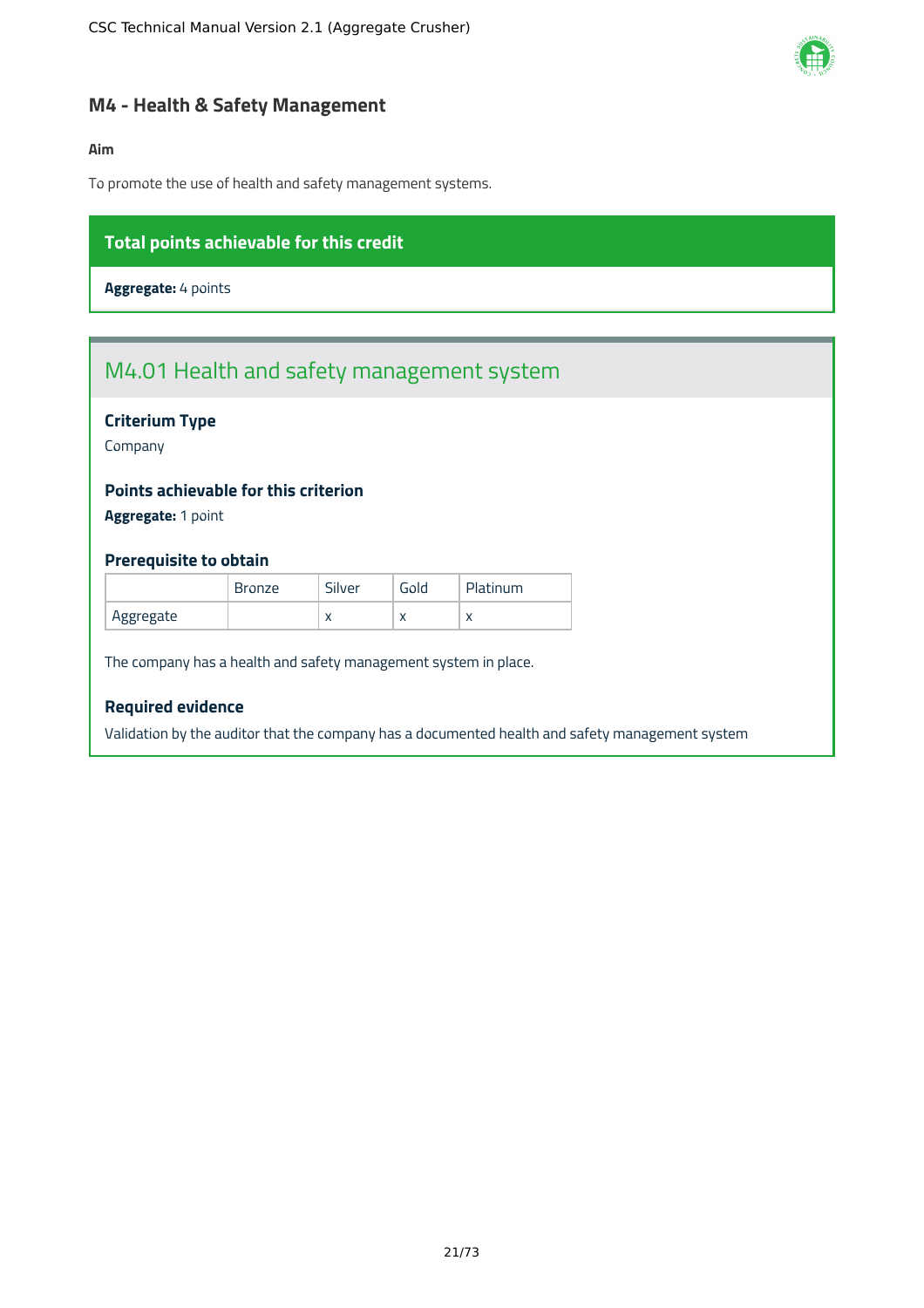

### M4.02 Certified health and safety management system

### **Criterium Type**

Company

### **Points achievable for this criterion**

**Aggregate:** 3 points

### **Prerequisite to obtain**

|           | <b>Bronze</b> | Silver | Gold | Platinum |
|-----------|---------------|--------|------|----------|
| Aggregate |               |        |      | 2 points |

#### **Score at least 2 points to obtain Platinum.**

The company has a certified health and safety management system in place (see the annex).

### **Required evidence**

Copy of the valid Health & Safety certificate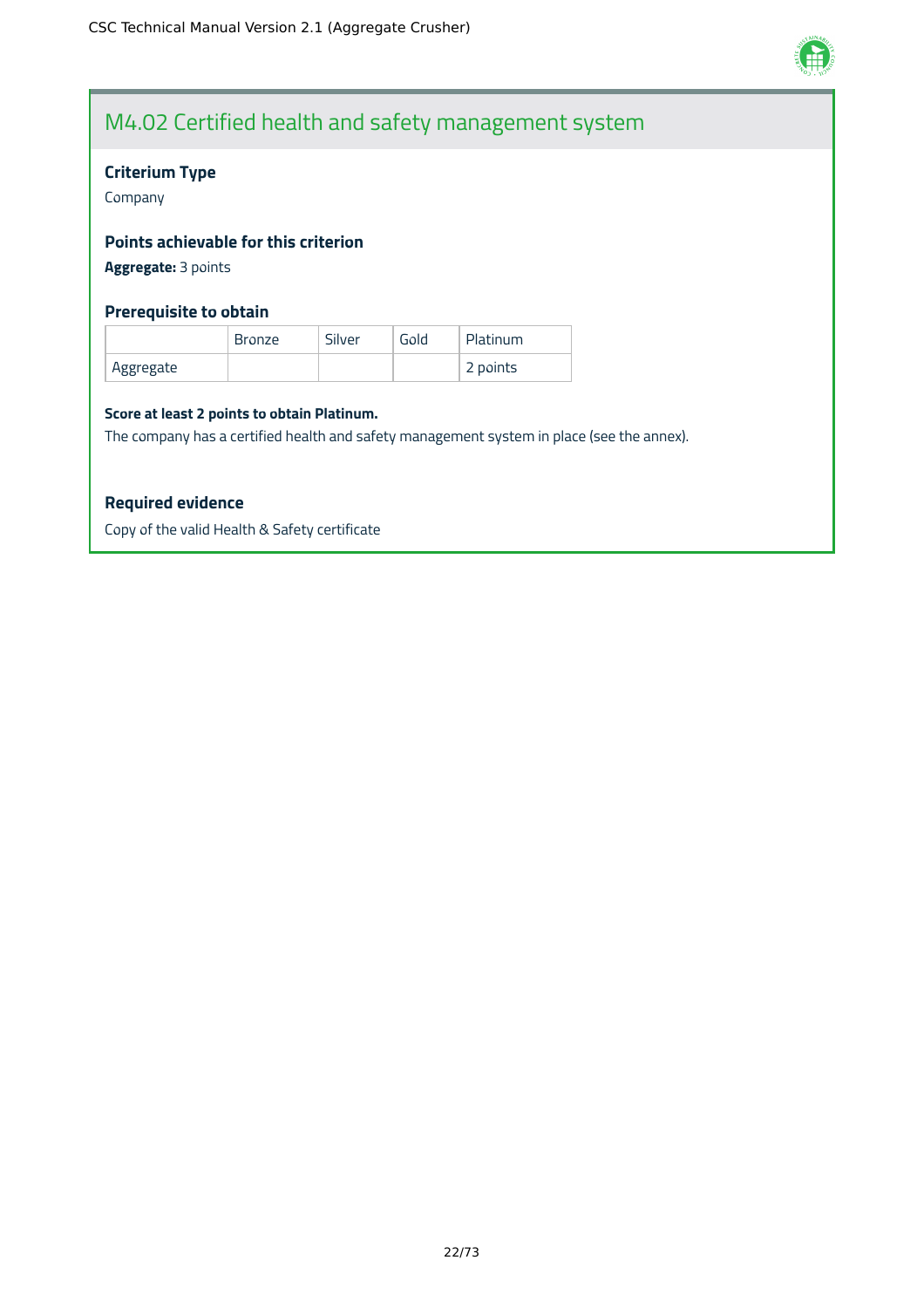

### <span id="page-23-0"></span>**M5 - Benchmarking**

### **Aim**

Publish actual performance data.

### **Total points achievable for this credit**

**Aggregate:** 7 points (+1EP)

### M5.01 Publishing annual performance data (KPIs)

### **Criterium Type**

Company

### **Points achievable for this criterion**

**Aggregate:** 5 points

The company publishes annual performance data (KPIs) on a regular basis by publishing an annual sustainability report (see the annex).

The performance data must cover the following relevant topics with a minimum of five of the listed topics (if the company offers concrete or aggregates, at least one indicator must also address concrete, respectively aggregates):

- Use of secondary materials;
- Use of fossil fuels;
- Production of renewable energy/ % of renewable energy;
- Carbon dioxide emissions;
- Clinker content (if applicable);
- % of transport (raw material and or to client) within total emissions;
- Use of potable water;
- Incidents/injuries/accidents;
- **•** Employee health & well-being;
- Returned concrete (%reused/returned, %reused/produced);
- Waste (%hazardous, %non-hazardous, %sent to recovery operations, %sent to disposal operations).

### **Required evidence**

Copy of / link to the latest sustainability report (not older than 1 1/2 years) available upon certification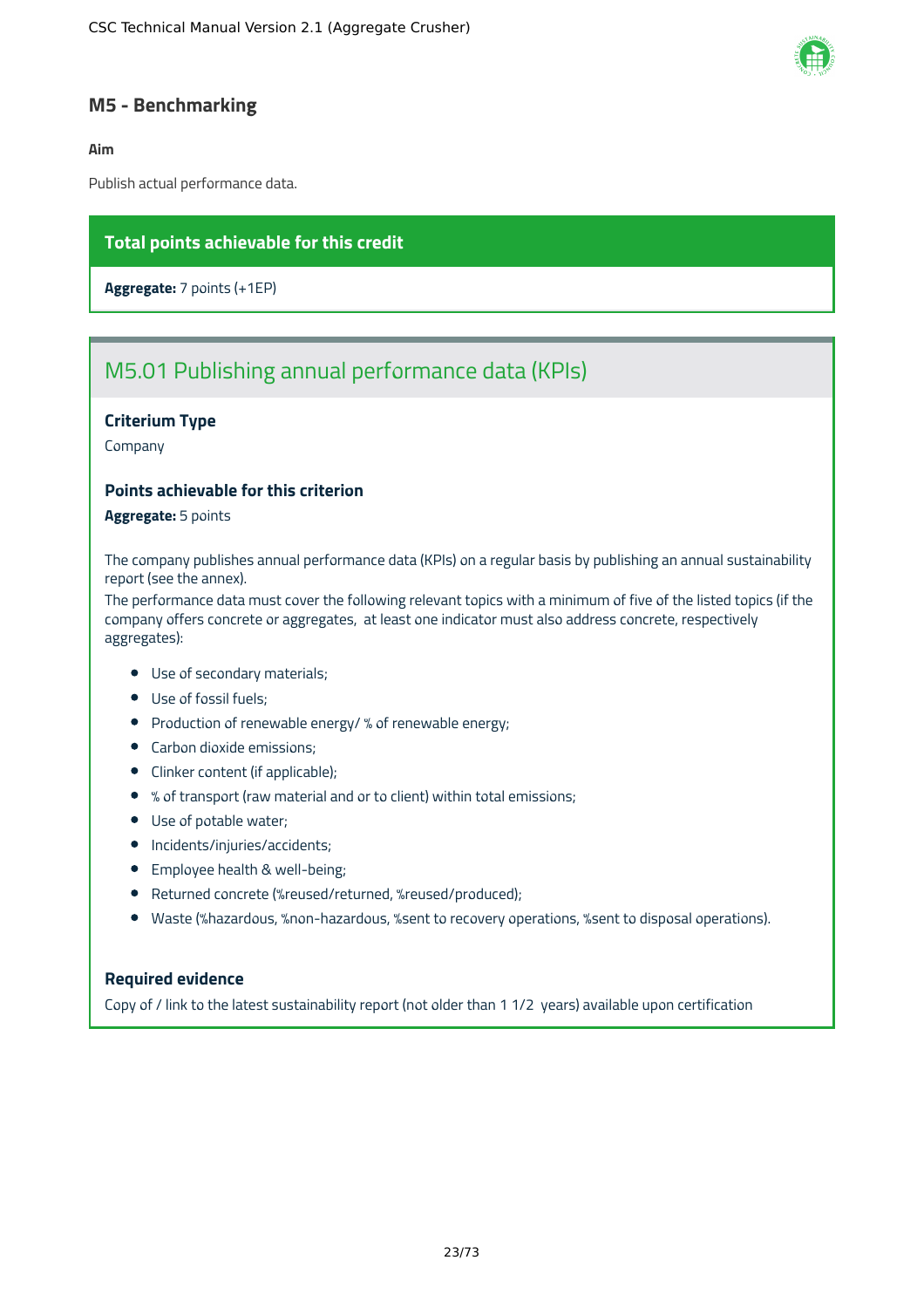

### M5.02 Externally verified KPIs

### **Criterium Type**

Company

### **Points achievable for this criterion**

**Aggregate:** 2 points

The KPIs are externally verified (see the annex).

### **Required evidence**

Evidence of the publicly available external verification OR Evidence that the company has been audited against the CSI/GCCA Charter within the last five years.

### M5.03 (EP) Participation to a benchmarking study

### **Criterium Type**

Company

### **Points achievable for this criterion**

**Aggregate:** 1 point

#### Exemplary Performance criteria:

The company participates in the region of certification in an annual benchmark that covers at least 20% of the market, see the annex**.** The performance data must cover the following relevant topics with a minimum of five of the listed topics:

- Use of secondary materials;
- Use of fossil fuels;
- Production of renewable energy/ % of renewable energy;
- Carbon dioxide emissions;
- Clinker content (if applicable)
- % of transport (raw material and or to client) within total emissions;
- Use of potable water;
- Incidents/injuries/accidents;
- Employee health & well-being;
- Returned concrete (%reused/returned, %reused/produced)
- Waste (%hazardous, %non-hazardous, %sent to recovery operations, %sent to disposal operations)

### **Required evidence**

Evidence of participation in a benchmark, for accepted schemes see the annex.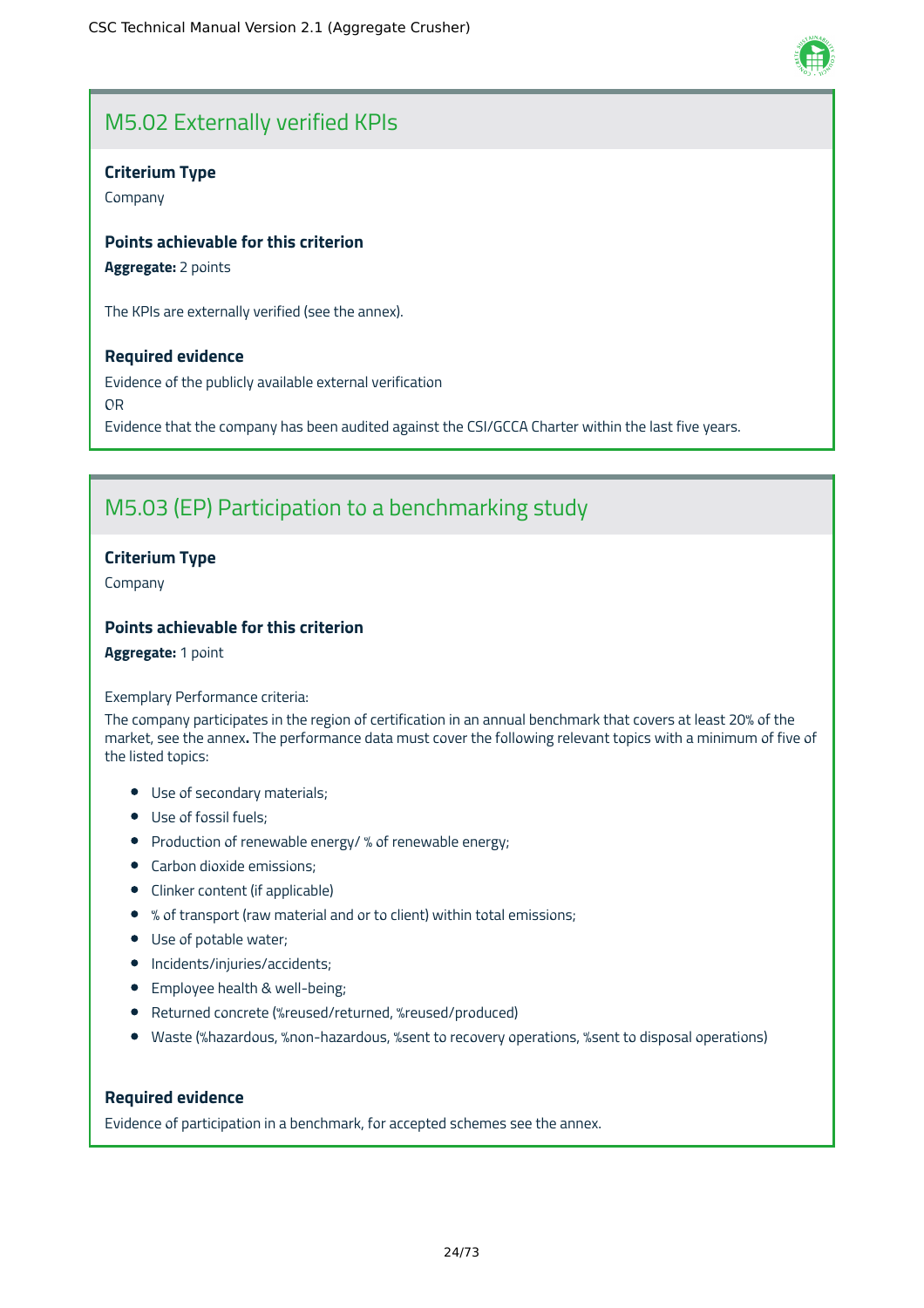## <span id="page-25-0"></span>**Environmental**

### <span id="page-25-1"></span>**E1 - Life Cycle Impact**

### **Aim**

Provide transparency and encourage the use of products and materials with an improved life-cycle impact.

### **Total points achievable for this credit**

**Aggregate:** 6 points (+1EP)

### E1.01 Sectoral environmental product declaration

### **Criterium Type**

Company

### **Points achievable for this criterion**

**Aggregate:** 2 points

### **Prerequisite to obtain**

|           | Bronze | Silver | Gold | Platinum |
|-----------|--------|--------|------|----------|
| Aggregate |        |        |      |          |

The company contributes to the generation of sectoral Environmental Product Declarations (EPD) in the region of the assessed plant(s) for their products by providing representative average LCA data. The EPD's are conforming to national EPD standards.

### **Required evidence**

Evidence confirming that the company has contributed - by providing data - to the generation of at least one industry-wide concrete/Cement/Aggregate EPD in the country where the plant requesting certification is located. The EPD needs to be either valid or in the preparation phase. The requested evidence needs to be issued or confirmed by the sectoral EPD owner or coordinator.

#### OR

Confirmation by the local sector association that no EPD is available or in the preparation phase in the country where the plant requesting certification is located.

OR

E1.03 is fulfilled.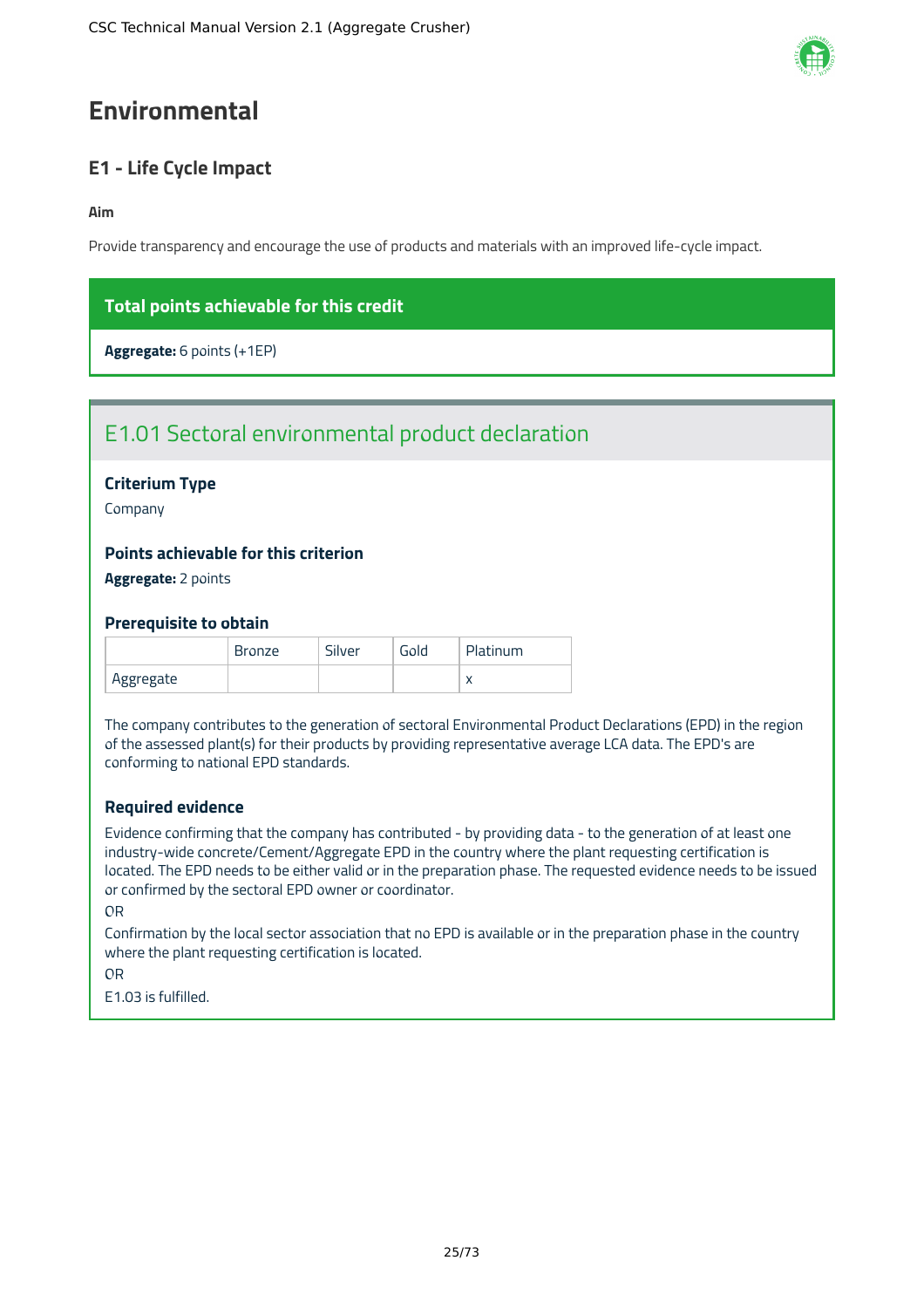

### E1.02 Implementation of life cycle assessment (LCA)

### **Criterium Type**

Company

### **Points achievable for this criterion**

**Aggregate:** 2 points

### **Prerequisite to obtain**

|           | <b>Bronze</b> | Silver    | Gold      | Platinum |
|-----------|---------------|-----------|-----------|----------|
| Aggregate |               | $\lambda$ | $\lambda$ |          |

The company performs company-specific LCA's.

### **Required evidence**

Subscription and demonstrated use of the GCCA Industry EPD Tool. OR Subscription or ownership and use of other LCA-tools (see the annex). OR E1.03 is fulfilled.

### E1.03 Release of environmental product declarations (EPDs)

### **Criterium Type**

Company

### **Points achievable for this criterion**

**Aggregate:** 2 points

The company has released at least one EPD. The EPD follows international or national standards and is third party verified (see the annex).

### **Required evidence**

Electronic copy of the EPD OR Publically available internet link to the EPD.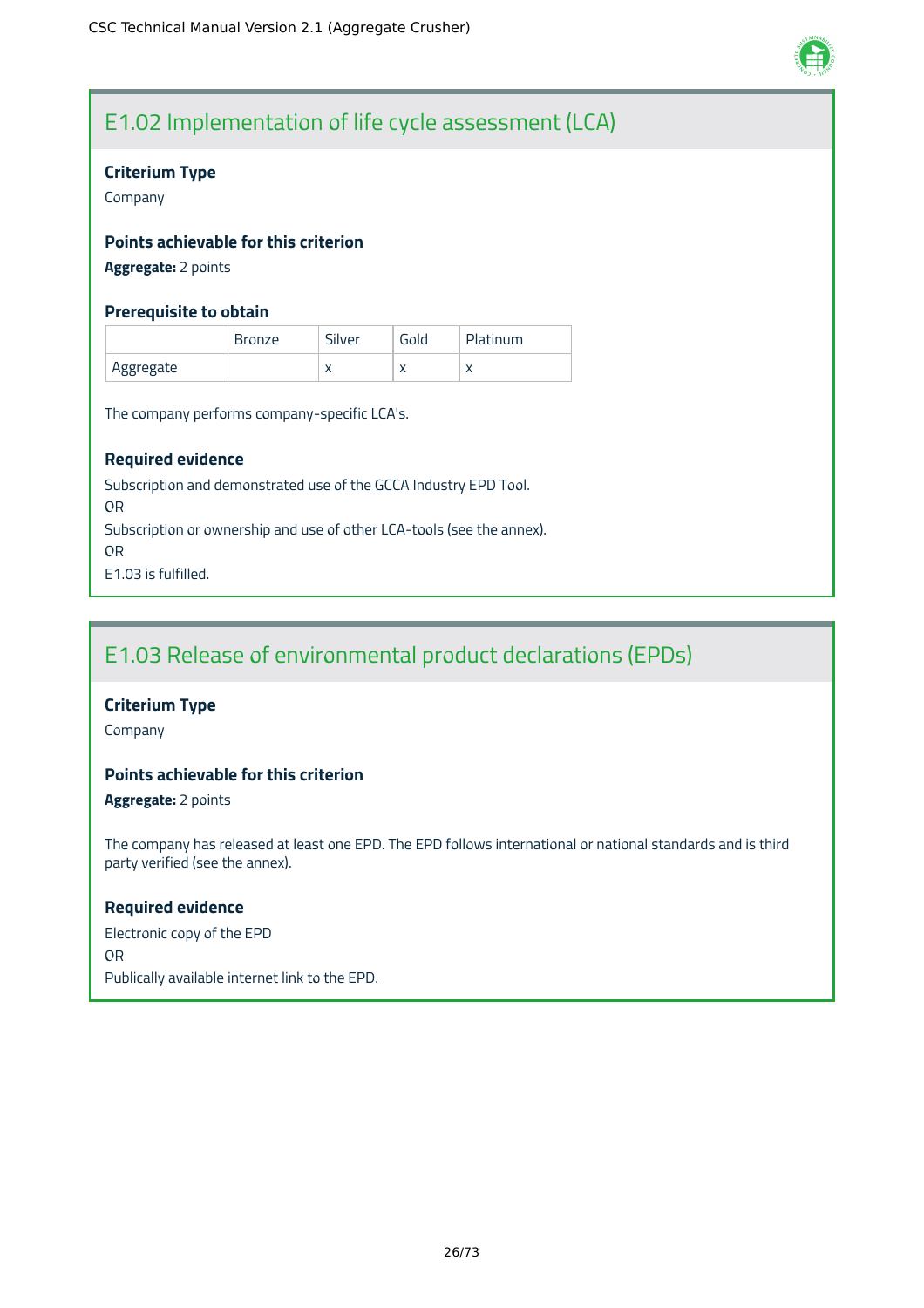

### E1.04 (EP) Reporting of product specific carbon emissions

### **Criterium Type**

Company

### **Points achievable for this criterion**

**Aggregate:** 1 point

Exemplary Performance credit: The company offers product specific carbon calculations to customers on request.

### **Required evidence**

Exemplary product carbon calculation provided to customer OR Product specific EPD OR Publically available offer of product specific carbon calculation (e.g. brochure, mailing, internet page).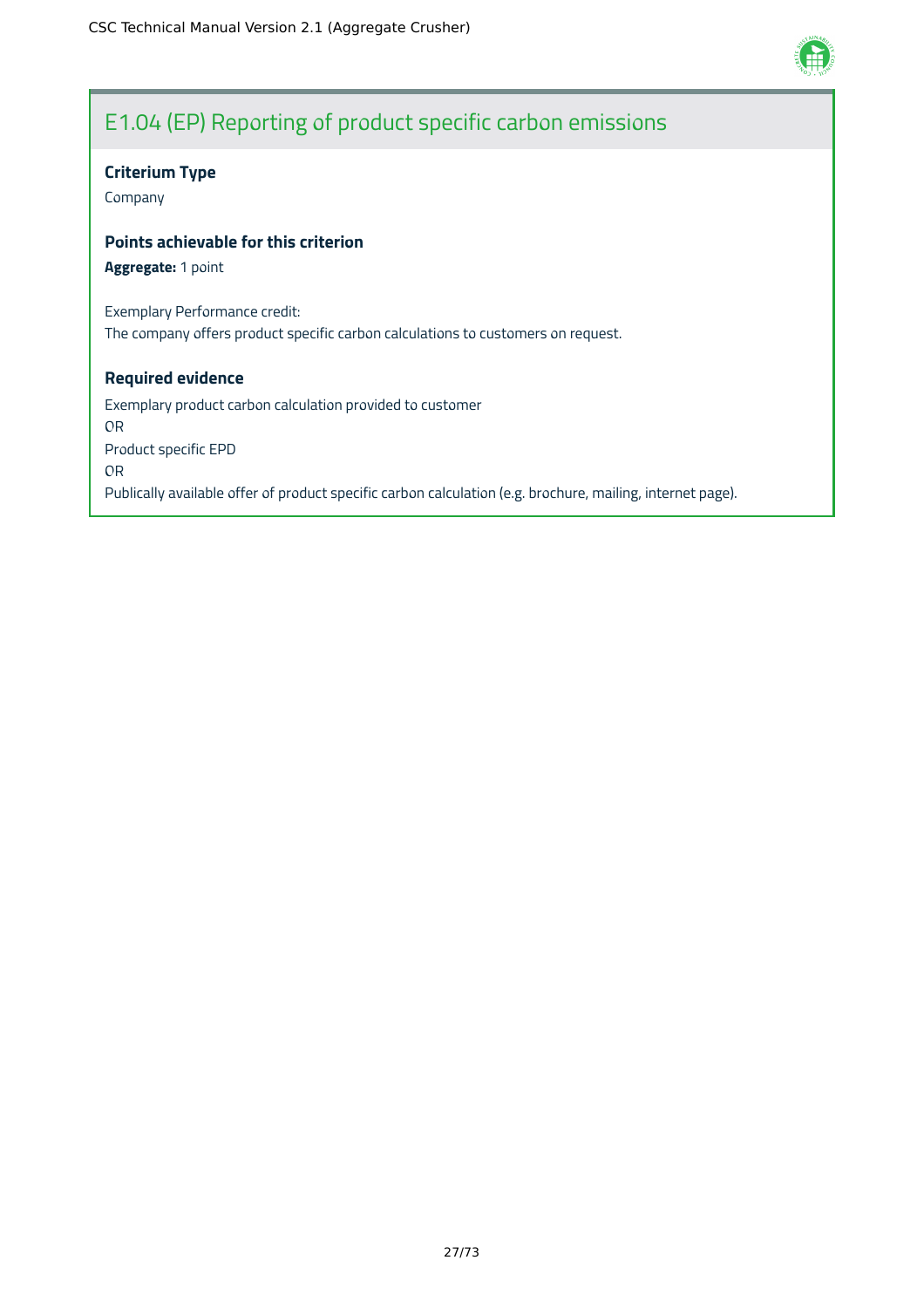

### <span id="page-28-0"></span>**E2 - Land Use**

### **Aim**

To ensure land is used in a rightful way, that land-use conflicts are minimized, and that the land is reclaimed at the end of use in accordance with the planning consent or, if there are no requirements in the planning consent, reclaimed in a way that meets the approval of the local community.

### **Total points achievable for this credit**

### **Aggregate:** 5 points

### E2.01 Policy to avoid globally or nationally important sites

### **Criterium Type**

Company

### **Points achievable for this criterion**

**Aggregate:** 1 point

Companies have a publicly available policy that prohibits operations in sites of potential land use conflict; the definition of these areas should follow accepted frameworks (see the annex).

### **Required evidence**

Copy of the policy and proof of publication (e.g. link).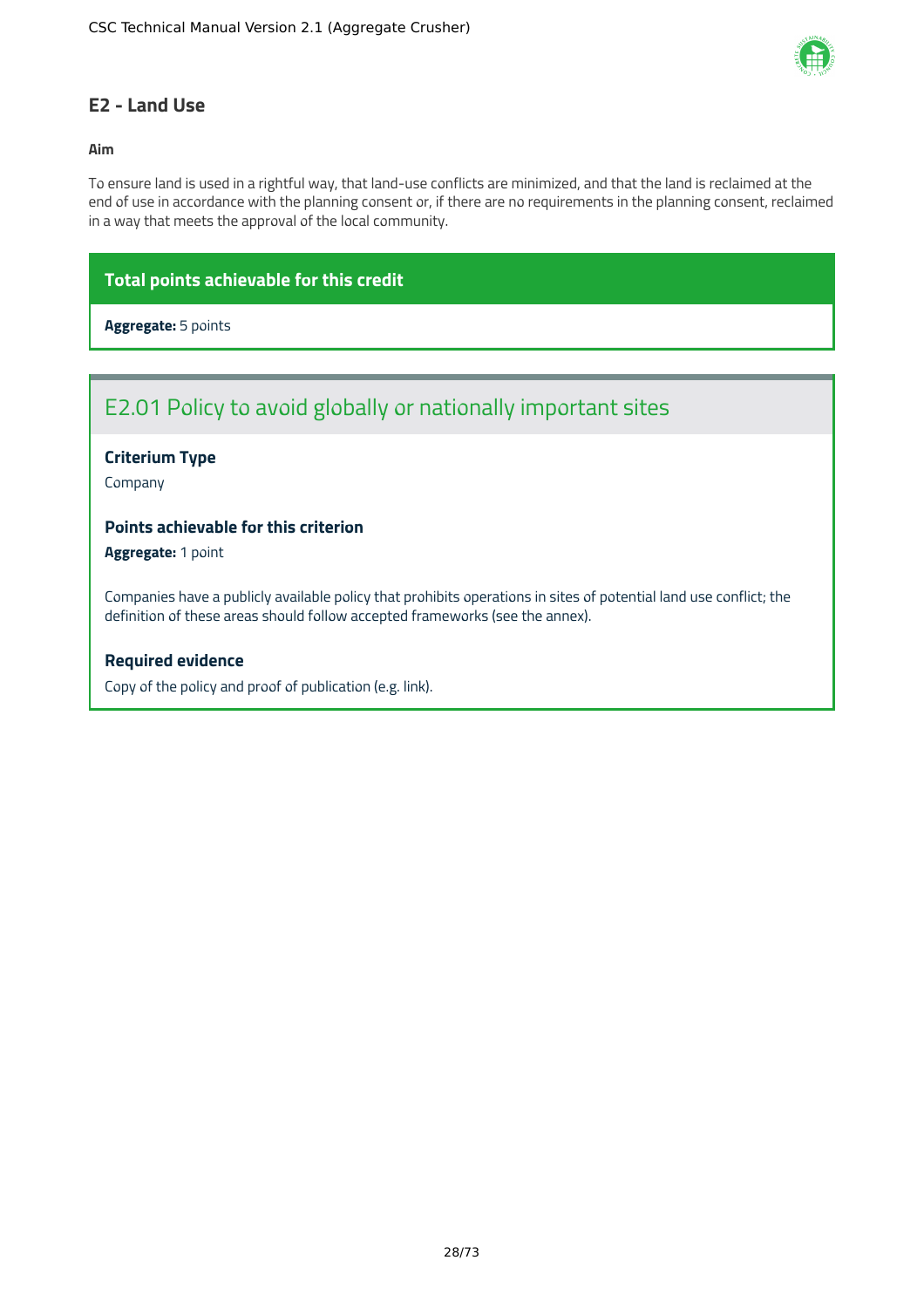

### E2.02 Responsible land use

### **Criterium Type**

Plant

### **Points achievable for this criterion**

### **Aggregate:** 3 points

### **Prerequisite to obtain**

|           | <b>Bronze</b> | Silver    | Gold      | Platinum |
|-----------|---------------|-----------|-----------|----------|
| Aggregate |               | $\lambda$ | $\lambda$ |          |

The plant ensures the responsible use of land.

### **Required evidence**

#### **Concrete**:

Site layout showing the locations of the main plant installations including roadways, stormwater drains, retention basins, etc. The layout plan includes an explanation as to why/how the site layout enables using the land in a particularly efficient way (e.g. biodiversity, efficient traffic flow, stormwater management, efficient storage / processing of materials).

### **Cement / Aggregates:**

A quarry development plan is in place which includes the extraction plan and reclamation plan.

#### **AND**

Evidence that progressive reclamation is pursued where reasonably practical and permitted under local requirements.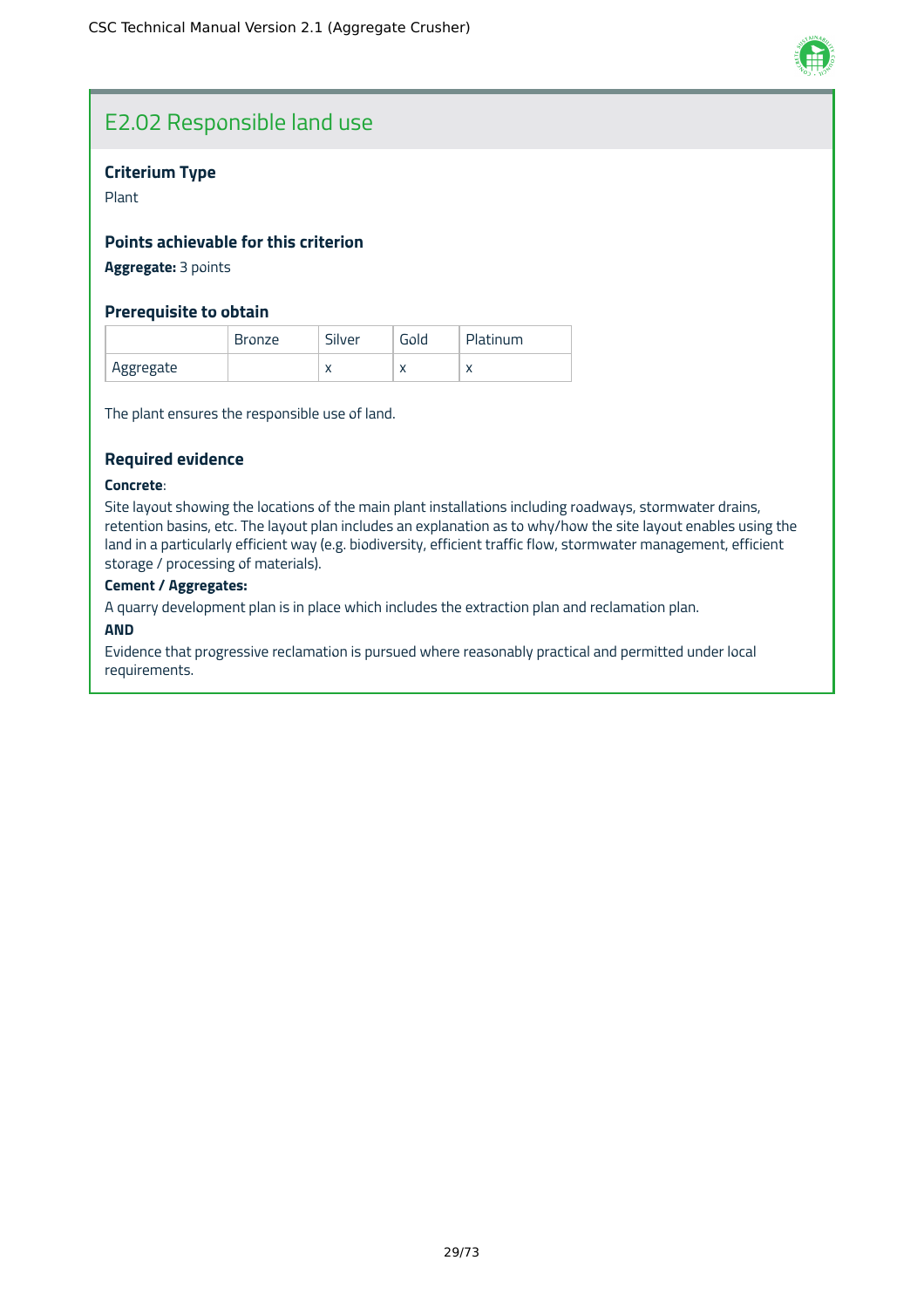

### E2.03 Protection from pollution

### **Criterium Type**

Plant

### **Points achievable for this criterion**

**Aggregate:** 1 point

### **Prerequisite to obtain**

|           | <b>Bronze</b> | Silver    | Gold      | Platinum |
|-----------|---------------|-----------|-----------|----------|
| Aggregate |               | $\lambda$ | $\lambda$ |          |

The plant has facilities where chemicals (including fuels) are stored in conditions where any spillage, including accidental, does not contaminate the land.

### **Required evidence**

Photographs of the storage facilities for chemicals and fuels OR The plant is ISO 14001 certified. OR The criterion is awarded by default if no chemicals and fuels are used and stored on the site.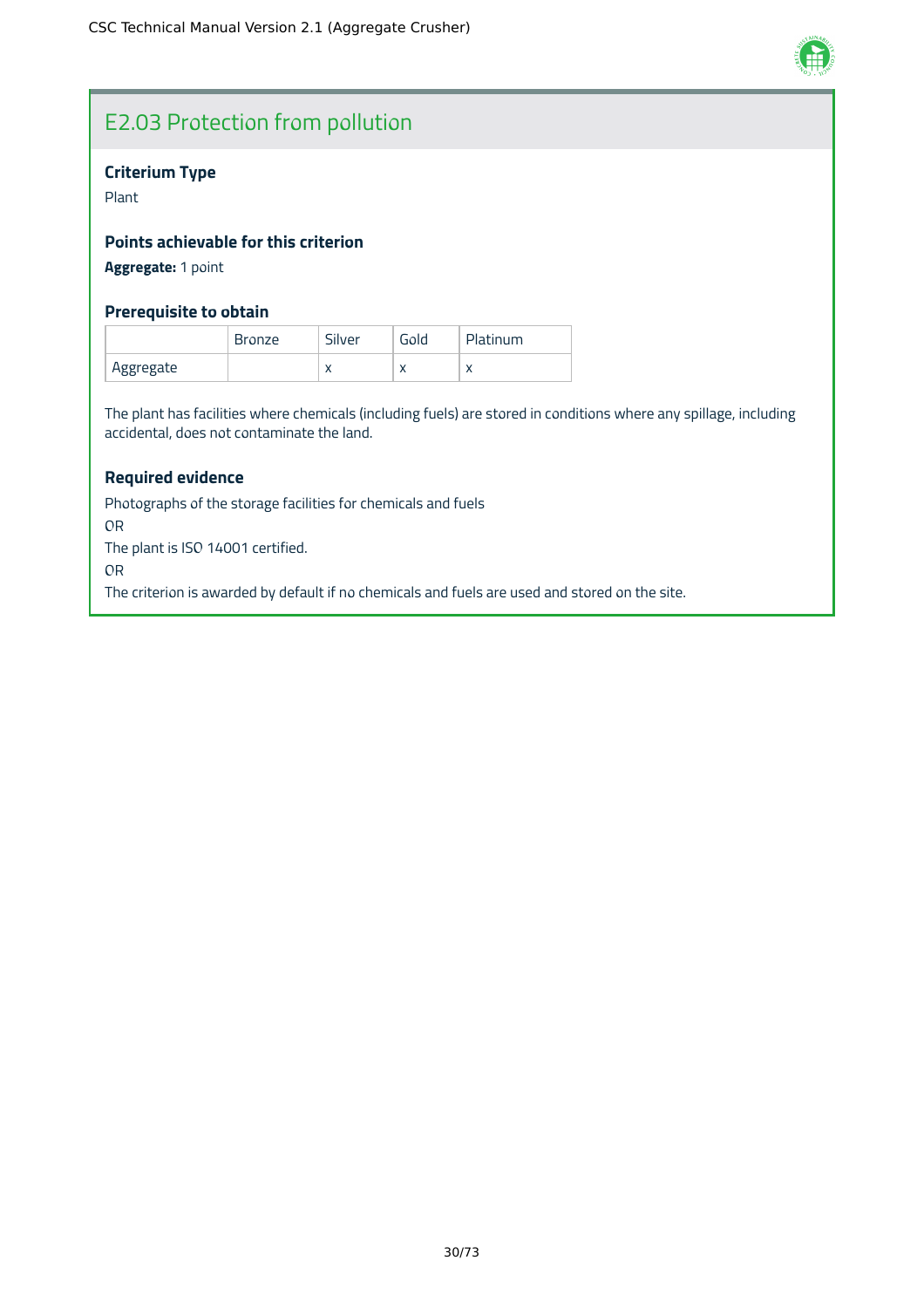

### <span id="page-31-0"></span>**E3 - Energy & Climate**

**Aim**

To promote the responsible use of energy and the reduction of Greenhouse Gas (GHG) emissions.

### **Total points achievable for this credit**

**Aggregate:** 22 points

### E3.01 Climate policy

### **Criterium Type**

Company

### **Points achievable for this criterion**

**Aggregate:** 2 points

### **Prerequisite to obtain**

|           | <b>Bronze</b> | Silver | Gold | Platinum  |
|-----------|---------------|--------|------|-----------|
| Aggregate |               |        |      | $\lambda$ |

The company is committed to measuring, reporting and reducing its GHG emissions.

### **Required evidence**

Publically available policy / commitment to measuring, reporting and reducing the company's greenhouse gas emissions.

OR

Membership to a sector organization (e.g. GCCA) that is publicly committed to measuring, reporting and reducing GHG emissions, and were committing to these principles is required to join the organization.

OR (for aggregates only)

A publically available policy / commitment to measuring, reporting and reducing the company's energy consumption.

Evidence for the commitment to measure GHG emissions is automatically covered via a reporting commitment.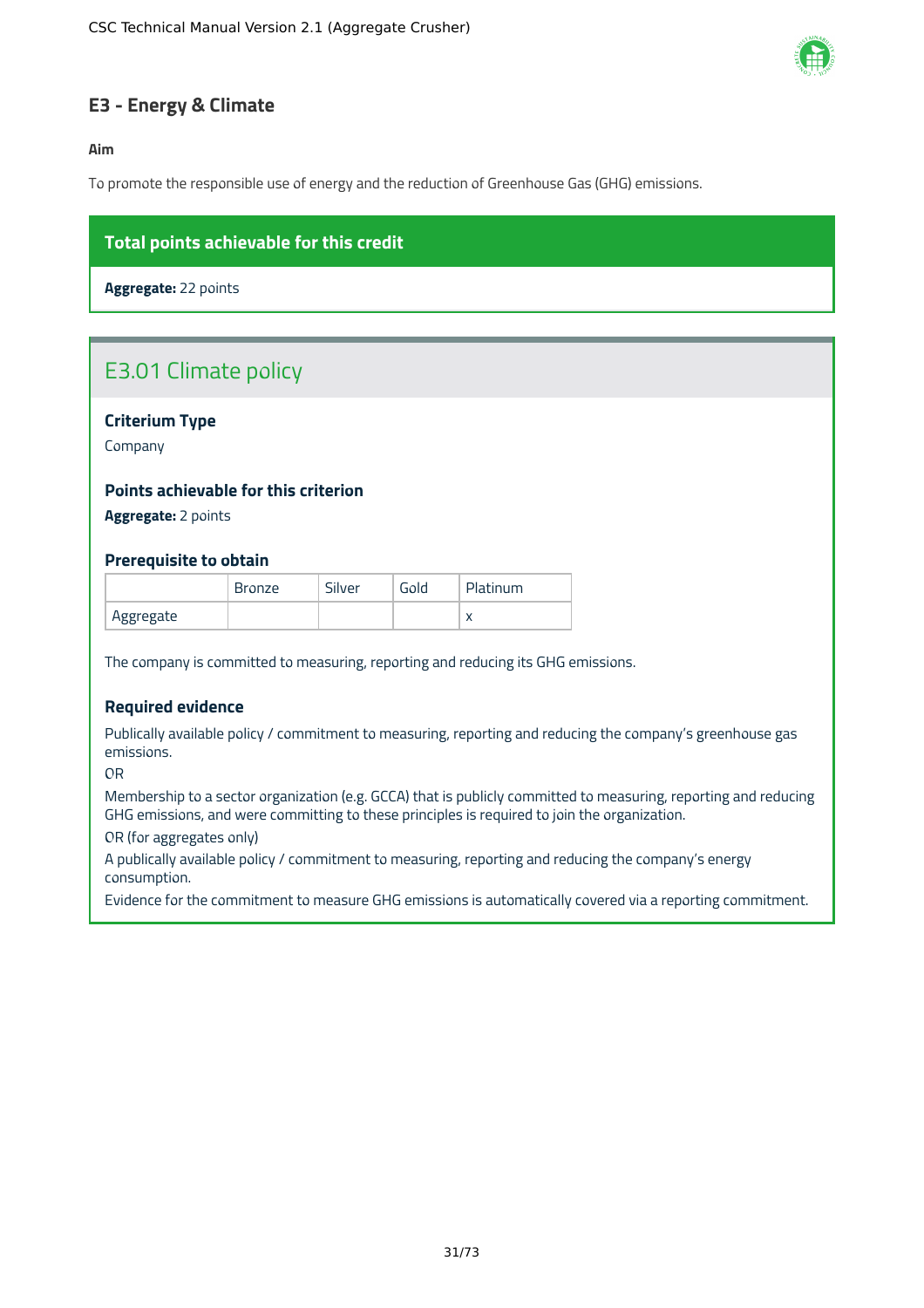### E3.02 Monitoring of GHG emissions

### **Criterium Type**

Company

### **Points achievable for this criterion**

**Aggregate:** 3 points

The company monitors its relevant GHG emissions. **Concrete**: GHG emissions relating to own operations and concrete delivery. **Cement**: GHG emissions as defined in the CSI/GCCA protocol or equivalent (see the annex). **Aggregates**: GHG emissions relating to own operations and aggregate delivery.

### **Required evidence**

Extract of the monitoring results and the related GHG emission calculations OR (for cement and concrete only) Proof that the Company was successfully audited against the CSI/GCCA charter within the last five years

### E3.03 Public reporting of monitoring results

### **Criterium Type**

Company

### **Points achievable for this criterion**

**Aggregate:** 2 points

The company reports monitoring results on a yearly basis.

### **Required evidence**

Copy of the latest publication / link to the latest publication (not older than 1 1/2 years) available upon certification.

OR (for cement and concrete only)

Proof that the Company was successfully audited against the CSI/GCCA charter within the last five years.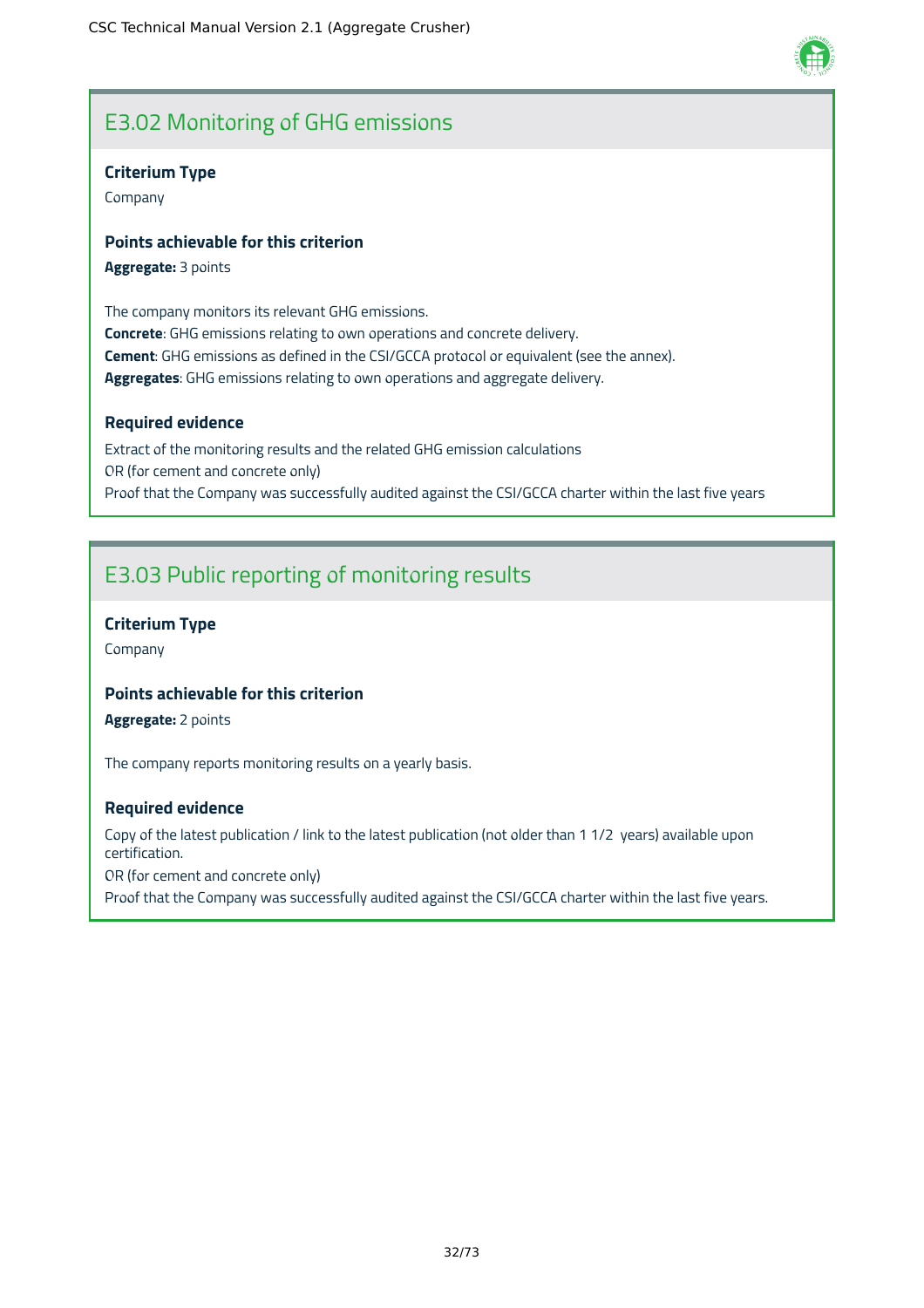

### E3.04 Externally verified reporting of GHG emissions

### **Criterium Type**

Company

### **Points achievable for this criterion**

**Aggregate:** 2 points

The GHG reporting has been externally verified according to accepted standards (see the annex) and to at least a level of limited assurance.

### **Required evidence**

Copy of the verification statement

### E3.06 CO2 emission reduction target

### **Criterium Type**

Company

### **Points achievable for this criterion**

**Aggregate:** 1 point

The company has a public CO2 reduction target.

### **Required evidence**

Publically available CO2 reduction target. Cement: The criterion is automatically fulfilled if the company has a science based CO2 emission reduction target according to E3.07.

### E3.08 Energy reduction potentials

**Criterium Type**

Plant

### **Points achievable for this criterion**

**Aggregate:** 2 points

The plant has identified potential actions to reduce its energy consumption.

### **Required evidence**

Evidence of the site energy audit report or own analysis of energy consumption and energy reduction potentials. OR ISO 50001 certificate

33/73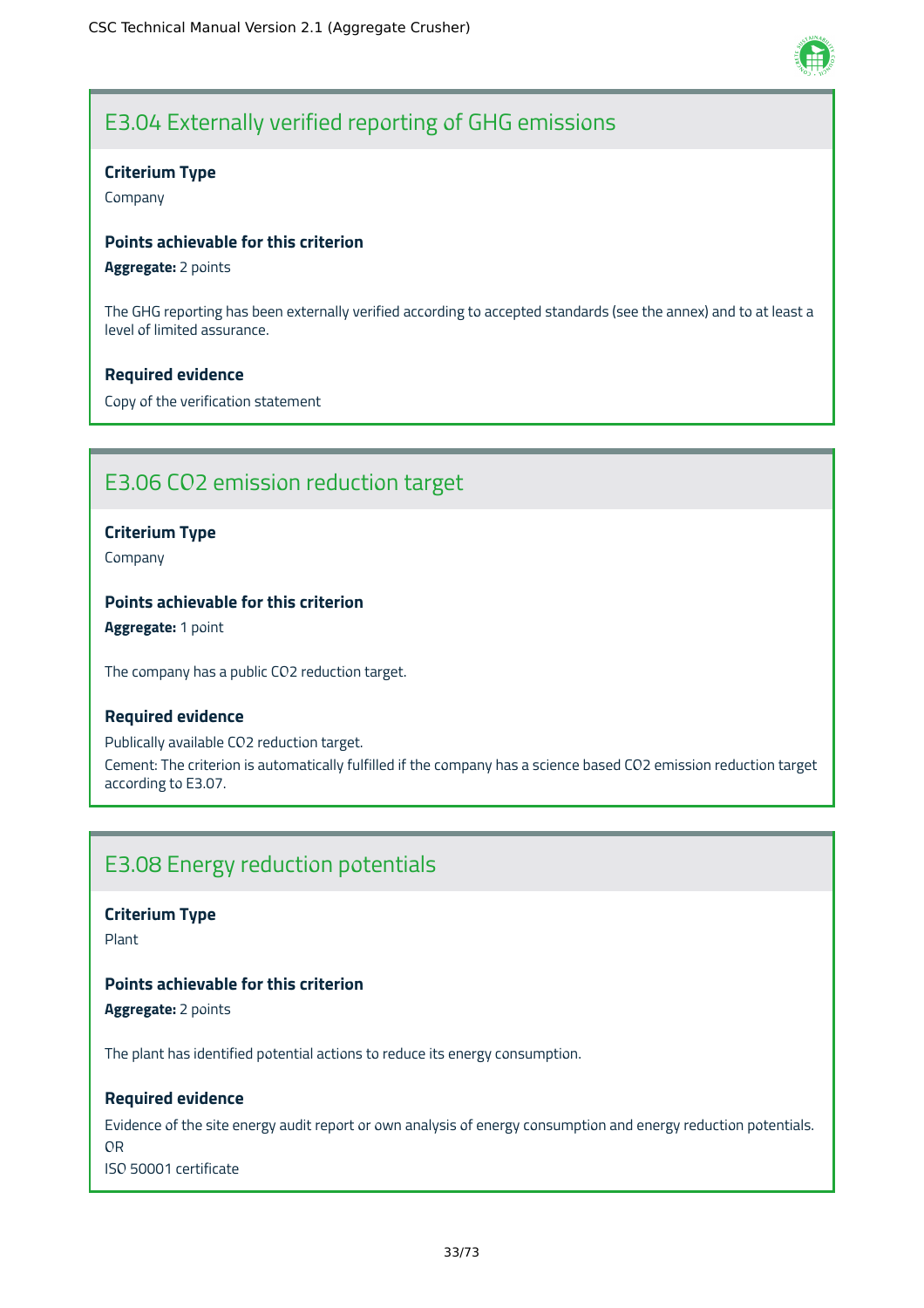

### E3.09 Achievement of CO2 emission reduction target

### **Criterium Type**

Company

### **Points achievable for this criterion**

### **Aggregate:** 1 point

The company is on track to meet its CO2 reduction target according to E3.06 and E3.07, respectively.

### **Required evidence**

Externally verified proof (e.g. externally audited annual report) that the company is on track to achieve its CO2 reduction target (= in line with published reduction path).

### E3.10 Implementation of energy reduction potentials

### **Criterium Type**

Plant

### **Points achievable for this criterion**

**Aggregate:** 3 points

The plant has implemented at least one of the energy reduction potentials identified in E3.08

### **Required evidence**

Proof of implementation including an evaluation of the (expected) energy savings.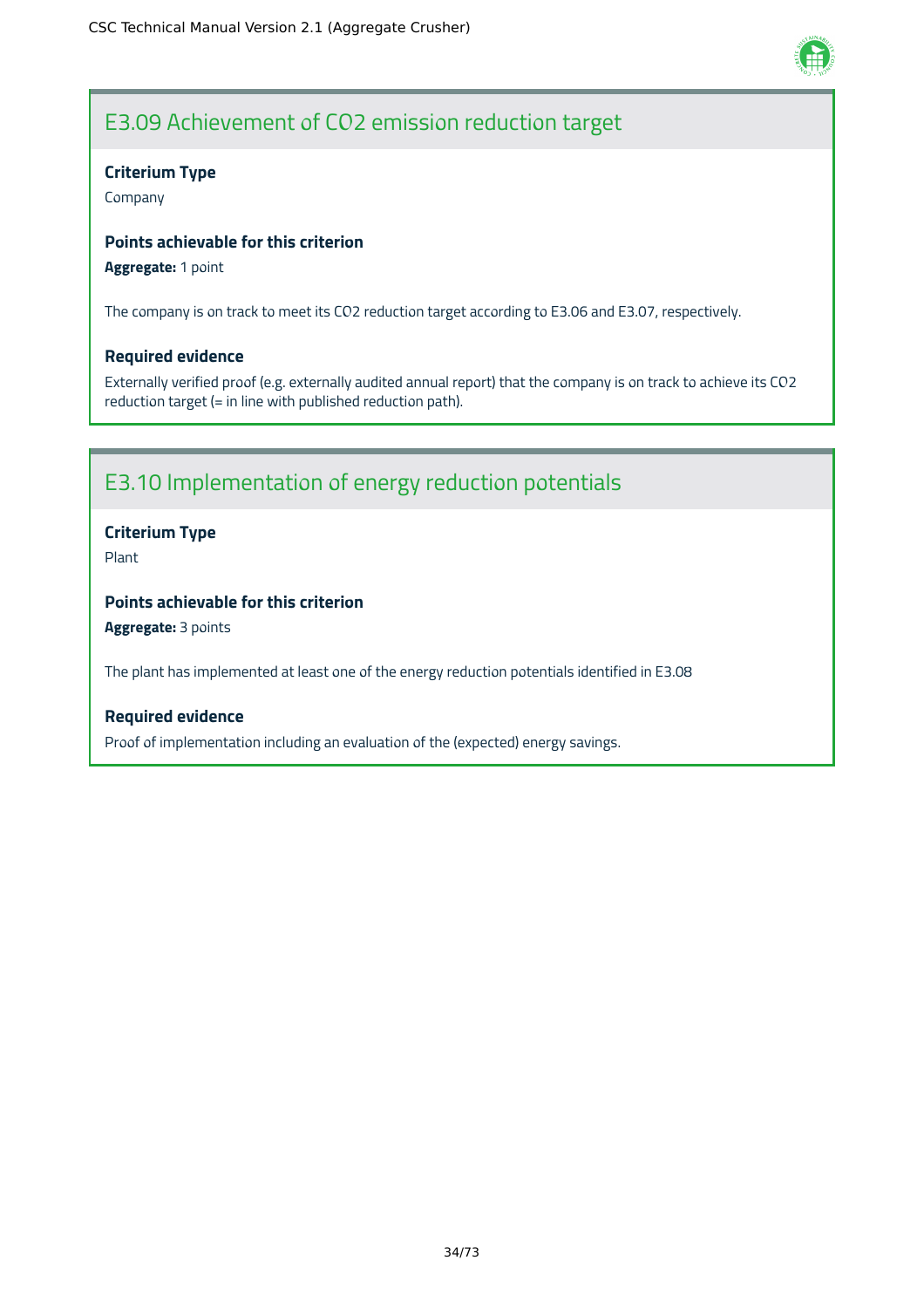

### E3.11 Energy saving awareness creation

#### **Criterium Type**

Plant

### **Points achievable for this criterion**

### **Aggregate:** 1 point

#### **Prerequisite to obtain**

|           | <b>Bronze</b> | Silver    | Gold      | Platinum  |
|-----------|---------------|-----------|-----------|-----------|
| Aggregate |               | $\lambda$ | $\lambda$ | $\lambda$ |

Relevant workers have been made aware of

- the biggest drivers for energy (thermal/electricity) consumption
- and how they can contribute to reducing energy consumption.

### **Required evidence**

Copy of relevant e-mail, notice or other information channel.

### E3.13 Use of renewable electrical energy

### **Criterium Type**

Plant

### **Points achievable for this criterion**

**Aggregate:** 5 points

#### **Prerequisite to obtain**

|           | <b>Bronze</b> | Silver | Gold | Platinum |
|-----------|---------------|--------|------|----------|
| Aggregate |               |        |      | 1 point  |

#### **Score at least 1 point to obtain Platinum.**

The plant uses renewable electrical energy.

- $P = 1$  if share of renewable electrical energy  $> = 20%$
- $P = 2$  if share of renewable electrical energy  $> = 40\%$
- $P = 3$  if share of renewable electrical energy  $> = 60\%$
- $P = 4$  if share of renewable electrical energy  $> = 80\%$
- $P = 5$  if share of renewable electrical energy = 100%

#### **Required evidence**

Applicable national energy mix

OR

Company specific confirmation such as contract or invoice(s) specifying renewable energy (share)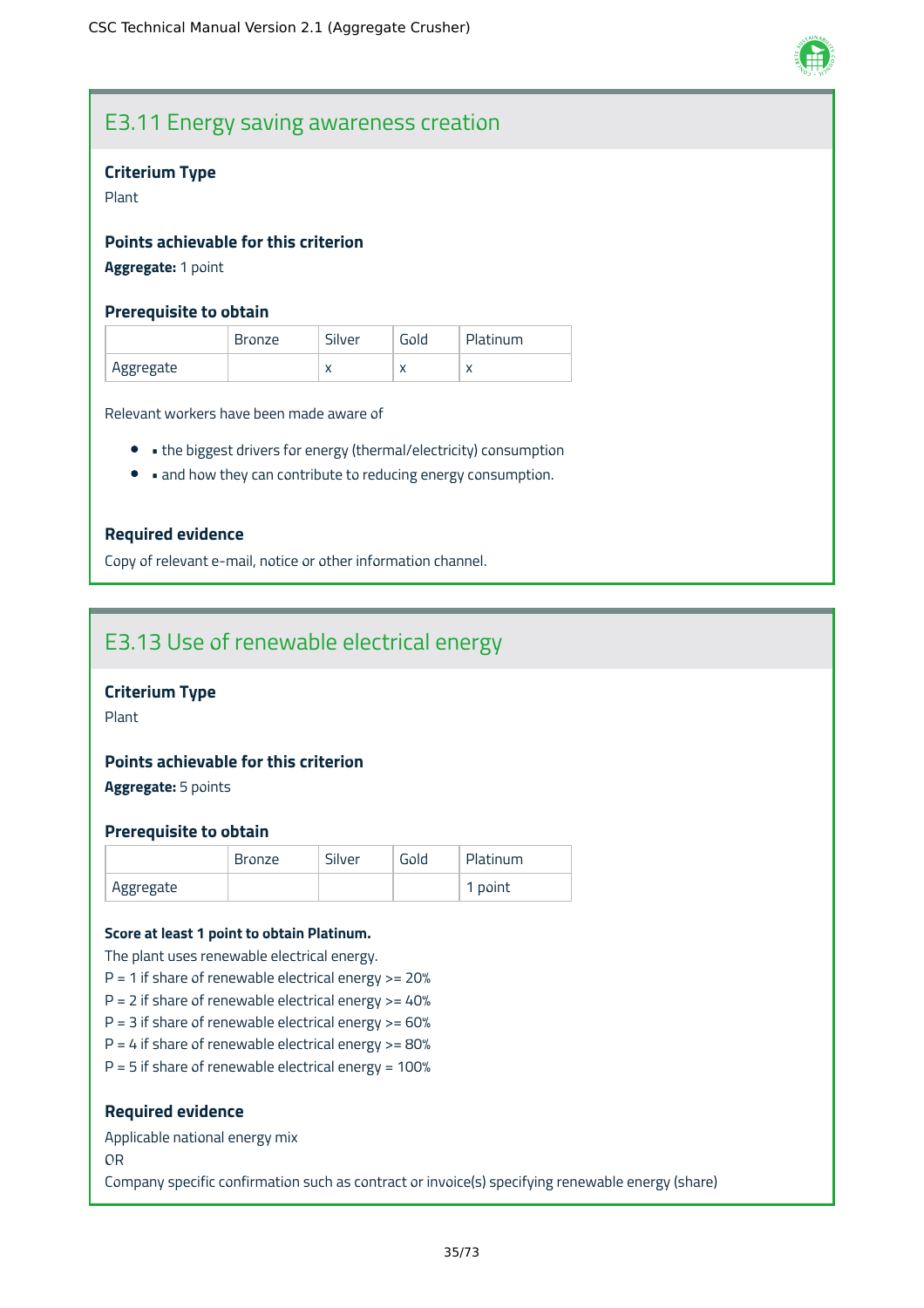

### **E4 - Air Quality**

#### **Aim**

To minimize emissions of air pollutants and particulate matter from exhaust gases.

### **Total points achievable for this credit**

**Aggregate:** 4 points

# E4.09 Process and fugitive dust reduction measures

#### **Criterium Type**

Plant

#### **Points achievable for this criterion**

**Aggregate:** 4 points

#### **Prerequisite to obtain**

|           | <b>Bronze</b> | Silver | Gold | Platinum |
|-----------|---------------|--------|------|----------|
| Aggregate |               |        |      | 2 points |

#### **Score at least 2 points to obtain Platinum.**

Dust suppression measures (see the annex) have been implemented to effectively reduce process and fugitive dust emissions.

#### **Points achievable for this criterion:**

**4 as of two measures implemented**

**up to 4:**

- **up to 4:**
- **2 for one measure**
- **2 for one measure**
- **4 as of two measures implemented**
- **Concrete Concrete Cement Aggregates**

**up to 4:**

- **2 for one measure**
- **4 as of two measures implemented**

#### **Required evidence**

Photographic evidence of one measure taken.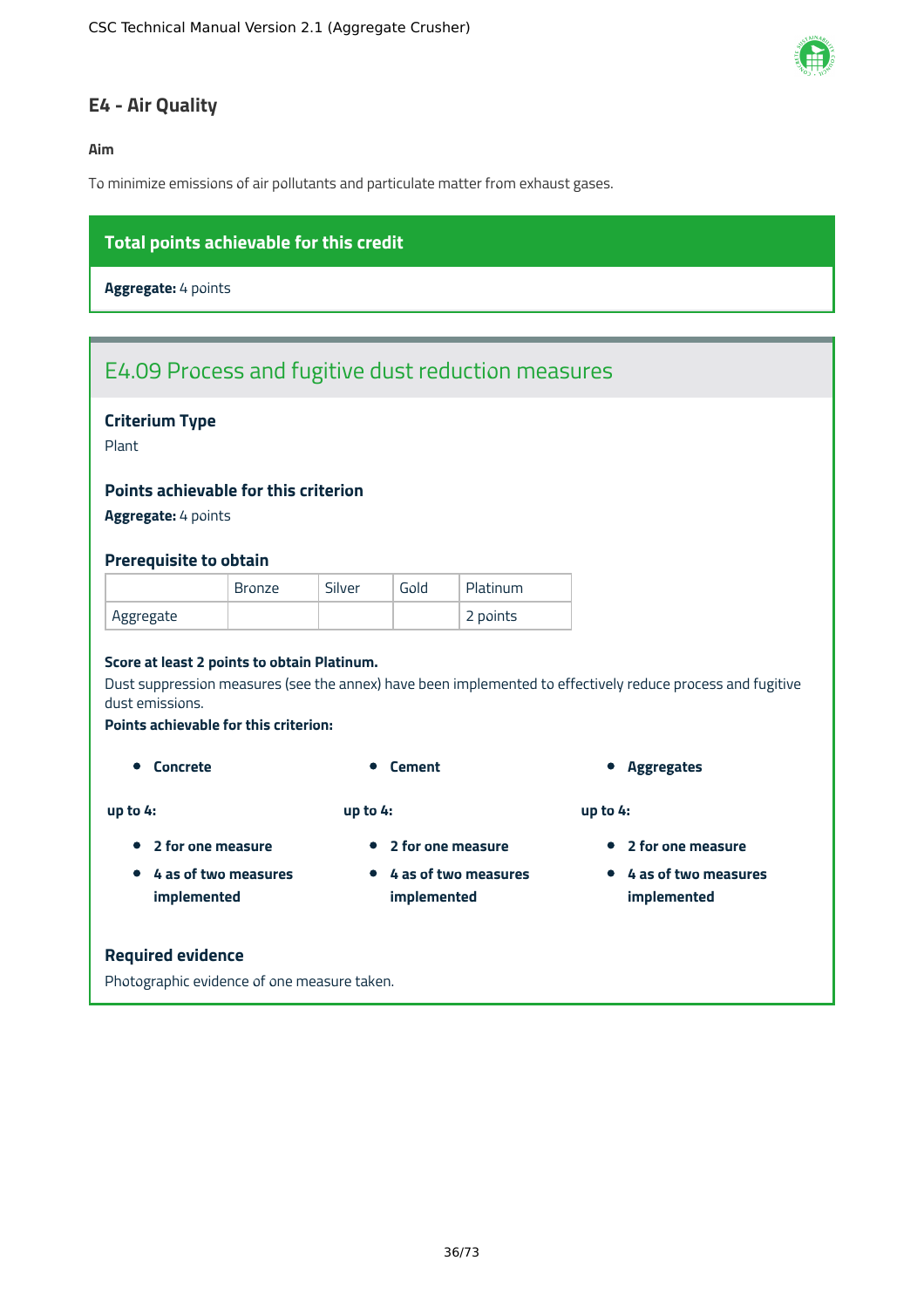

#### **E5 - Water**

**Aim**

To optimize water use and to ensure that discharged water is of a quality that does not harm the environment.

### **Total points achievable for this credit**

**Aggregate:** 13 points (+1EP)

# E5.01 Water scarcity and impact

### **Criterium Type**

Plant

#### **Points achievable for this criterion**

**Aggregate:** 1 point

#### **Prerequisite to obtain**

|           | <b>Bronze</b> | Silver    | Gold      | Platinum  |
|-----------|---------------|-----------|-----------|-----------|
| Aggregate |               | $\lambda$ | $\lambda$ | $\lambda$ |

For the area of the plant, water scarcity is assessed using recognized assessments (see the annex).

### **Required evidence**

A copy of the water scarcity analysis incl. risk category.

OR

A copy of the ESIA including a water assessment.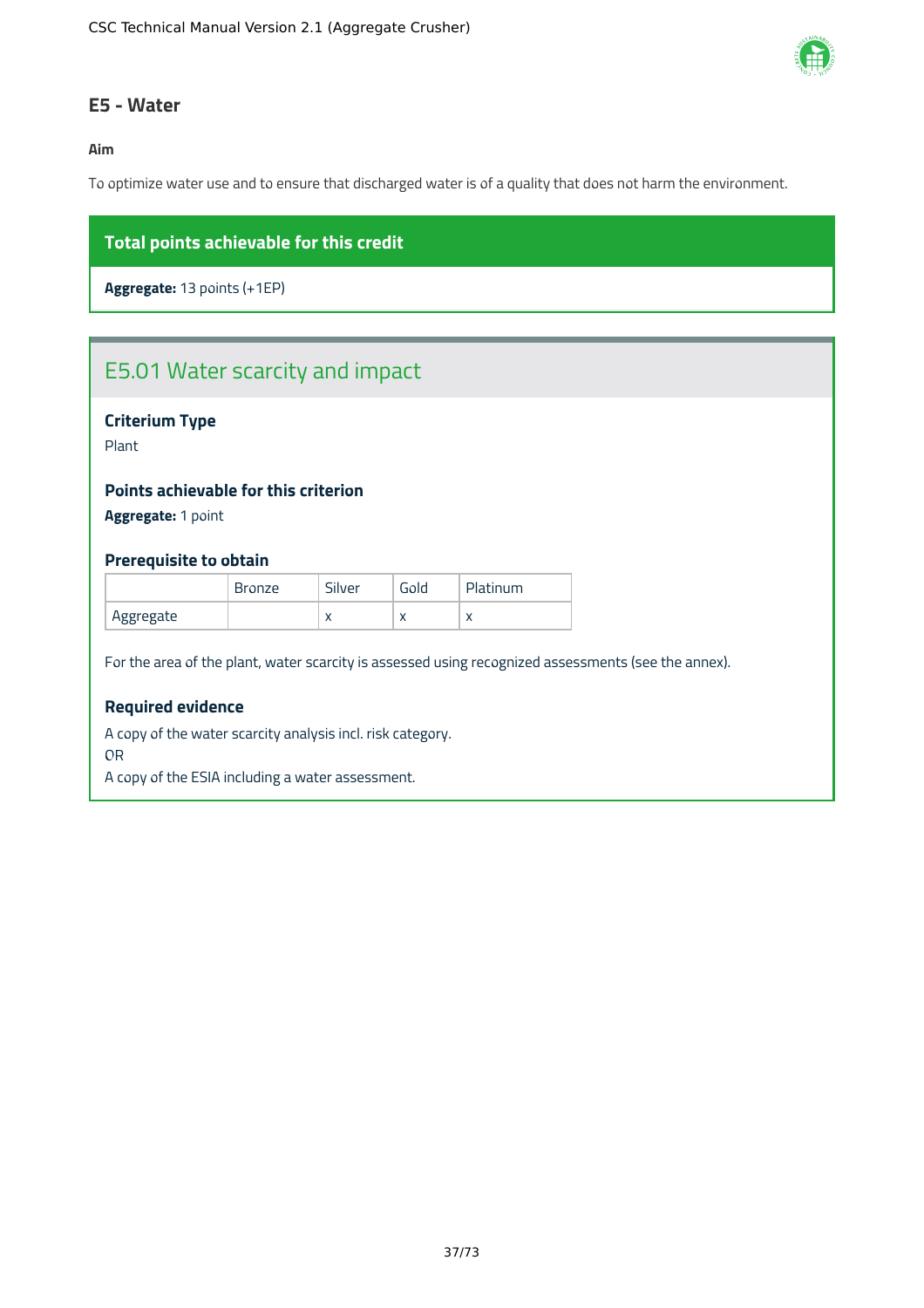

# E5.02 Water monitoring

#### **Criterium Type**

Company

#### **Points achievable for this criterion**

**Aggregate:** 2 points

#### **Prerequisite to obtain**

|           | <b>Bronze</b> | Silver     | Gold      | Platinum |
|-----------|---------------|------------|-----------|----------|
| Aggregate |               | $\sqrt{ }$ | $\lambda$ |          |

The company monitors and reports water consumption according to the GCCA Sustainability Guidelines for the monitoring and reporting of water in cement manufacturing or an equivalent water protocol (see the annex).

#### **Required evidence**

Proof that the company monitors and reports according to the GCCA Sustainability Guidelines for the monitoring and reporting of water in cement manufacturing or an equivalent water protocol OR

Proof that the company was successfully audited against the GCCA/CSI charter within the last five years.

### E5.03 Water target

#### **Criterium Type**

Company

#### **Points achievable for this criterion**

**Aggregate:** 2 points

#### **Prerequisite to obtain**

|           | <b>Bronze</b> | Silver    | Gold      | Platinum  |
|-----------|---------------|-----------|-----------|-----------|
| Aggregate |               | $\lambda$ | $\lambda$ | $\lambda$ |

#### **Prerequisite to obtain, if the plant is located in water scarce areas according to E5.01.**

The company has at least one publicly declared improvement target related to water withdrawal and regularly reports on its implementation progress. Possible targets include, but are not restricted to, the key performance indicators defined in the GCCA Sustainability Guidelines for the monitoring and reporting of water in cement manufacturing or an equivalent water protocol (see the annex).

#### **Required evidence**

Copy of a non-confidential document stating the target or link to the public statement detailing the water related target.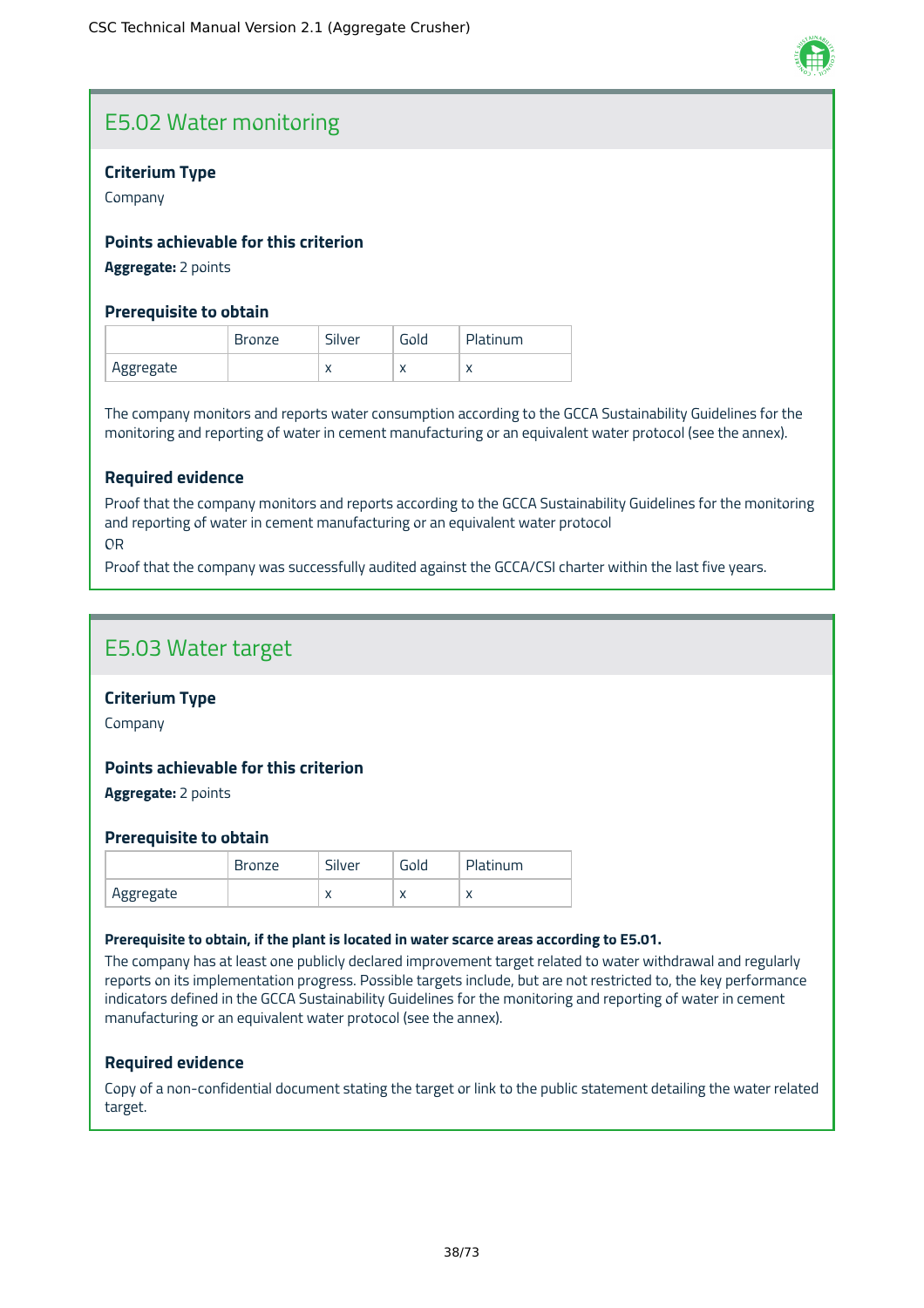# E5.04 Verification of water reporting

#### **Criterium Type**

Company

#### **Points achievable for this criterion**

#### **Aggregate:** 2 points

The company carries out assurance at least once every three years using recognized, independent assurance practitioners and the scope of assured data covers at least the total water withdrawal according to the GCCA Sustainability Guidelines for the monitoring and reporting of water in cement manufacturing or an equivalent water protocol (see the annex).

#### **Required evidence**

Certification / Assurance report OR Proof that the company was successfully audited against the GCCA/CSI charter within the last five years.

# E5.05 Report on water use and quality of discharged water

#### **Criterium Type**

Plant

#### **Points achievable for this criterion**

**Aggregate:** 2 points

The plant reports water in terms of quantity of use, quality of the discharged water to its stakeholders on at least an annual basis.

The criterion is also awarded if - at the exception of sanitary water - no water is discharged.

#### **Required evidence**

Copy of the public report or link to the public website OR Minutes, letters or similar of the communication to stakeholders. OR Evidence that - at the exception of sanitary water - no water is discharged.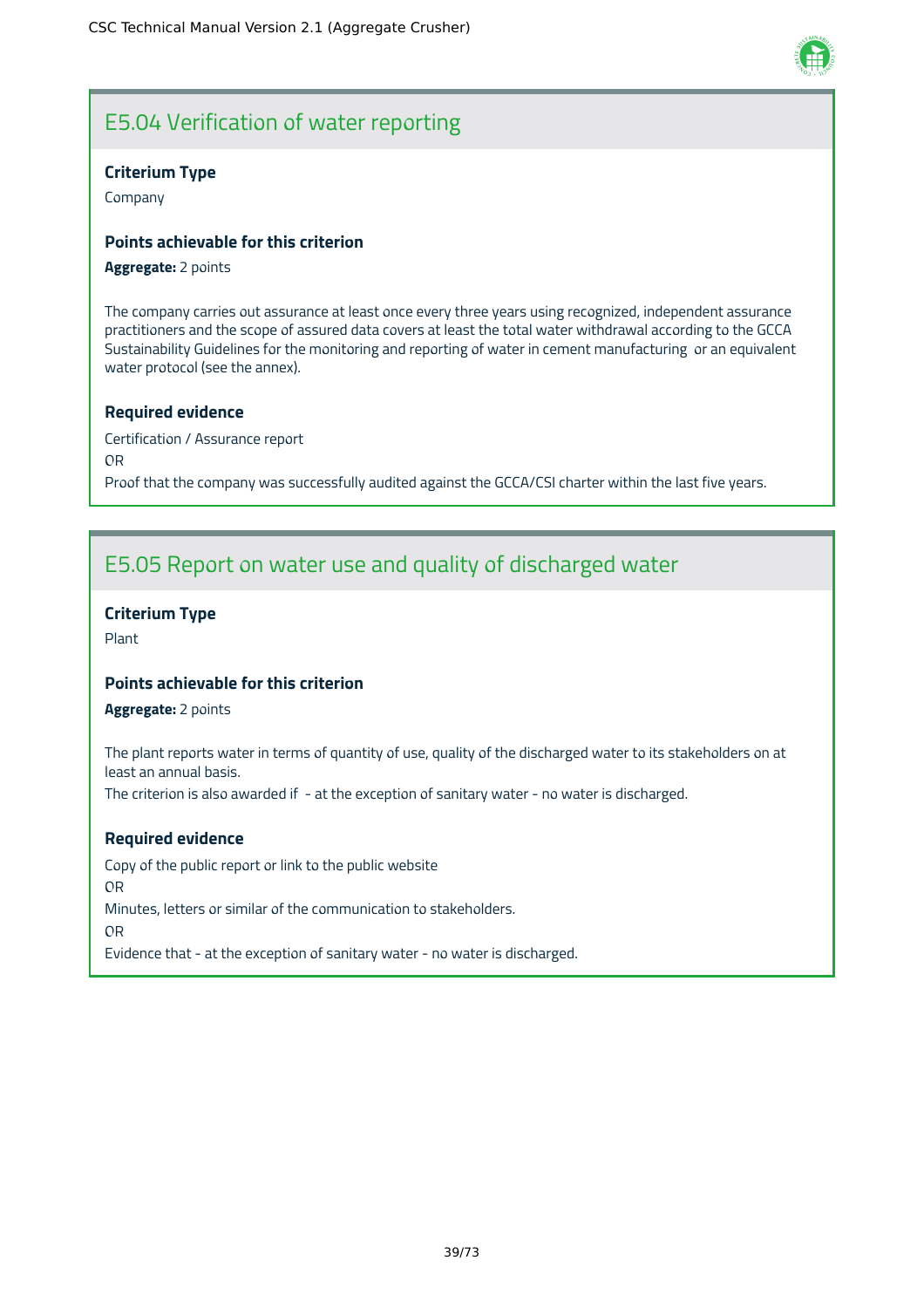

# E5.06 Action for reduction of water consumption

#### **Criterium Type**

Company

#### **Points achievable for this criterion**

#### **Aggregate:** 2 points

The company has achieved the previous water improvement target (E5.03) or, if the target is in the future, can show that it is on track to meet it.

OR

The plant has a recycling facility, which treats rainwater and water from washing trucks. The criterion is also awarded if - at the exception of sanitary water - no water is discharged.

### **Required evidence**

Proof that the target has been met, or, if the target is in the future, proof that the plant is on track to achieve it (=at least linear progress must be demonstrated)

OR

Evidence that a recycling facility for rainwater and water from washing trucks is in place, e.g.

- Photographic evidence
- Water flow diagrams
- Stormwater management plan incl. the reference to the recycling plant

OR

Evidence that - at the exception of sanitary water - no water is discharged.

# E5.07 Action for improving the quality of discharged water

#### **Criterium Type**

Plant

#### **Points achievable for this criterion**

**Aggregate:** 2 points

The plant has a system in place to enhance the quality of water discharged, e.g. by filtration or sedimentation. The criterion is also awarded if - at the exception of sanitary water - no water is discharged.

#### **Required evidence**

Relevant evidence (e.g. photographic) that a system to enhance water quality is in place. OR

Evidence that - at the exception of sanitary water - no water is discharged.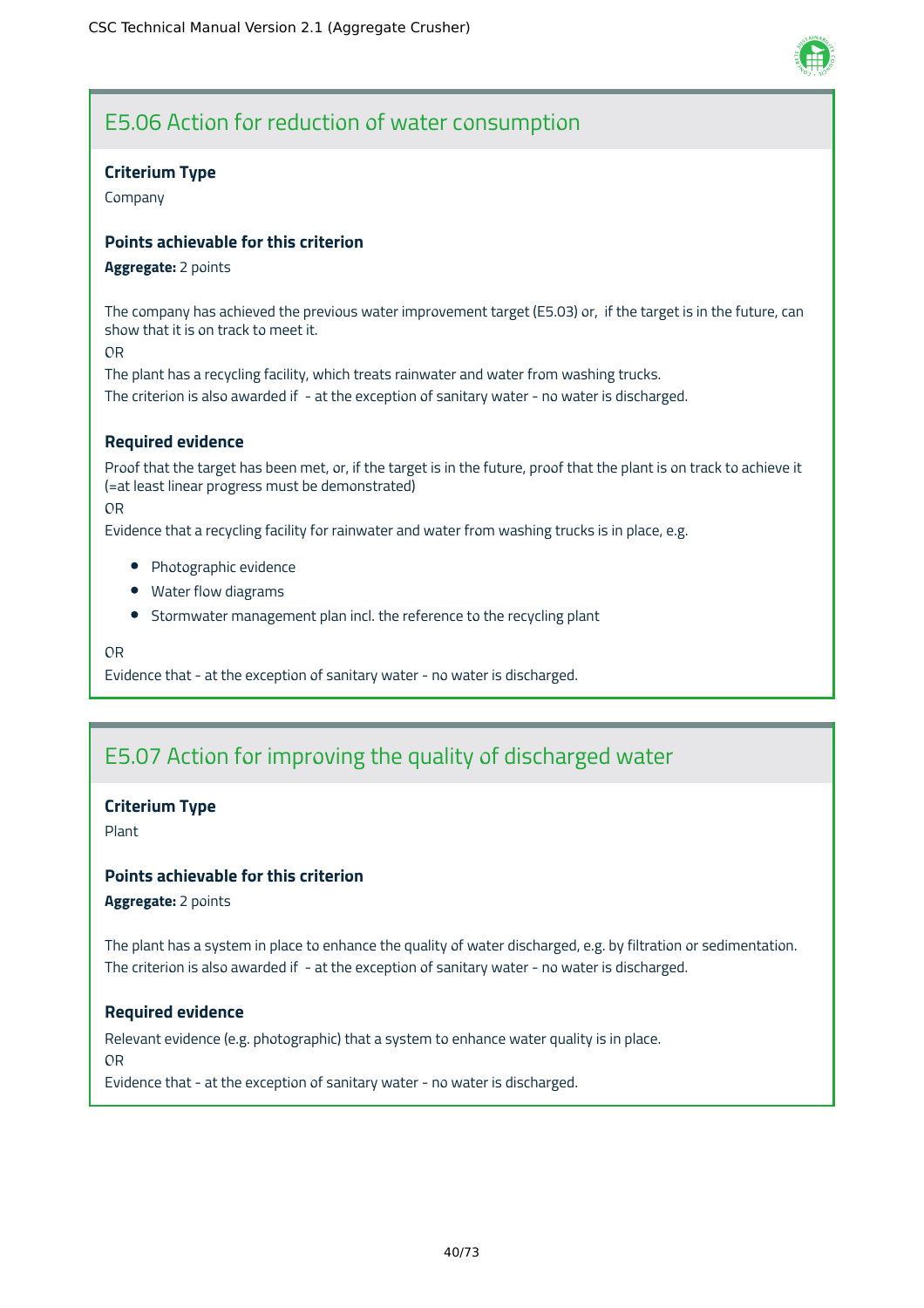

# E5.08 (EP) Supplying water to nearby communities

#### **Criterium Type**

Plant

#### **Points achievable for this criterion**

**Aggregate:** 1 point

Ecemplary Performance criteria: The plant provides water to nearby communities.

#### **Required evidence**

Proof that water is supplied (e.g. contract or letter from the community) and water quality is monitored. OR

In Countries where supplying water to the community is forbidden by law, evidence that the plant is supporting a water related project in the community.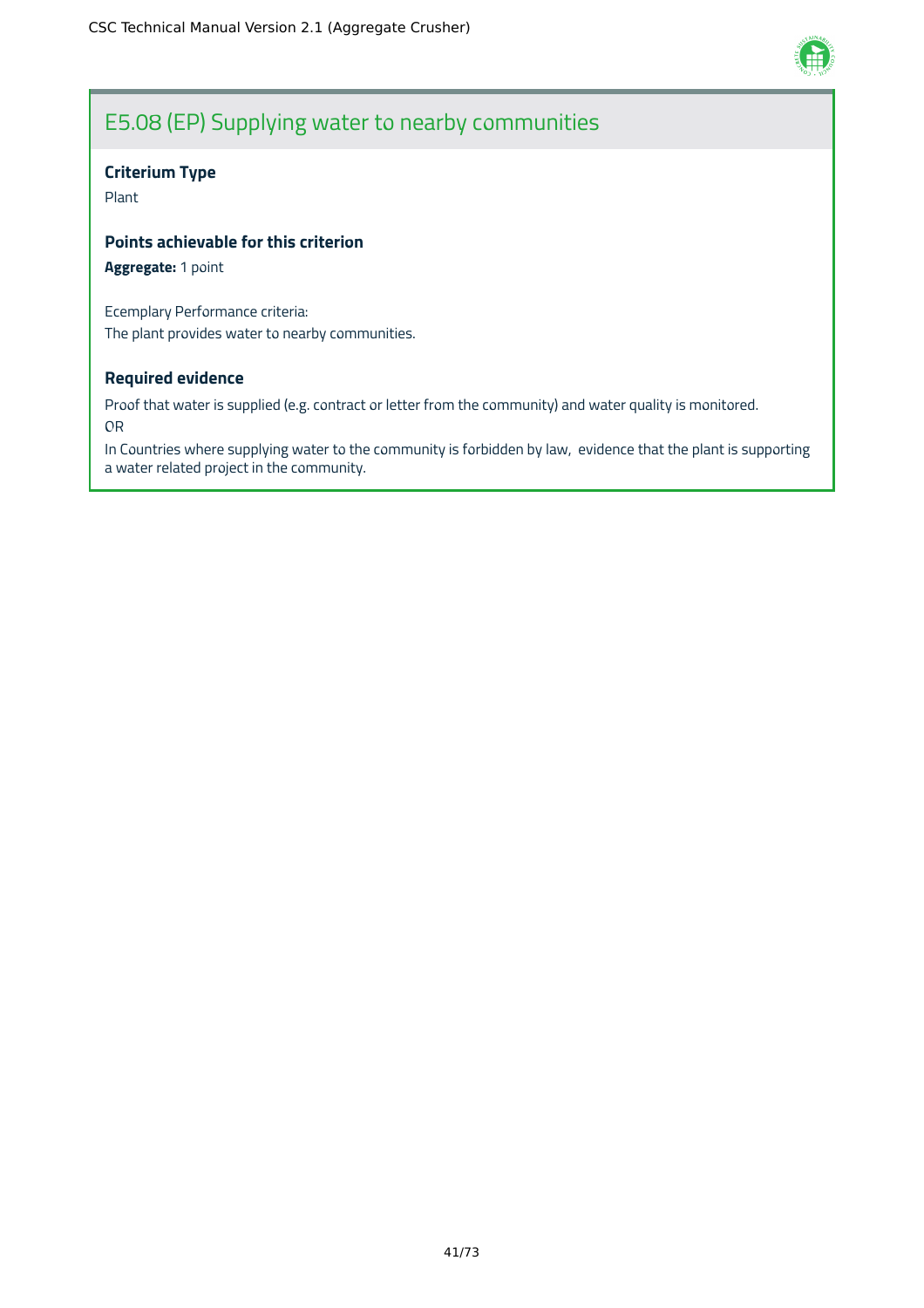

### **E6 - Biodiversity**

#### **Aim**

To maintain or enhance the biodiversity value and the ecosystems throughout the value chain, taking particular consideration of the often unique biodiversity in karst areas.

### **Total points achievable for this credit**

**Aggregate:** 17 points

# E6.01 Biodiversity policy

### **Criterium Type**

Company

### **Points achievable for this criterion**

**Aggregate:** 2 points

The company has a publicly available policy with biodiversity as an integral element.

#### **Required evidence**

Copy of the policy AND Proof of public availability.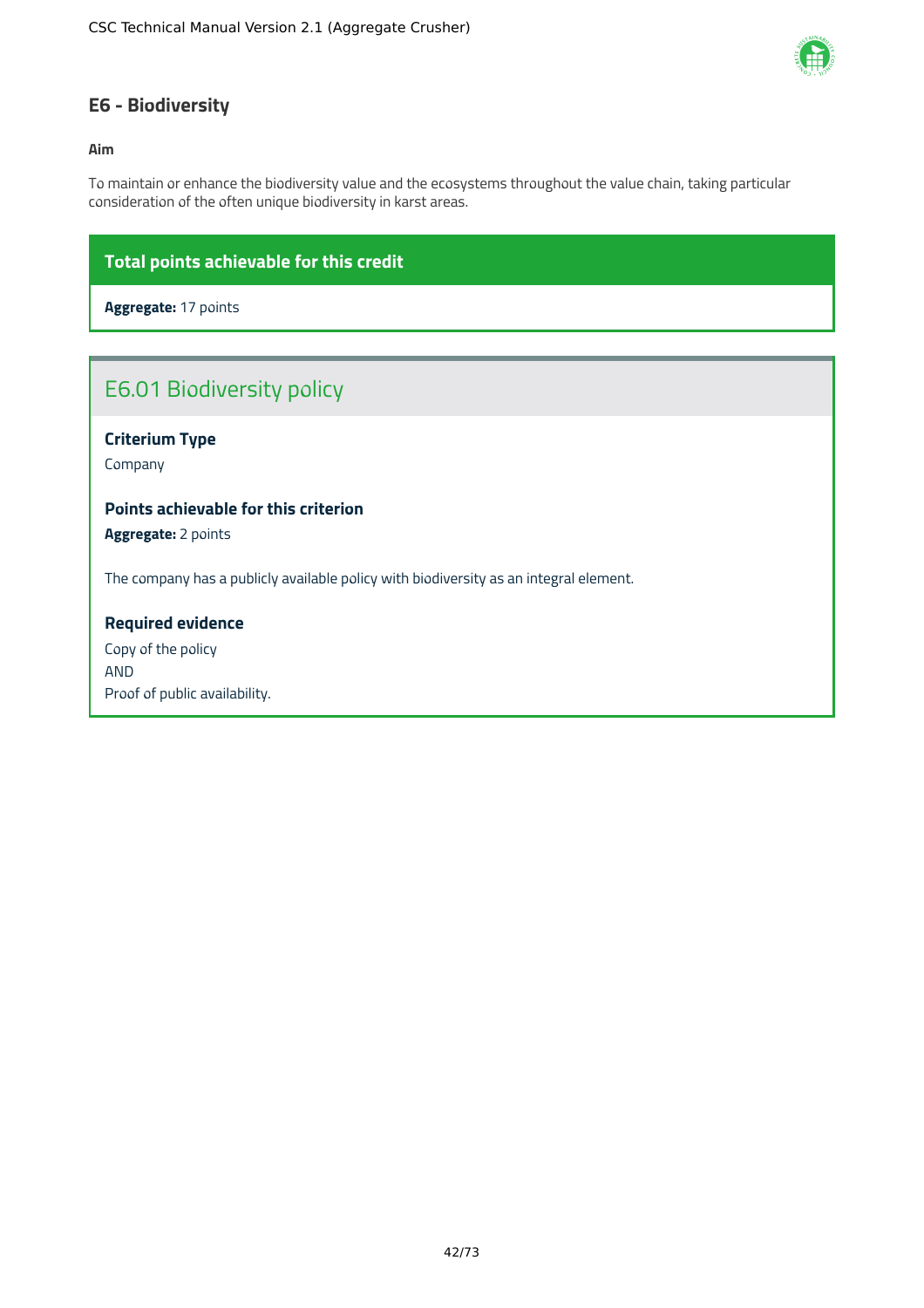

# E6.02 Biodiversity assessment

#### **Criterium Type**

Plant

#### **Points achievable for this criterion**

**Aggregate:** 3 points

#### **Prerequisite to obtain**

|           | <b>Bronze</b> | Silver | Gold | Platinum |
|-----------|---------------|--------|------|----------|
| Aggregate |               | ◠      | ∧    |          |

The plant has carried out a biodiversity assessment before starting quarrying operations or major expansions. The biodiversity assessment can be part of the Environmental and Social Impact Assessment (ESIA) and includes:

- The identification of key habitats/species/ecosystems, and associated mitigation measures if required
- Threats, risks and opportunities to biodiversity

#### **Required evidence**

Copy of the biodiversity assessment.

# E6.03 High biodiversity value area assessment

#### **Criterium Type**

Plant

#### **Points achievable for this criterion**

**Aggregate:** 3 points

#### **Prerequisite to obtain**

|           | <b>Bronze</b> | Silver    | Gold      | Platinum  |
|-----------|---------------|-----------|-----------|-----------|
| Aggregate |               | $\lambda$ | $\lambda$ | $\lambda$ |

The plant has been assessed on whether it overlaps or is in close proximity with a High Biodiversity Value Area (including protected areas and high biodiversity areas according to GRI Standard 304).

#### **Required evidence**

Copy of the site assessment, which can be part of the biodiversity assessment.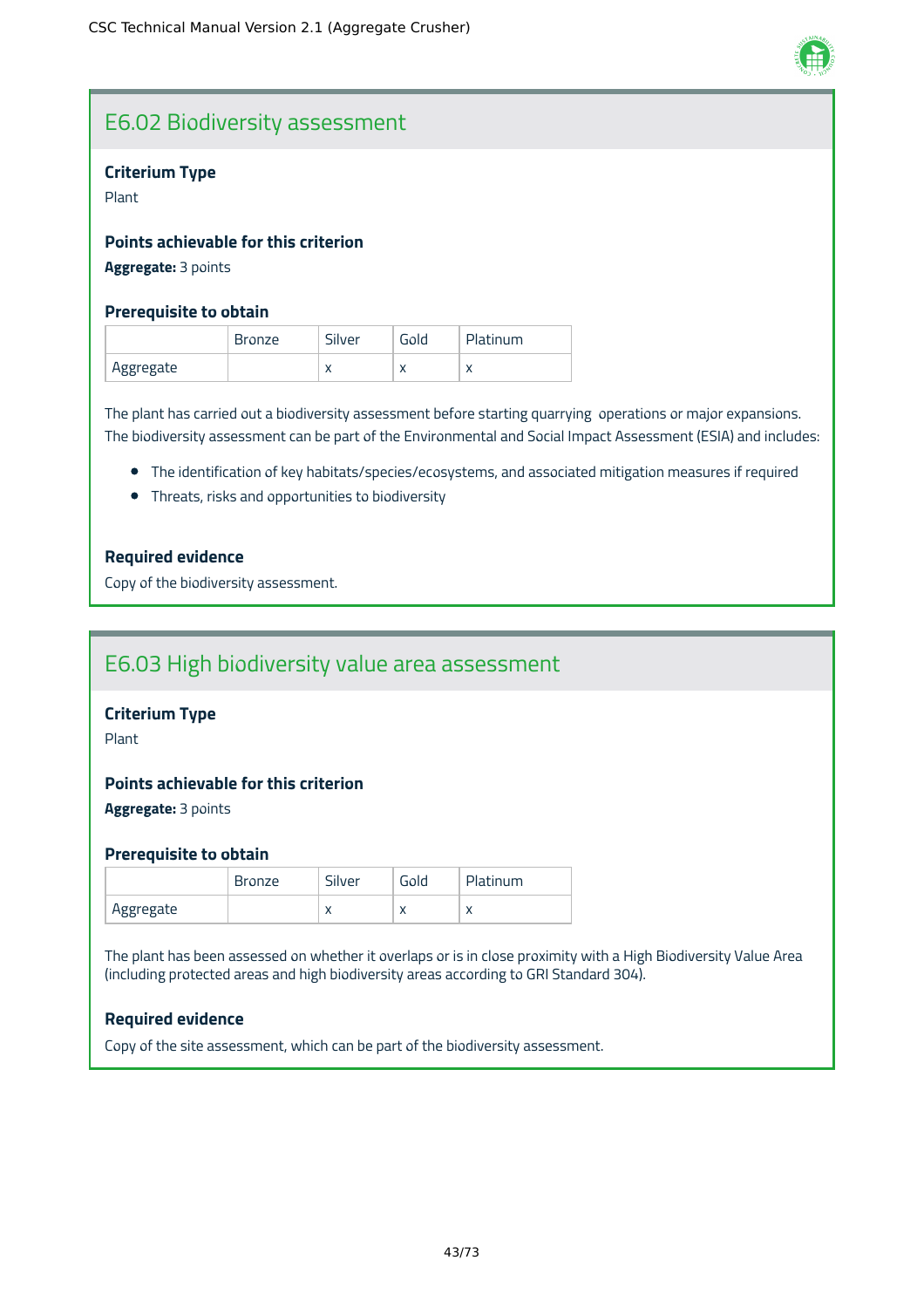

### E6.04 Regular biodiversity value area assessment

#### **Criterium Type**

Plant

#### **Points achievable for this criterion**

**Aggregate:** 3 points

The plant carries out a biodiversity assessment on a regular basis, at least once every ten years.

#### **Required evidence**

Copy of the latest biodiversity assessment.

# E6.05 Biodiversity management/action plan

#### **Criterium Type**

Plant

#### **Points achievable for this criterion**

**Aggregate:** 3 points

#### **Prerequisite to obtain**

|           | <b>Bronze</b> | Silver    | Gola      | Platinum  |
|-----------|---------------|-----------|-----------|-----------|
| Aggregate |               | $\lambda$ | $\lambda$ | $\lambda$ |

#### Prerequisite to obtain if the plant is in or close to high biodiversity value areas according to E6.03

The plant has a biodiversity management plan (BMP) or a biodiversity action plan (BAP) in place which includes mitigation related to any adverse impacts to nationally/ internationally important biodiversity. Prioritization should be given to avoidance and minimization of impacts to biodiversity, e.g. by invasive alien species (nonnative species).

The inclusion of biodiversity management in the Environmental Management System (EMS) would be the equivalent to a BMP/BAP.

#### **Required evidence**

A copy of the BMP or BAP.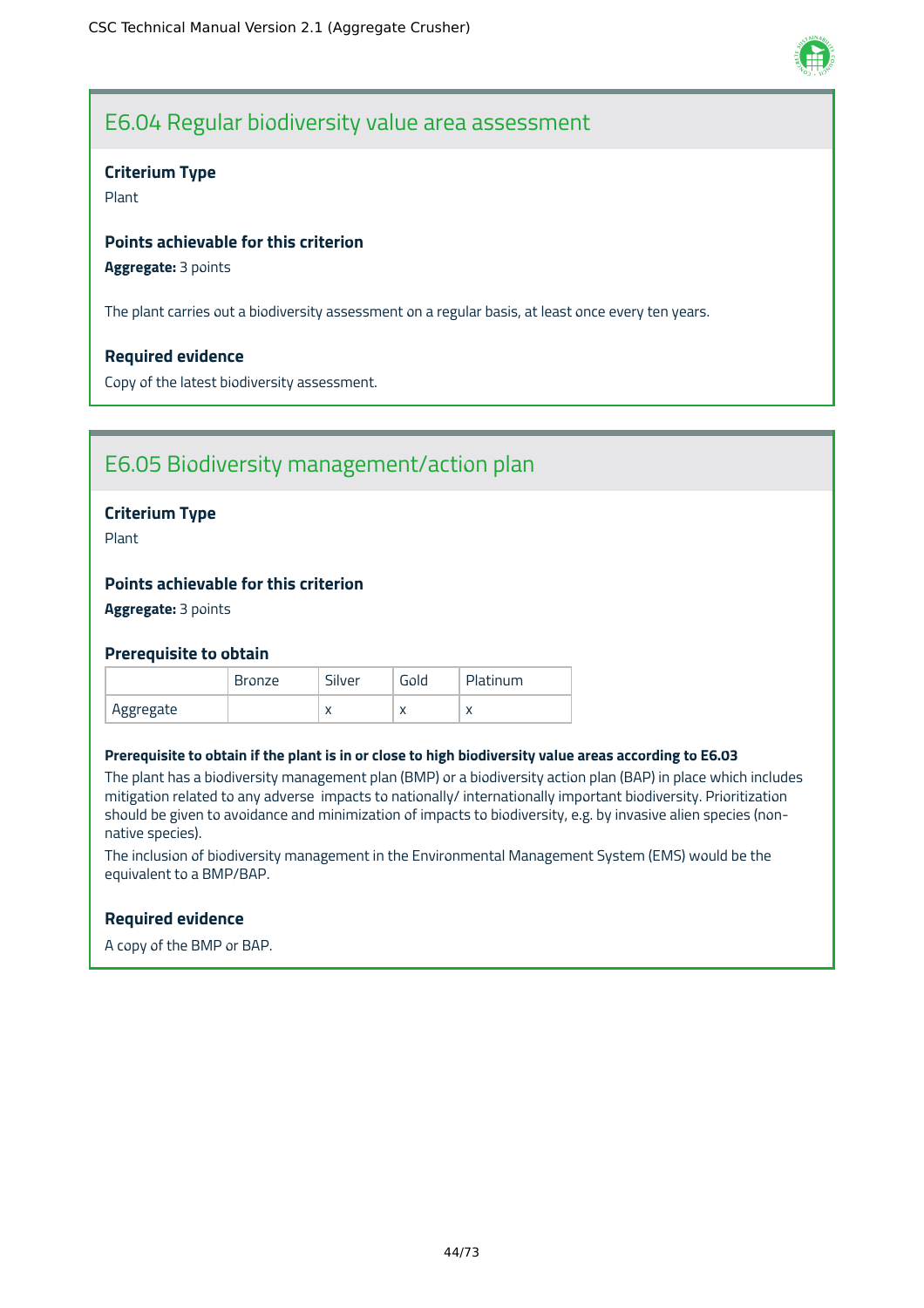

# E6.06 Biodiversity impact assessment

#### **Criterium Type**

Plant

#### **Points achievable for this criterion**

#### **Aggregate:** 3 points

The plant assesses and monitors its impact on biodiversity in line with the sequential steps of the mitigation hierarchy: avoid, minimize and mitigate, using a recognized methodology (see the annex).

#### **Required evidence**

A copy of the impact assessment or monitoring report.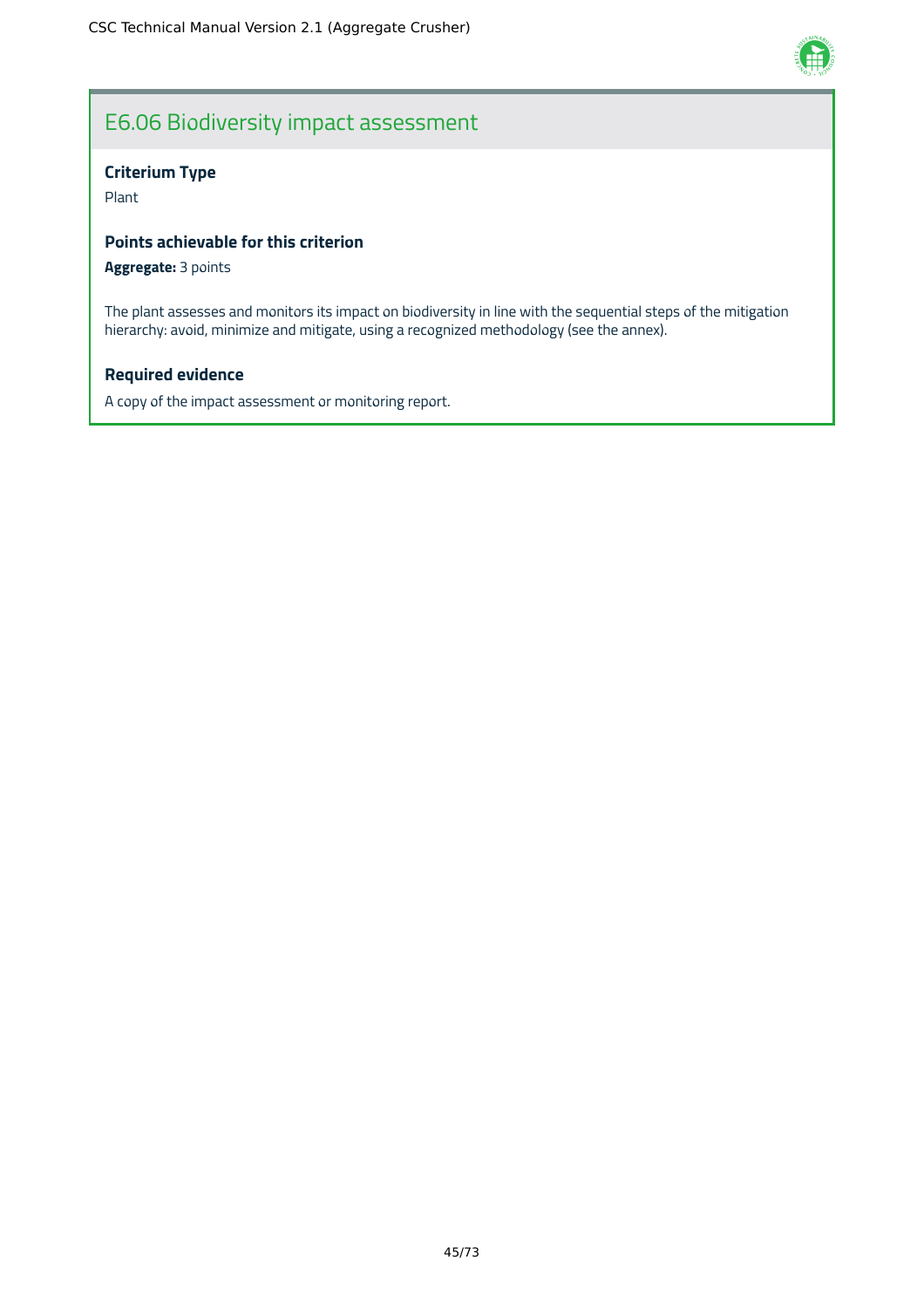

### **E8 - Transport**

#### **Aim**

To minimize environmental impact of transportation.

### **Total points achievable for this credit**

**Aggregate:** 5 points (+2EP)

# E8.01 Transport policy

#### **Criterium Type**

Company

#### **Points achievable for this criterion**

**Aggregate:** 2 points

The organization has a policy that addresses the environmental impacts of the transport of materials and products to customers.

#### **Required evidence**

#### A copy of the policy.

If an external company takes over the transport service, it must be ensured that the policy also takes this into account.

### E8.02 Transport management system

#### **Criterium Type**

Plant

#### **Points achievable for this criterion**

**Aggregate:** 2 points

#### **Prerequisite to obtain**

|           | <b>Sronze</b> | Silver    | Gold      | Platinum |
|-----------|---------------|-----------|-----------|----------|
| Aggregate |               | $\lambda$ | $\lambda$ |          |

The plant has a dispatching system in place that contains e.g. operations related transportation data in terms of modes of transportation and distances covered. Distances travelled by contractors are also covered.

#### **Required evidence**

Extract of the transportation management system (or logistical disposition system) showing that it contains the required items.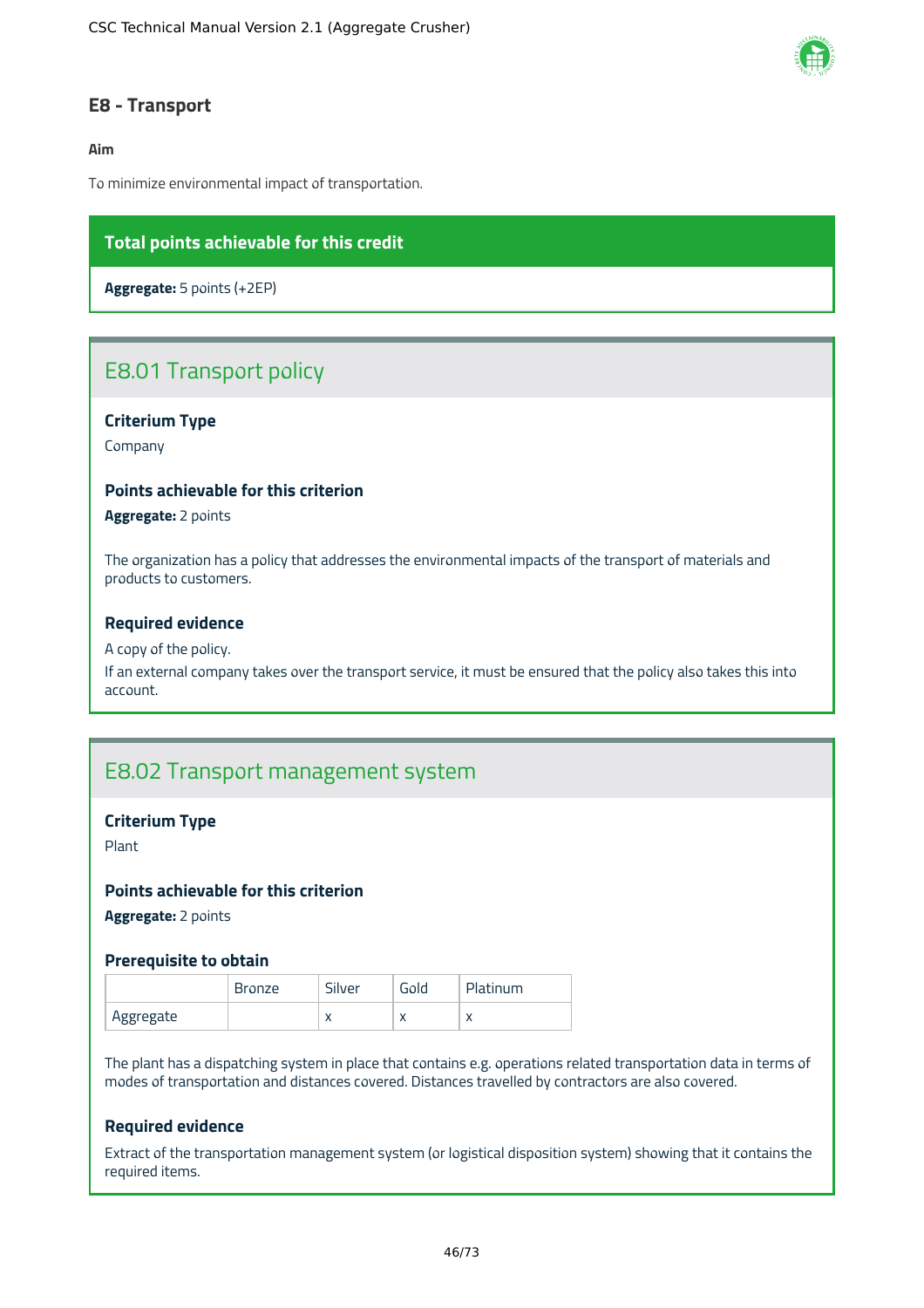

# E8.03 Fuel saving awareness training

#### **Criterium Type**

Company

#### **Points achievable for this criterion**

**Aggregate:** 1 point

The organization performs training of its own and/or external drivers to create awareness for fuel efficient driving.

#### **Required evidence**

Copy of relevant training material/information AND participant list.

# E8.04 (EP) Next generation trucks

### **Criterium Type**

Plant

### **Points achievable for this criterion**

**Aggregate:** 2 points

Exemplary Performance: The plant uses trucks with innovative, CO2 emission reducing drive technology. Points achievable for this criterion:

| <b>Concrete</b>                                                        | <b>Cement</b>                | <b>Aggregates</b>            |
|------------------------------------------------------------------------|------------------------------|------------------------------|
| Up to 2 Points                                                         |                              |                              |
| 2 points if the innovative technology drives                           | 2 Points                     | 2 Points                     |
| the main engine and drum.                                              | If the innovative technology | If the innovative technology |
| 1 point if the innovative technology drives<br>the rotating drum only. | drives the main engine.      | drives the main engine.      |

#### **Required evidence**

Evidence that at least one truck with innovative drive technology is used as a permanent, integral part of the truck fleet.

For accepted innovative, CO2 emission reducing drive technologies see the annex.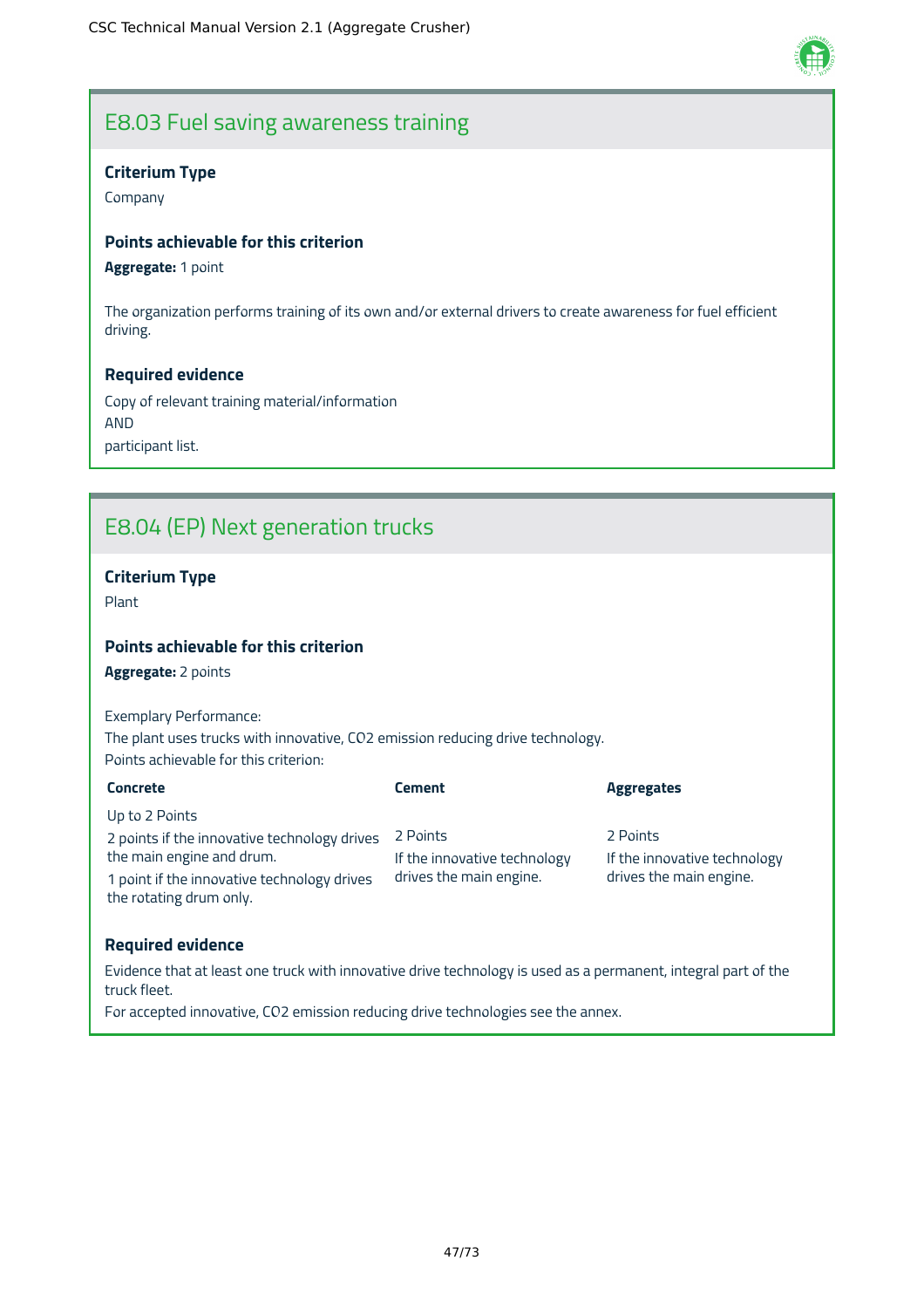# **Social**

### **S1 - Local Community**

**Aim**

To contribute to create long-term value in the community in which the company operates.

### **Total points achievable for this credit**

**Aggregate:** 14 points

### S1.01 Policy

**Criterium Type**

Company

### **Points achievable for this criterion**

**Aggregate:** 4 points

The company has a policy in place to engage with the local community on a regular basis (at least once every three years if there are no major changes affecting the local community).

#### **Required evidence**

A copy of the policy.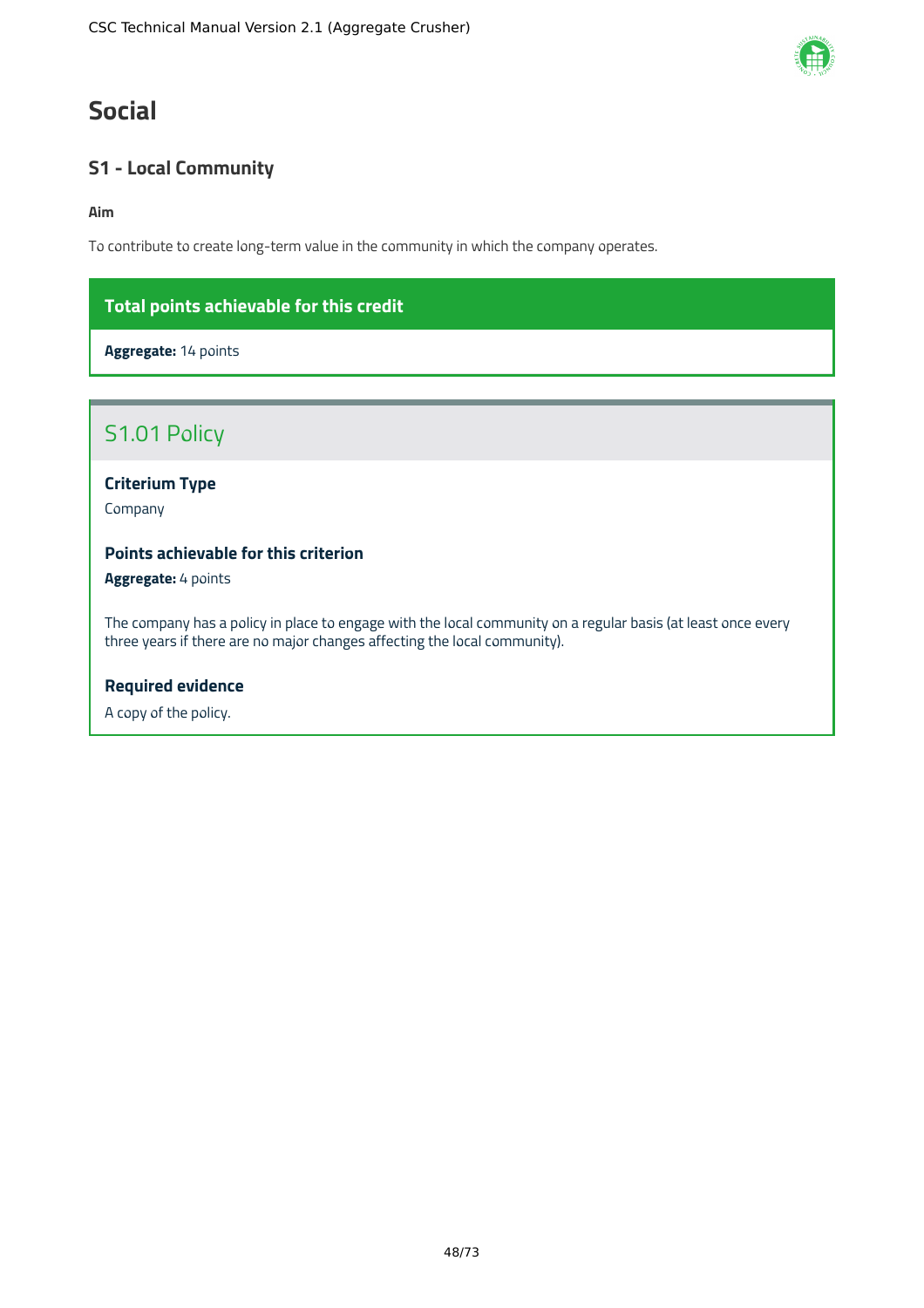

# S1.02 Social investment

#### **Criterium Type**

Company

#### **Points achievable for this criterion**

#### **Aggregate:** 2 points

#### **Prerequisite to obtain**

|           | <b>Bronze</b> | Silver    | Gold      | Platinum  |
|-----------|---------------|-----------|-----------|-----------|
| Aggregate |               | $\lambda$ | $\lambda$ | $\lambda$ |

The company has a written policy to invest resources in initiatives and programs aimed at improving the social aspects of community life through for example the following:

- taking into account the promotion of community development in planning social investment projects;
- avoiding actions that perpetuate a community's dependence on the company's philanthropic activities, ongoing presence or support;
- partnering with other organizations, including government, business or non-governmental organizations (NGOs) to maximize synergies and make use of complementary resources, knowledge and skills;
- contributing to programs that provide access to food and other essential products for vulnerable or discriminated groups and persons with low income;
- taking into account land devaluation and displacement;
- **•** improving the local infrastructure

#### **Required evidence**

A copy of the policy

# S1.03 Communication & information

#### **Criterium Type**

Plant

#### **Points achievable for this criterion**

**Aggregate:** 1 point

The plant actively communicates with and informs the local community on all aspects that have or could significantly impact on them, such as increase/decrease of economic activities (extension/reduction of the plant), pollution (land, air, water, noise) and traffic.

#### **Required evidence**

Evidence of active communication and information, such as meetings with local authorities,, information sessions, flyers, folders and other forms of communication that actively seek to reach the local community.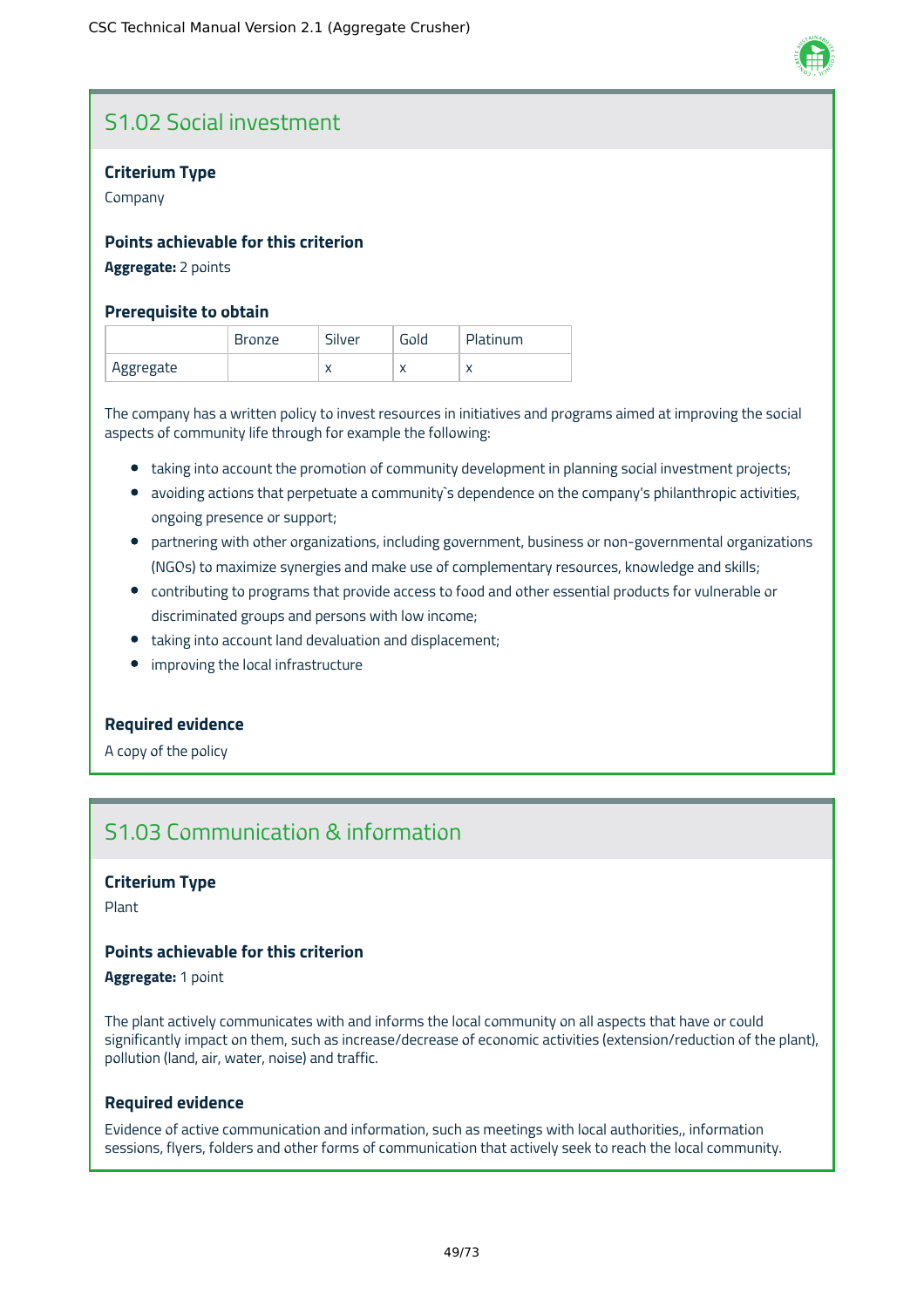

# S1.04 Noise/vibration management plan

#### **Criterium Type**

Plant

#### **Points achievable for this criterion**

**Aggregate:** 1 point

- A noise and/or vibration management plan is in place.
- Stakeholders representing the local community have been informed when implementing the plan, unless no residential areas are affected.

#### **Required evidence**

Copy of the noise and/or vibration management plan

OR

equivalent evidence such as e.g. national law or a building/operational permit with a reference to noise limits and/or noise management

Evidence of the stakeholder consultation

OR

equivalent evidence such as e.g. building/operational permit in case a dialogue is part of the requirements and if noise protection is covered by national law

OR

evidence that no residential areas are affected by noise from the plant (e.g. zoning plan or other suitable maps)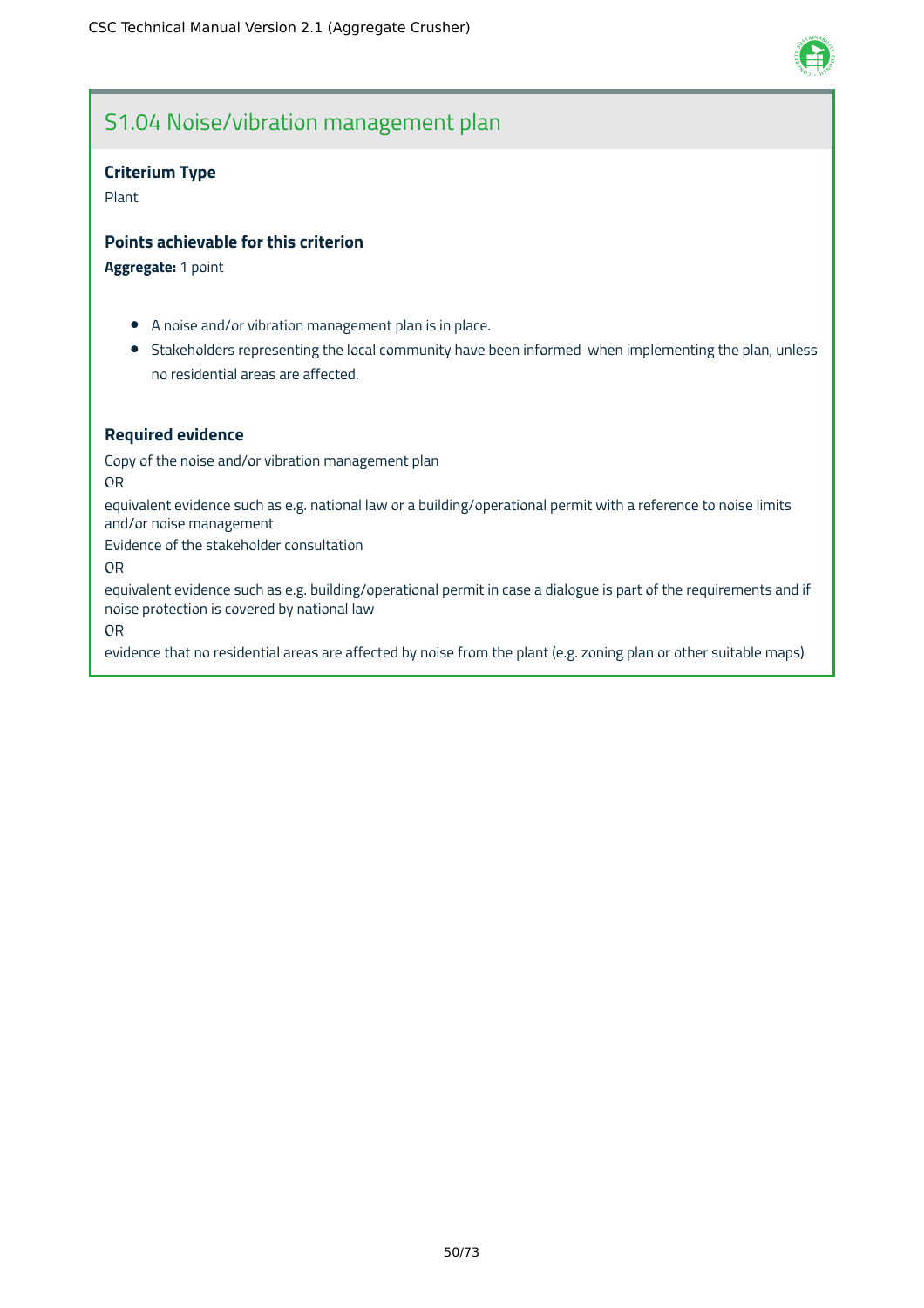

# S1.05 Implementation of the noise/vibration management plan

#### **Criterium Type**

Plant

#### **Points achievable for this criterion**

**Aggregate:** 3 points

#### Concrete:

The strategies of the noise management plan have been implemented.

Cement and Aggregates:

The strategies of the noise management plan have been implemented, and vibration where blasting is involved If mining operations use blasting, the implemented management plan includes

monitoring vibrations in nearby communities (measurements shall be done in appropriately selected internal and external points)

AND

• showing demonstrable efforts to reduce vibrations in nearby communities (e.g. use of ripping in most sensitive areas, use of pioneering blasting techniques to reduce vibrations beyond the site).

#### **Required evidence**

Concrete: Evidence of the measures taken, e.g. photos. Cement, aggregates: Evidence of the measures taken, e.g. monitoring protocols or photos OR A management declaration, if no blasting is done

# S1.06 Safety around site for the local community

#### **Criterium Type**

Plant

#### **Points achievable for this criterion**

**Aggregate:** 2 points

The plant has taken active safety measures such that risks of injuries to passerby are minimized, such as:

- proper fences or clear identification of the industrial area around the site;
- signs to warn of any risks (e.g. swimming, fishing, high voltage)
- communications for the local community explaining site safety hazards

#### **Required evidence**

Evidence (photographs) of the measures taken.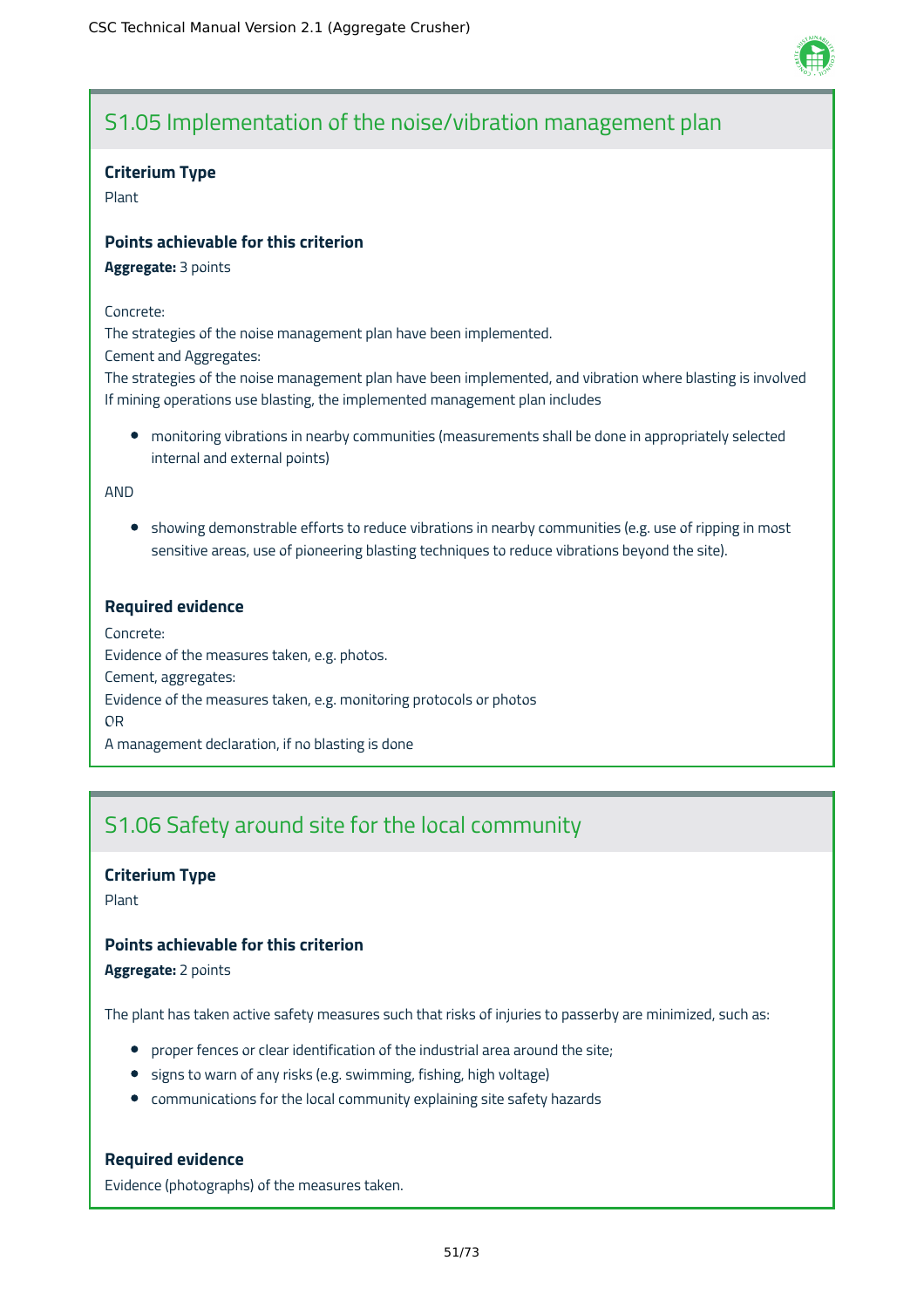

# S1.07 Transport to and from the site

### **Criterium Type**

Plant

#### **Points achievable for this criterion**

#### **Aggregate:** 1 point

Measures are taken to minimize the risk of accidents in the local community related to site transportation, such as:

- clear routing for trucks to the site(s)
- measures that reduce the risk of accidents (e.g. fences around play areas, accident prevention on trucks)

#### **Required evidence**

Evidence (photographs) of the measures taken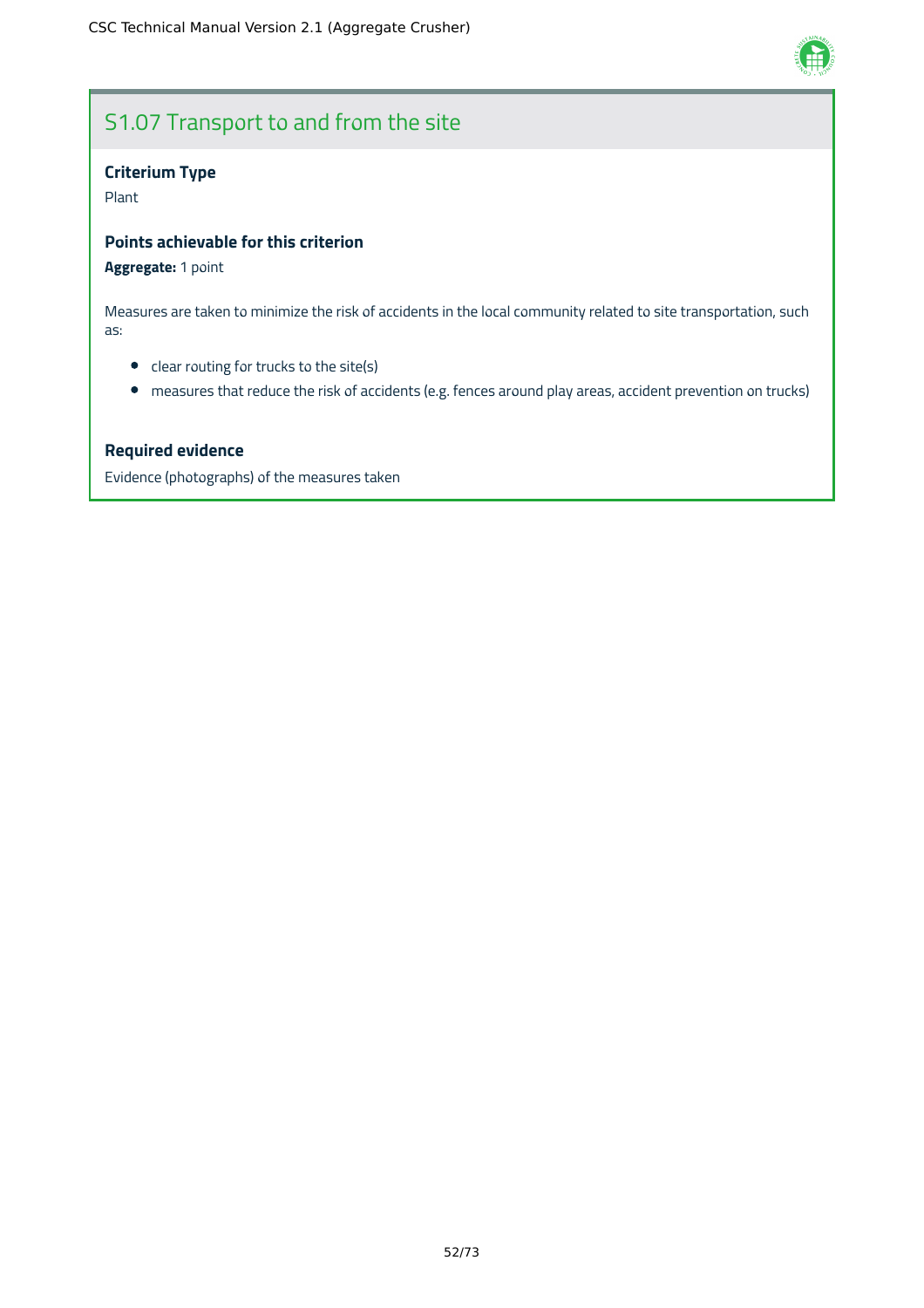

### **S3 - Occupational Health & Safety**

#### **Aim**

- to ensure the inclusion of workers into occupational safety and health (OSH) matters
- to protect the physical, mental and social well-being of workers
- to prevent harm to health caused by working conditions

### **Total points achievable for this credit**

#### **Aggregate:** 20 points

### S3.01 Risk analysis

**Criterium Type**

Plant

### **Points achievable for this criterion**

#### **Aggregate:** 2 points

#### **Prerequisite to obtain**

|           | <b>Bronze</b> | Silver    | Gold | Platinum |
|-----------|---------------|-----------|------|----------|
| Aggregate |               | $\lambda$ | ◠    |          |

The company analyses and controls the health and safety risks involved in its activities at least once every two years.

#### **Required evidence**

Evidence of the analysis - not older than two years at the moment of certification (e.g. by providing exemplary documents covering plants within the scope of certification).

### S3.02 Risk analysis at least on an annual basis

#### **Criterium Type**

Company

#### **Points achievable for this criterion**

**Aggregate:** 1 point

The company analyses and controls the health and safety risks involved in its activities at least once every year.

#### **Required evidence**

Evidence of the analysis - not older than one year at the moment of certification.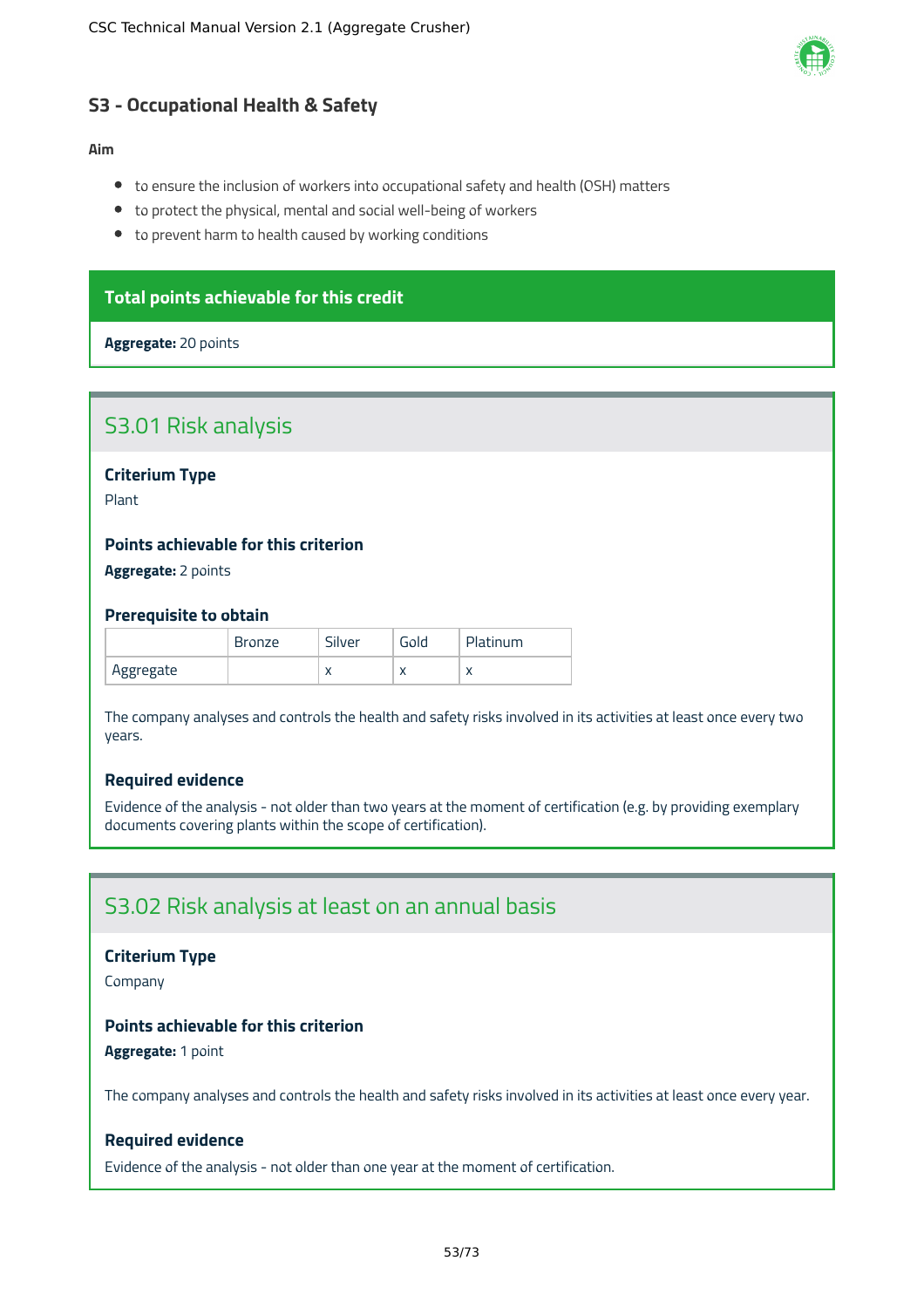

# S3.03 Preventive actions

#### **Criterium Type**

Company

#### **Points achievable for this criterion**

**Aggregate:** 2 points

#### **Prerequisite to obtain**

|           | <b>Bronze</b> | Silver | Gold      | Platinum |
|-----------|---------------|--------|-----------|----------|
| Aggregate |               |        | $\lambda$ |          |

The company takes preventive actions based on the findings of S3.01 and S3.02, including specifying appropriate personal protective equipment (PPE), where appropriate.

#### **Required evidence**

Evidence that shows implementation actions, e.g. photographs of new equipments, educational documents, other documents providing evidence that measures have been taken

# S3.04 Occupational health and safety policy

### **Criterium Type**

Company

#### **Points achievable for this criterion**

**Aggregate:** 2 points

#### **Prerequisite to obtain**

|           | Bronze | Silver    | Gold      | Platinum |
|-----------|--------|-----------|-----------|----------|
| Aggregate |        | $\lambda$ | $\lambda$ |          |

The company has an OHS policy in place which for example refers to:

- the scope of the policy
- training for health and safety
- toolbox instructions
- health and safety related measures
- registration of illness and safety incidents
- **•** responsibilities

#### **Required evidence**

Copy of the policy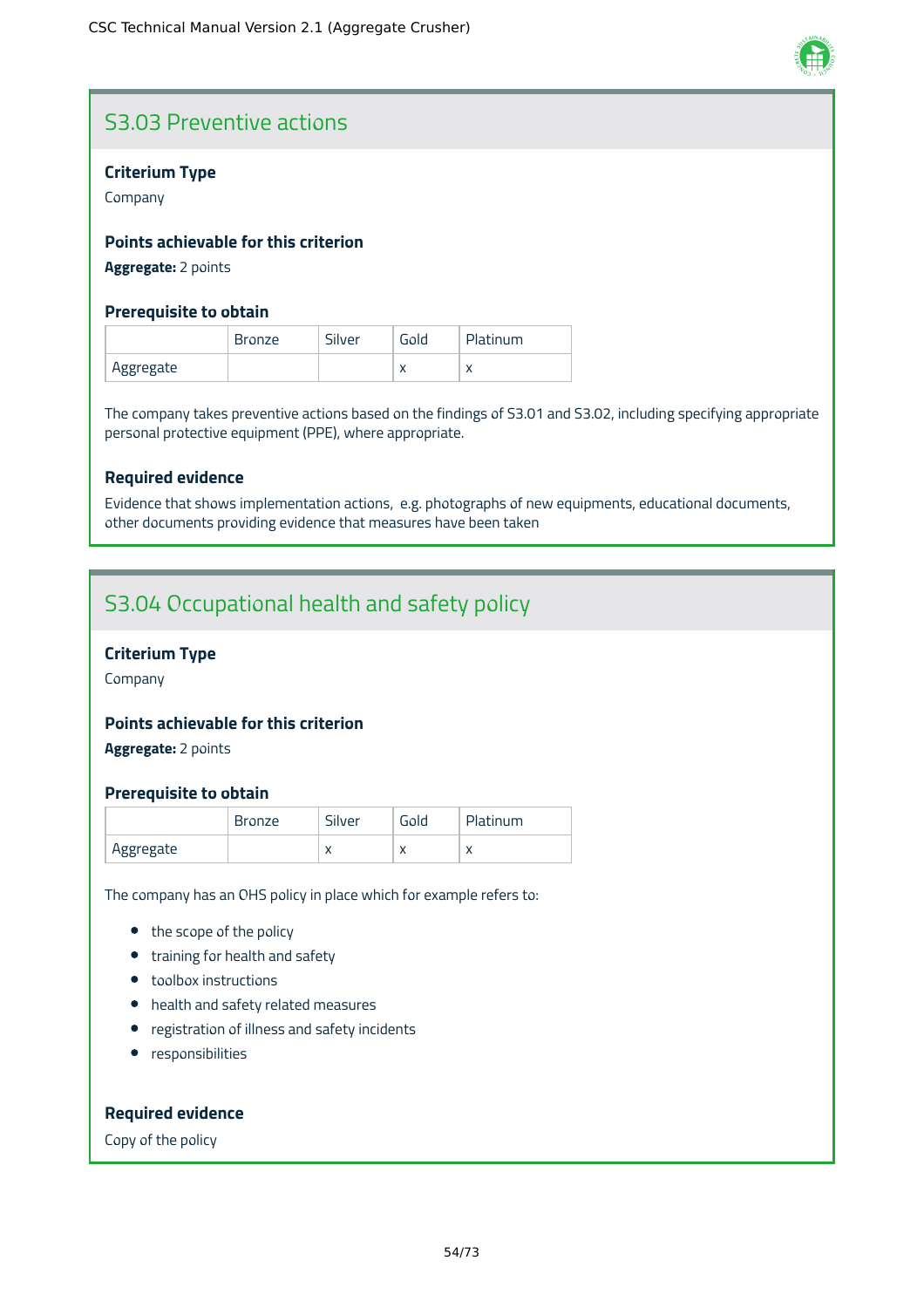

# S3.05 Availability of the OHS policy

#### **Criterium Type**

Company

#### **Points achievable for this criterion**

**Aggregate:** 1 point

#### **Prerequisite to obtain**

|           | Bronze | Silver | Gold | Platinum  |
|-----------|--------|--------|------|-----------|
| Aggregate |        |        | ◠    | $\lambda$ |

The policy is shared with, and is available to every employee.

#### **Required evidence**

Evidence that the policy is available to all employees.

# S3.06 Access to medical treatment

#### **Criterium Type**

Plant

### **Points achievable for this criterion**

**Aggregate:** 1 point

#### **Prerequisite to obtain**

|           | Bronze | Silver    | Gold      | Platinum |
|-----------|--------|-----------|-----------|----------|
| Aggregate |        | $\lambda$ | $\lambda$ |          |

The plant ensures quick access to medical treatment.

AND

If the plant has regularly more than five employees per shift on site, there should be at least one trained first aider in each shift.

#### **Required evidence**

Evidence about the availability of 1st aid or medical treatment within reasonable proximity.

Evidence that there is at least one trained first aider in each shift (e.g. shift plans, number of trained first aiders) OR

Evidence that normally not more than five employees per shift are on site (e.g. shift plans).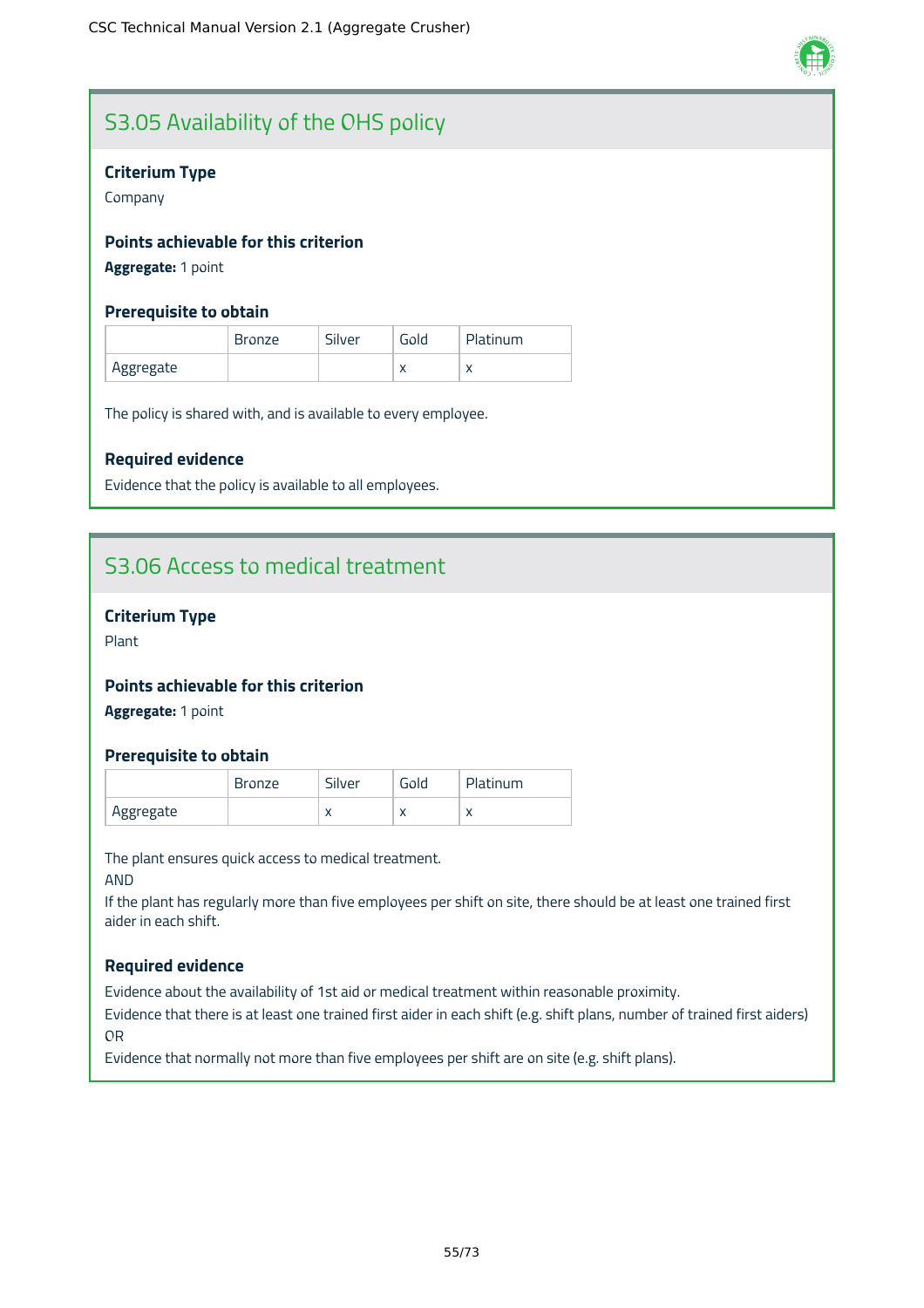

# S3.07 Access to clean drinking water

#### **Criterium Type**

Plant

#### **Points achievable for this criterion**

**Aggregate:** 1 point

#### **Prerequisite to obtain**

|            | <b>Bronze</b> | Silver    | Gold      | Platinum  |
|------------|---------------|-----------|-----------|-----------|
| `Aggregate |               | $\lambda$ | $\lambda$ | $\lambda$ |

Access to clean drinking water and sanitation for all workforces on site must be guaranteed.

#### **Required evidence**

Evidence about the access to clean drinking water and sanitation, e.g. signed WASH pledge or photographs of facility or water quality report of municipality.

# S3.08 Training on health and safety

#### **Criterium Type**

Plant

### **Points achievable for this criterion**

**Aggregate:** 2 points

#### **Prerequisite to obtain**

|           | <b>Bronze</b> | Silver    | Gold      | Platinum  |
|-----------|---------------|-----------|-----------|-----------|
| Aggregate |               | $\lambda$ | $\lambda$ | $\lambda$ |

The employees receive an introduction and are regularly trained on health and safety issues related to their work. For example:

- by instructions
- meetings with employees addressing health and safety issues

#### **Required evidence**

e.g. minutes of training, scripts of educational training not older than three years at the moment of certification.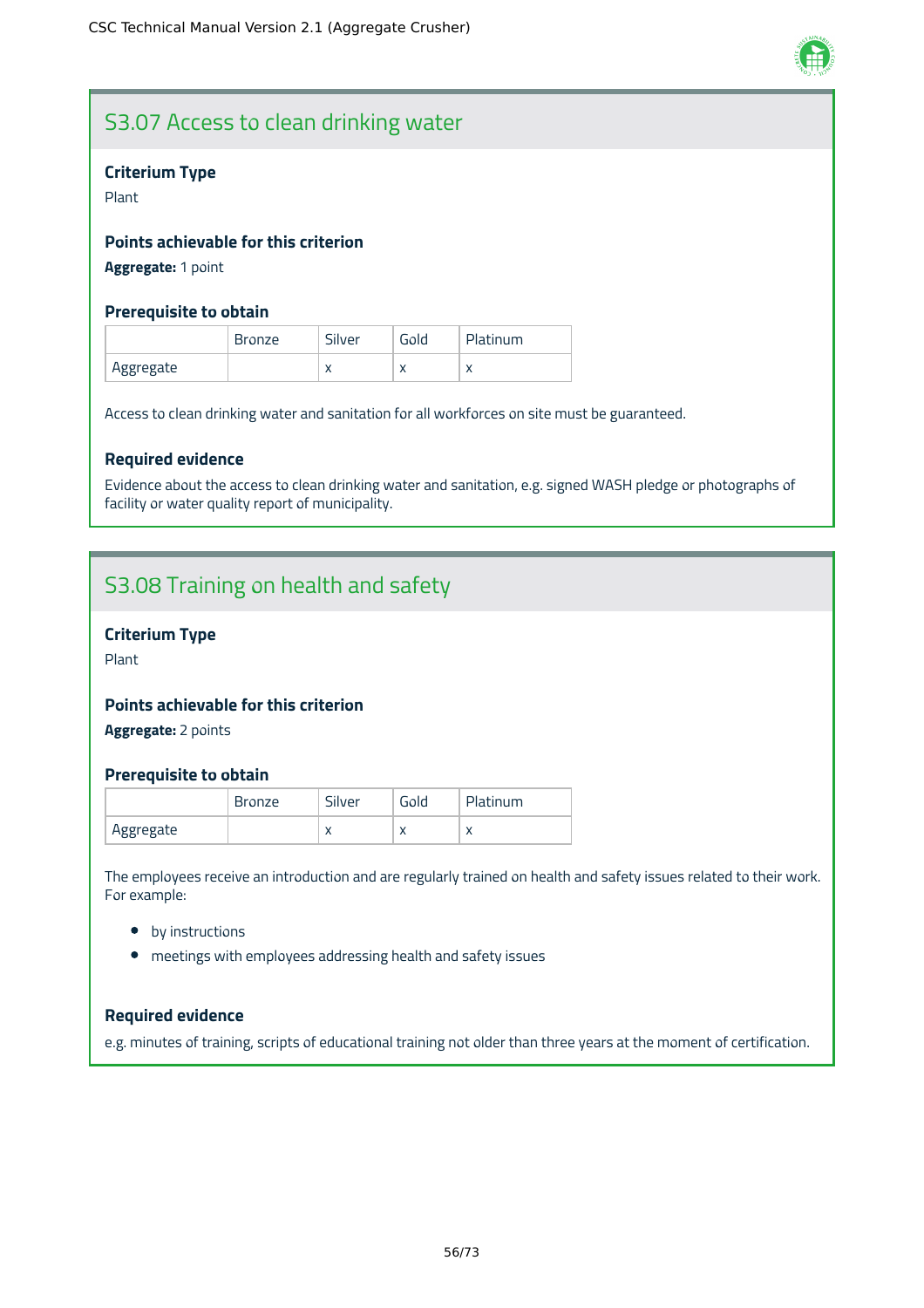

# S3.09 Recording of incidents

### **Criterium Type**

Company

### **Points achievable for this criterion**

**Aggregate:** 2 points

#### **Prerequisite to obtain**

|           | <b>Bronze</b> | Silver    | Gold | Platinum  |
|-----------|---------------|-----------|------|-----------|
| Aggregate |               | $\lambda$ |      | $\lambda$ |

The company records:

- near misses\*;
- medical incidents\*;
- lost time injuries\*;
- fatalities\*

(\*) equivalent terminologies may apply

### **Required evidence**

Record/statistics not older than one and half years at the moment of certification.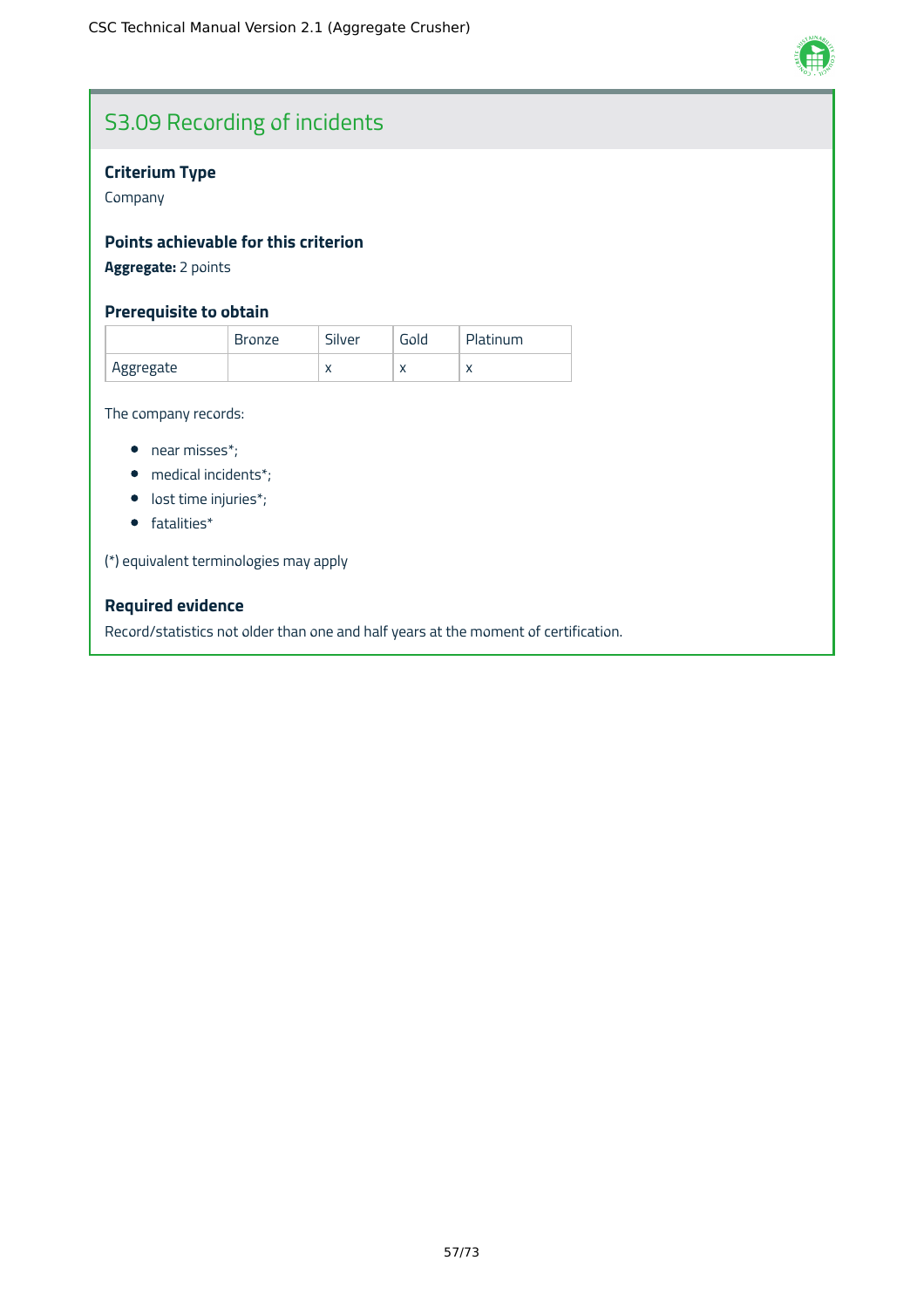

# S3.10 Corrective actions based upon incidents

#### **Criterium Type**

Company

#### **Points achievable for this criterion**

#### **Aggregate:** 2 points

#### **Prerequisite to obtain**

|           | Bronze | Silver    | Gold      | Platinum |
|-----------|--------|-----------|-----------|----------|
| Aggregate |        | $\lambda$ | $\lambda$ |          |

The company analyses the following incidents and implements corrective actions:

- **•** fatal incidents
- potential fatal incidents or near misses
- **·** lost time incidents
- medical treatments

#### **Required evidence**

Documentation of the analysis and corrective actions, where applicable, taken after an incident

# S3.11 No Lost Time Injuries (LTI) during the last three years

#### **Criterium Type**

Plant

### **Points achievable for this criterion**

**Aggregate:** 2 points

The plant has had no Lost Time Injuries (LTI) during the last three years at the moment of certification.

#### **Required evidence**

Evidence in the record/statistics that no LTI incidents have occurred at the plant during the last three years at the moment of certification.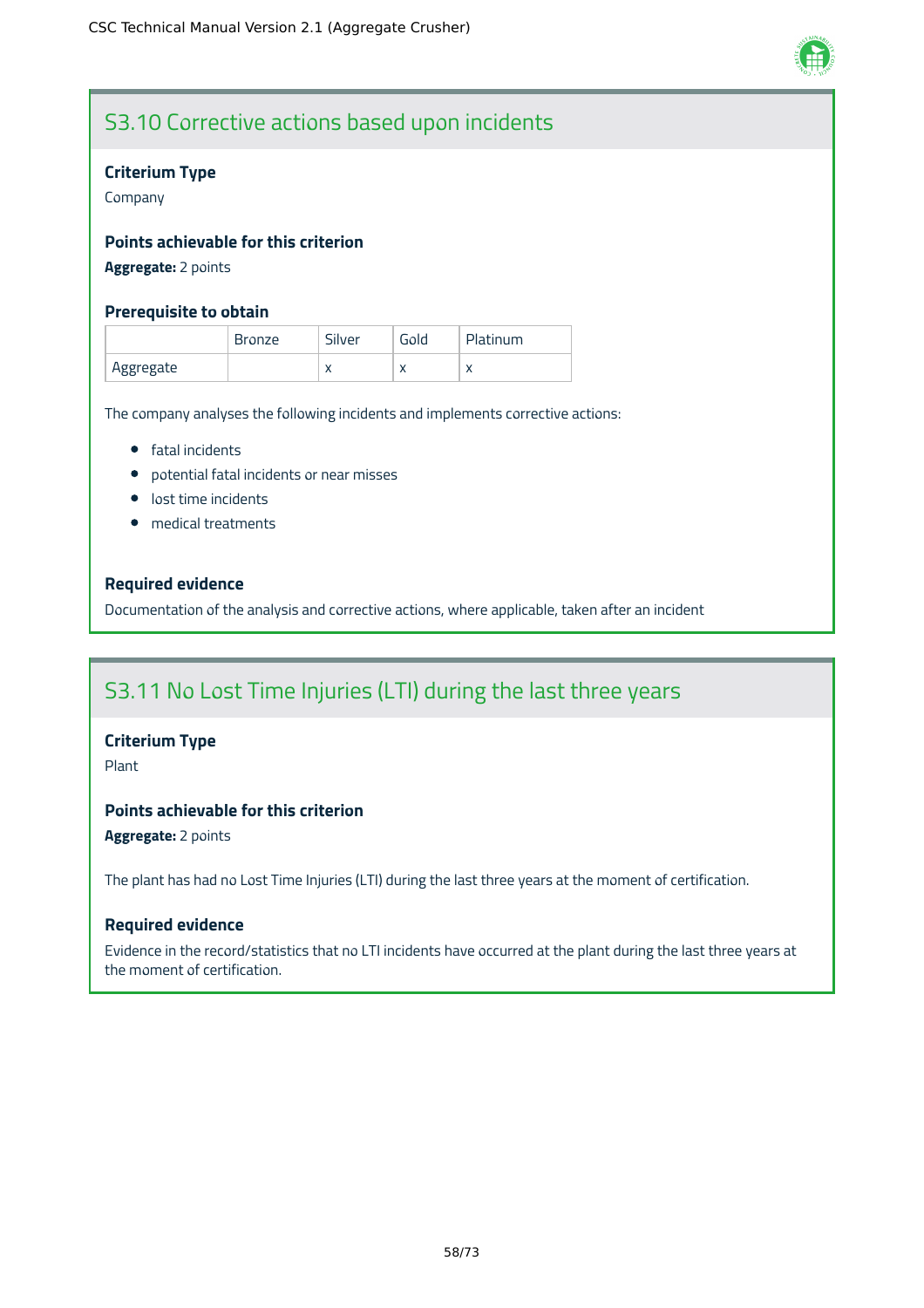

# S3.12 No fatality during last three years

#### **Criterium Type**

Plant

#### **Points achievable for this criterion**

**Aggregate:** 2 points

### **Prerequisite to obtain**

|           | <b>Bronze</b> | Silver | Gold | <b>Platinum</b> |
|-----------|---------------|--------|------|-----------------|
| Aggregate |               |        |      | $\lambda$       |

The plant has had no fatality involving employees, contractors and third parties during the last three years at the moment of certification.

### **Required evidence**

Evidence in the record/statistics that no fatal incidents have occurred at the plant during the last three years at the moment of certification.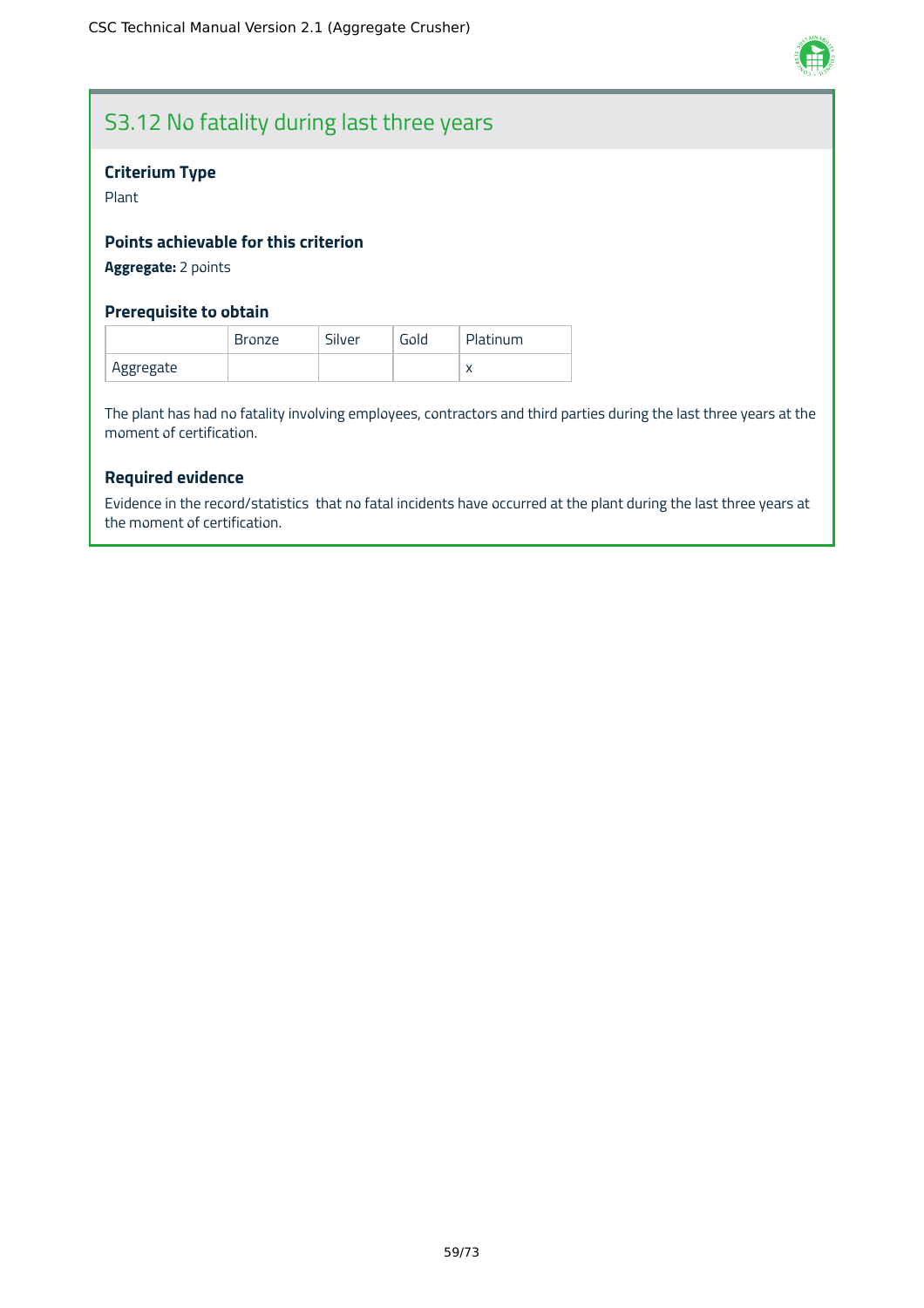

### **S4 - Labor Practices**

#### **Aim**

To ensure the fair and equitable treatment of workers.

### **Total points achievable for this credit**

**Aggregate:** 8 points (+1EP)

# S4.01 Policy on social protection

#### **Criterium Type**

Company

#### **Points achievable for this criterion**

**Aggregate:** 1 point

Where changes in operations would have major employment impacts, the company has a written commitment to provide reasonable notice to the appropriate authorities and representatives of the workers so that the implications may be examined jointly to mitigate any adverse impact to the greatest possible extent.

#### **Required evidence**

Copy of a formal document containing this commitment OR local law in case this fulfills the requirement.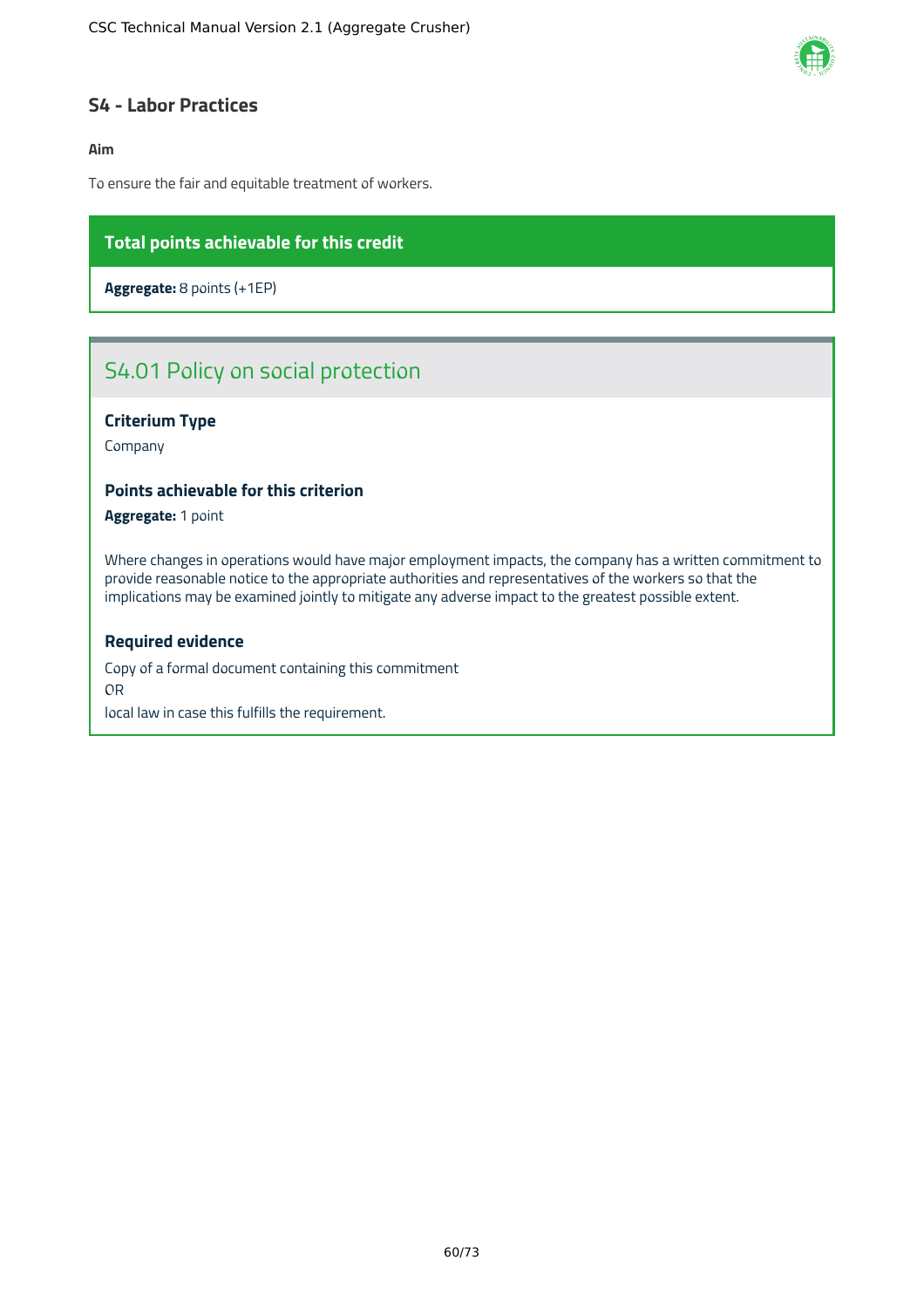

# S4.02 Personal record for all employees

#### **Criterium Type**

Company

#### **Points achievable for this criterion**

#### **Aggregate:** 1 point

Every employee has a personal record dossier with proof of education and safety training relevant to the tasks the employees perform.

AND

All personal data and the privacy of the workers are protected against unauthorized access.

### **Required evidence**

Evidence of the existence of personal records for all employees, for example a picture of the cover of the records of different people with different functions, or a letter signed by the person responsible for human resources that explains that records

are kept for all employees.

OR

Relevant local laws.

Explanation, where possible supported by photographic evidence (e.g. a locked room, filing cabinet or password protected program), of how personal data is protected.

OR

Relevant local laws.

# S4.03 Access to personal record for all employees

#### **Criterium Type**

Company

#### **Points achievable for this criterion**

**Aggregate:** 1 point

All employees are granted access to their personal record upon first request.

#### **Required evidence**

Copy of a formal document containing this right to access. OR Relevant local laws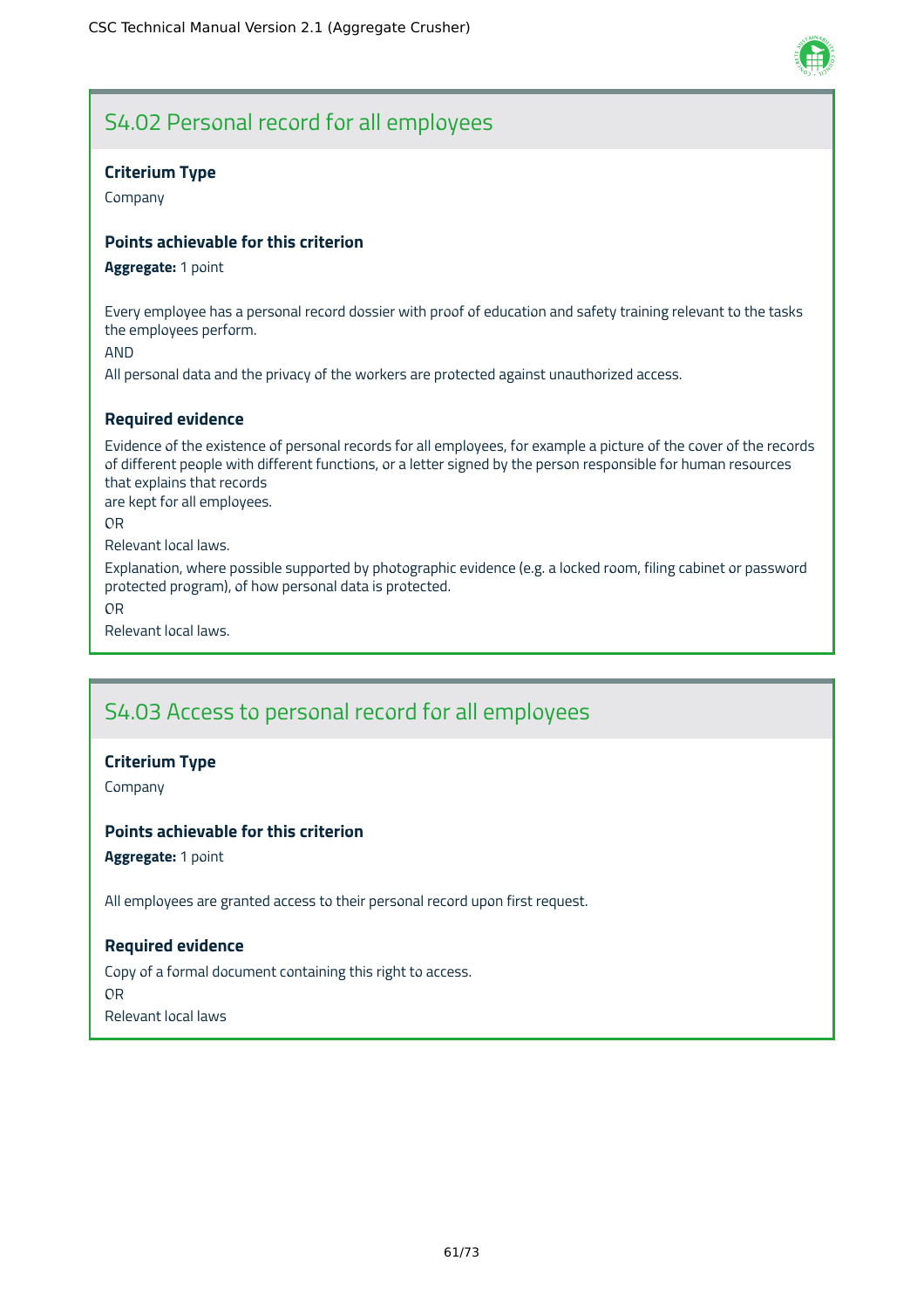# S4.04 Personal evaluation

#### **Criterium Type**

Company

#### **Points achievable for this criterion**

**Aggregate:** 1 point

An appraisal procedure is in place which foresees regular evaluation meetings with the employee; the results of the meeting being signed off by the employee.

#### **Required evidence**

Representative sample of cover sheets of current evaluation reports for different employees with different functions

AND

A copy of the appraisal procedure.

# S4.05 Availability of job profiles

#### **Criterium Type**

Company

### **Points achievable for this criterion**

**Aggregate:** 1 point

A profile has been made for every job

#### **Required evidence**

A copy of a number of representative function profiles.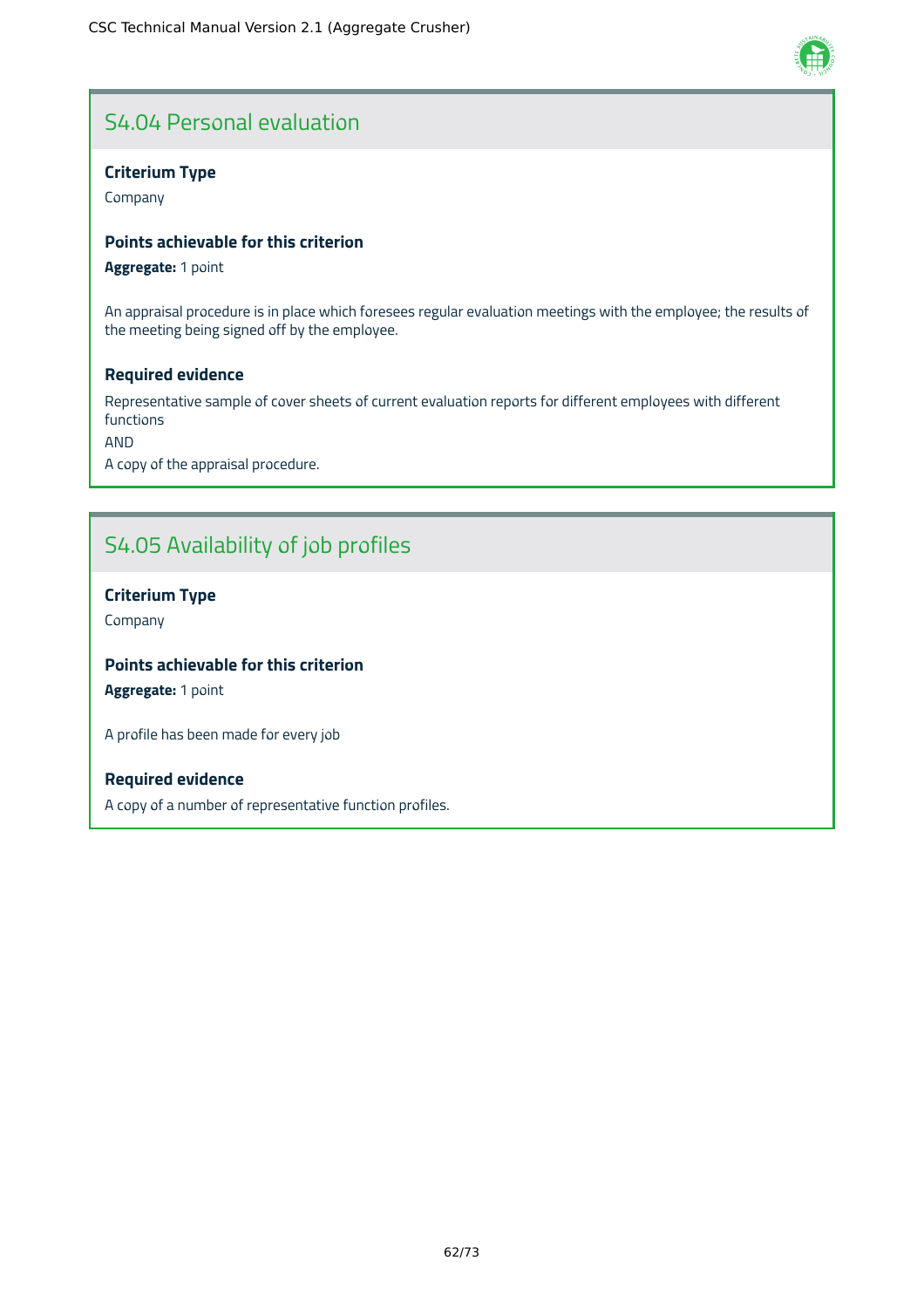

# S4.06 Skills development in the workplace

#### **Criterium Type**

Company

#### **Points achievable for this criterion**

**Aggregate:** 1 point

#### **Prerequisite to obtain**

|           | <b>Bronze</b> | Silver | Gold      | Platinum  |
|-----------|---------------|--------|-----------|-----------|
| Aggregate |               |        | $\lambda$ | $\lambda$ |

All workers at all stages of their work experience are provided with access to skills development, training and apprenticeships, and opportunities for career advancement.

#### **Required evidence**

Evidence of access to skills development

# S4.07 Preventive medical examination

#### **Criterium Type**

Company

### **Points achievable for this criterion**

**Aggregate:** 1 point

Regular preventive medical examination is offered to all employees at no cost at least every three years as recommended in the GCCA health management handbook.

#### **Required evidence**

Evidence of preventive medical examination no older than three years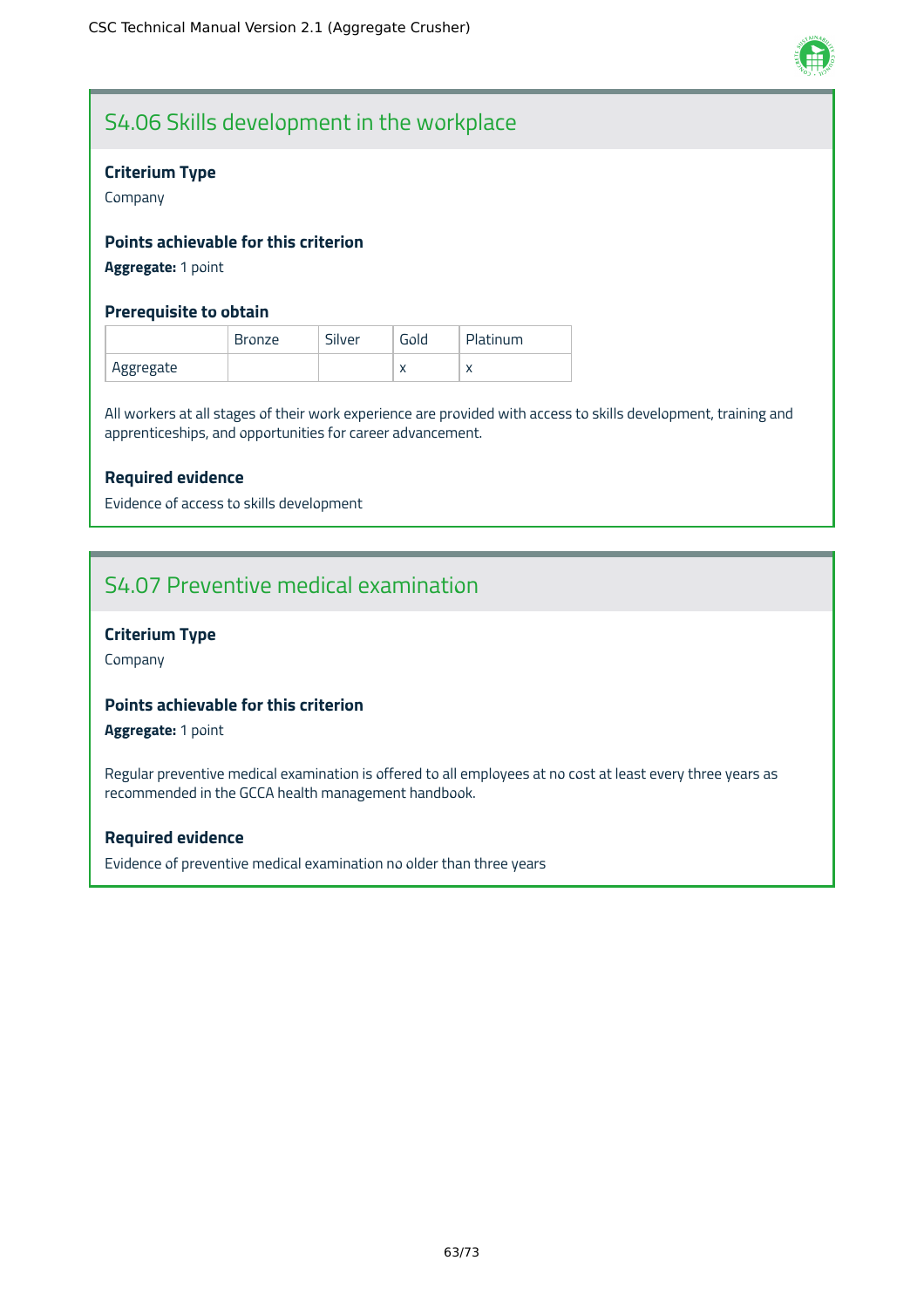

# S4.08 Work-life balance

#### **Criterium Type**

Company

#### **Points achievable for this criterion**

#### **Aggregate:** 1 point

#### **Prerequisite to obtain**

|           | <b>Bronze</b> | Silver | Gold      | Platinum |
|-----------|---------------|--------|-----------|----------|
| Aggregate |               |        | $\lambda$ |          |

Work-life balance in terms of reasonable working hours, parental and family leave opportunities, overtime voluntary, overpaid and infrequent, and other social services.

Conditions of work permit work-life balance in terms of reasonable working hours (overtime is voluntary and infrequent), parental leave and child care, and other services.

#### **Required evidence**

Evidence that choices in work-life balance are possible, such as evidence of facilities, voluntary contractual agreements

OR

Evidence (e.g. exemplary time sheets), that working hours comply with contract or locals laws

OR

Reference to local law (where applicable).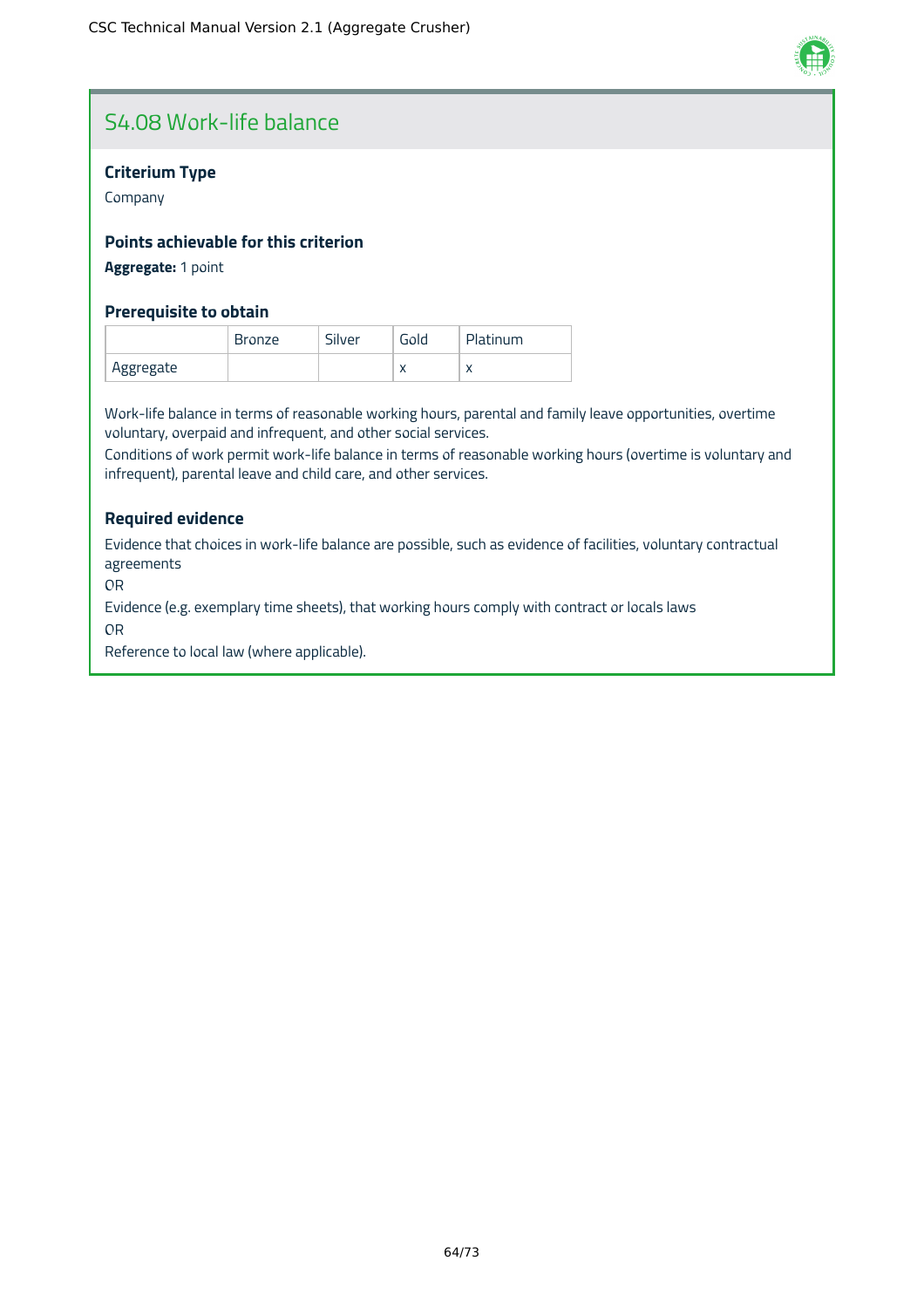

# S4.09 (EP) External control of social standards and compliance with human rights

#### **Criterium Type**

Company

#### **Points achievable for this criterion**

**Aggregate:** 1 point

Exemplary Performance criteria:

There is a reasonable level of external control of social standards and compliance with human rights via a dedicated external adequacy audit (see the annex).

### **Required evidence**

Adequacy investigation comprising the following elements of human rights management:

- 1. Culture (includes "tone from the top")
- 2. Objectives
- 3. Risks (includes risk assessments, reporting, KPIs)
- 4. Programme (includes policy, whistleblowing, case management, sanctions)
- 5. Organisation
- 6. Communication (includes communication concept and trainings)
- 7. Controls (including audits)

(for adequate evidence see the annex)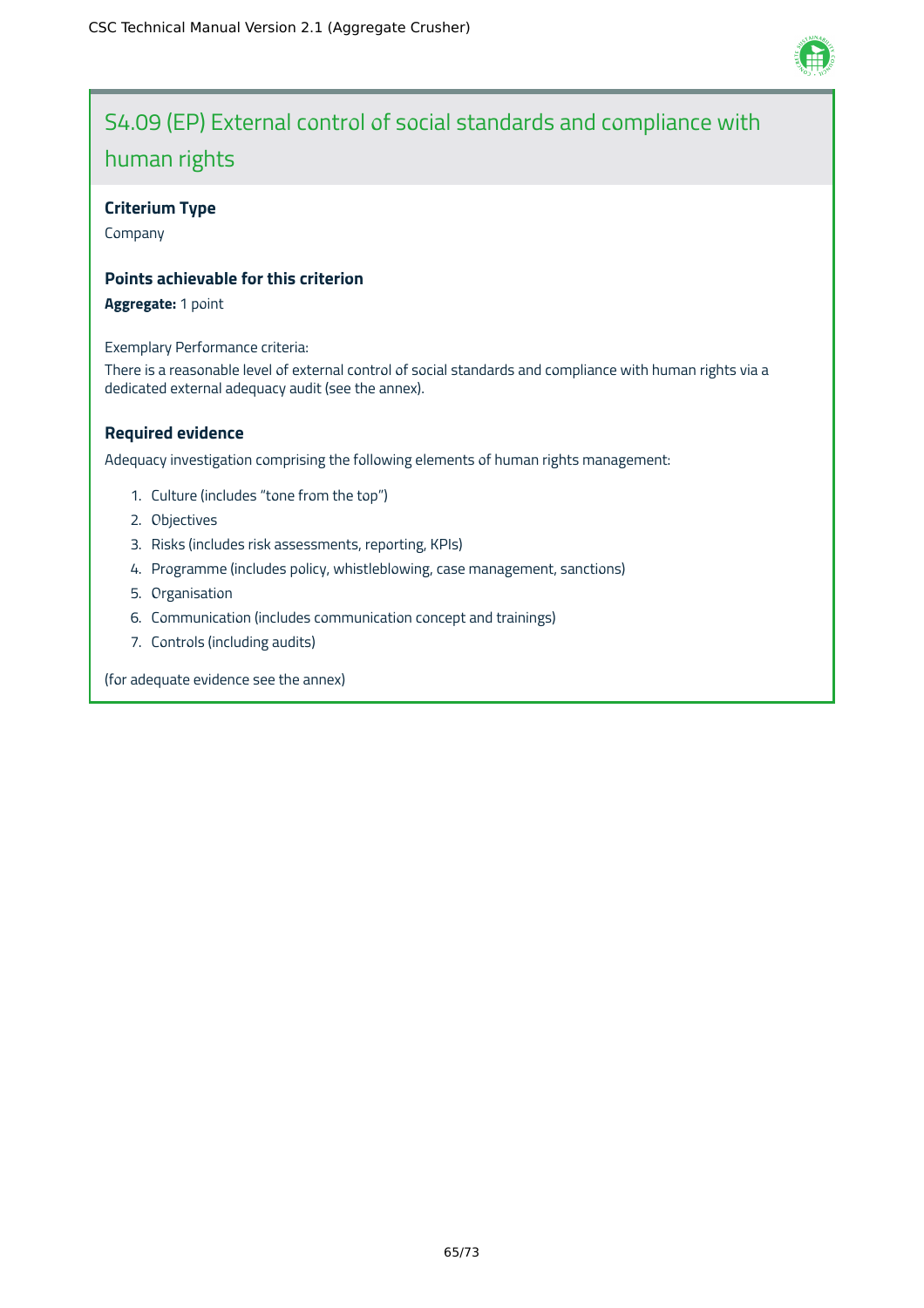# **Economics**

### **B1 - Local Economy**

#### **Aim**

To promote the adoption of practices for the economic benefits of the local community.

### **Total points achievable for this credit**

**Aggregate:** 4 points

| <b>B1.01 Local Economy</b>           |               |        |      |                 |  |
|--------------------------------------|---------------|--------|------|-----------------|--|
| <b>Criterium Type</b>                |               |        |      |                 |  |
| Plant                                |               |        |      |                 |  |
| Points achievable for this criterion |               |        |      |                 |  |
| Aggregate: 4 points                  |               |        |      |                 |  |
| <b>Prerequisite to obtain</b>        |               |        |      |                 |  |
|                                      | <b>Bronze</b> | Silver | Gold | <b>Platinum</b> |  |

|           | <b>Bronze</b> | Silver    | Gola      | <b>Platinum</b> |
|-----------|---------------|-----------|-----------|-----------------|
| Aggregate |               | $\lambda$ | $\lambda$ | $\lambda$       |

The plant serves the needs of- and supports the local economy.

#### **Required evidence**

Evidence where the local economy is supported, e.g. by local hire, local training, local suppliers, involvement of local businesses etc., taking into account the legal boundaries.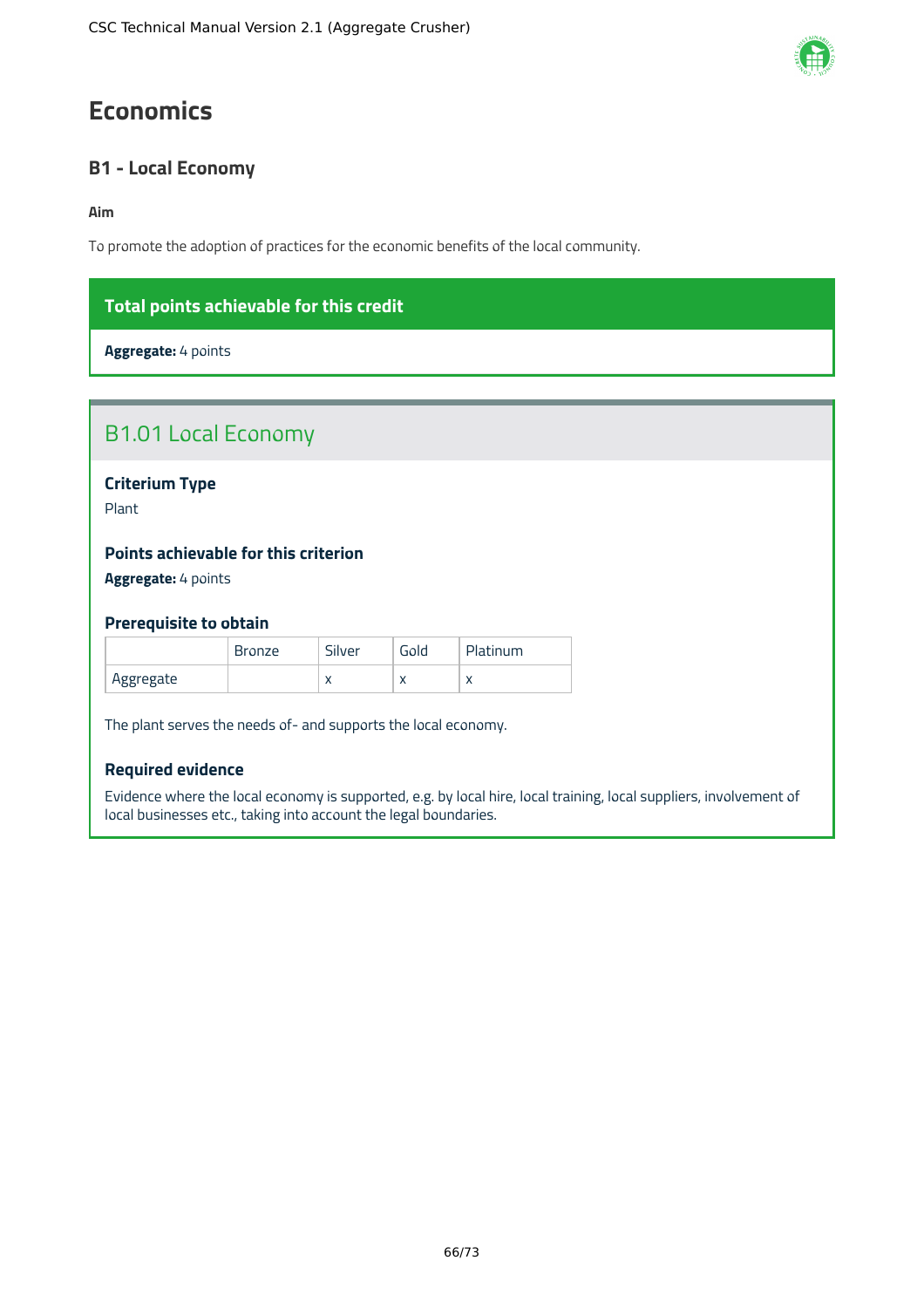

### **B2 - Ethical Business**

#### **Aim**

To operate the business in a fair and ethical manner.

### **Total points achievable for this credit**

**Aggregate:** 9 points

# B2.01 Ethical risk assessment

#### **Criterium Type**

Company

#### **Points achievable for this criterion**

**Aggregate:** 3 points

#### **Prerequisite to obtain**

|           | <b>Bronze</b> | Silver    | Gold      | Platinum |
|-----------|---------------|-----------|-----------|----------|
| Aggregate |               | $\lambda$ | $\lambda$ |          |

The company conducts and documents risk assessments of its operations focused on the avoidance of bribery and corruption, fair marketing, and respect of property rights, with maximum intervals of three years.

#### **Required evidence**

Evidence that a risk assessment has been performed less than 3 years before; this can be a confirmation that the auditor has seen the assessment or a copy of the assessment

# B2.02 Policy or code for ethical business

#### **Criterium Type**

Company

#### **Points achievable for this criterion**

#### **Aggregate:** 3 points

The company has a policy (or a number of policies) or code of business ethics (or a number of codes) in place. The policy (policies, code/codes) includes procedures that cover anti-corruption, fair competition and marketing, respect for property rights, responsible political involvement and confidential investigation.

#### **Required evidence**

A copy of the code, proving that suppliers are within the scope.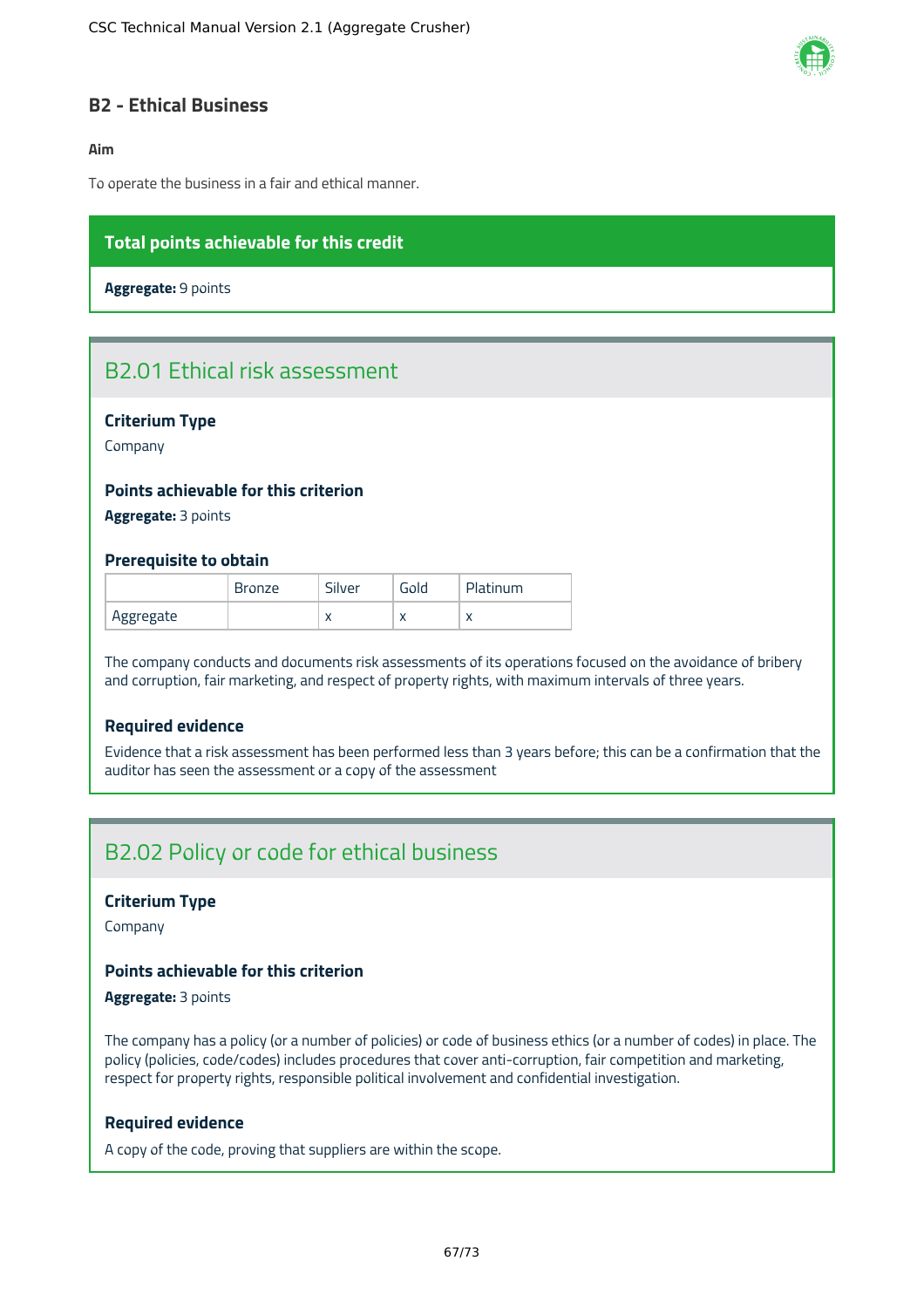

# B2.03 Confidential investigation

#### **Criterium Type**

Company

### **Points achievable for this criterion**

### **Aggregate:** 1 point

#### **Prerequisite to obtain**

|           | <b>Bronze</b> | Silver | Gold      | Platinum |
|-----------|---------------|--------|-----------|----------|
| Aggregate |               |        | $\lambda$ |          |

The organization has a mechanism for confidential investigation, resolution and reporting of suspected cases of bribery and/or corruption in place.

#### **Required evidence**

Evidence that a mechanism for confidential investigation (on company level) is in place. E.g.:

- a company hotline
- a publicly available telephone number to submit a complaint

### B2.04 Responsible political involvement

#### **Criterium Type**

Company

### **Points achievable for this criterion**

**Aggregate:** 1 point

The company has training in place to secure the ethical business behaviour of its relevant employees.

#### **Required evidence**

Evidence of the training procedure, program, exemplary certificates or similar.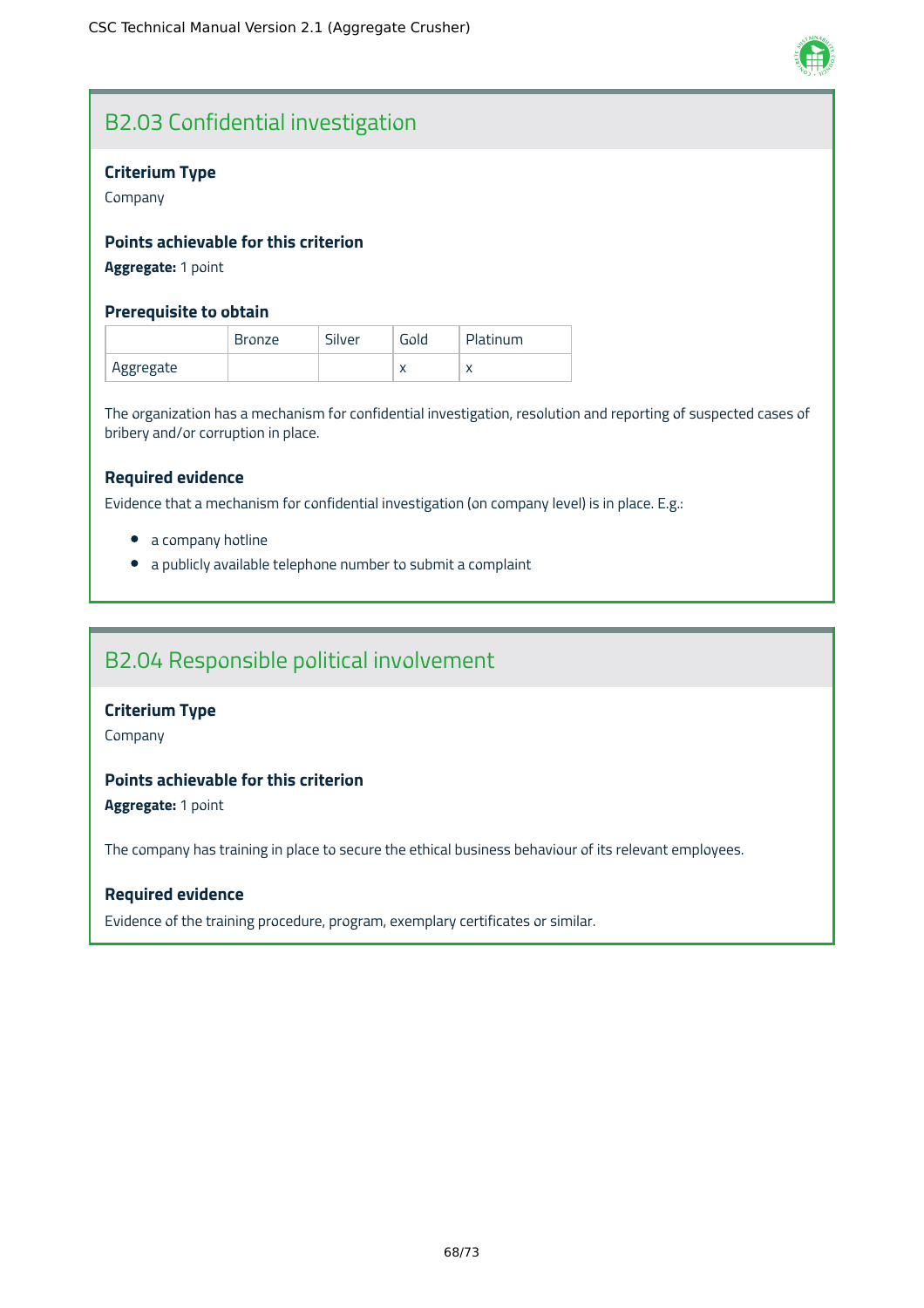

# B2.05 Respect for property rights

### **Criterium Type**

Company

### **Points achievable for this criterion**

### **Aggregate:** 1 point

The company recognizes property rights, both physical and intellectual.

### **Required evidence**

A policy or statement addressing respecting property rights.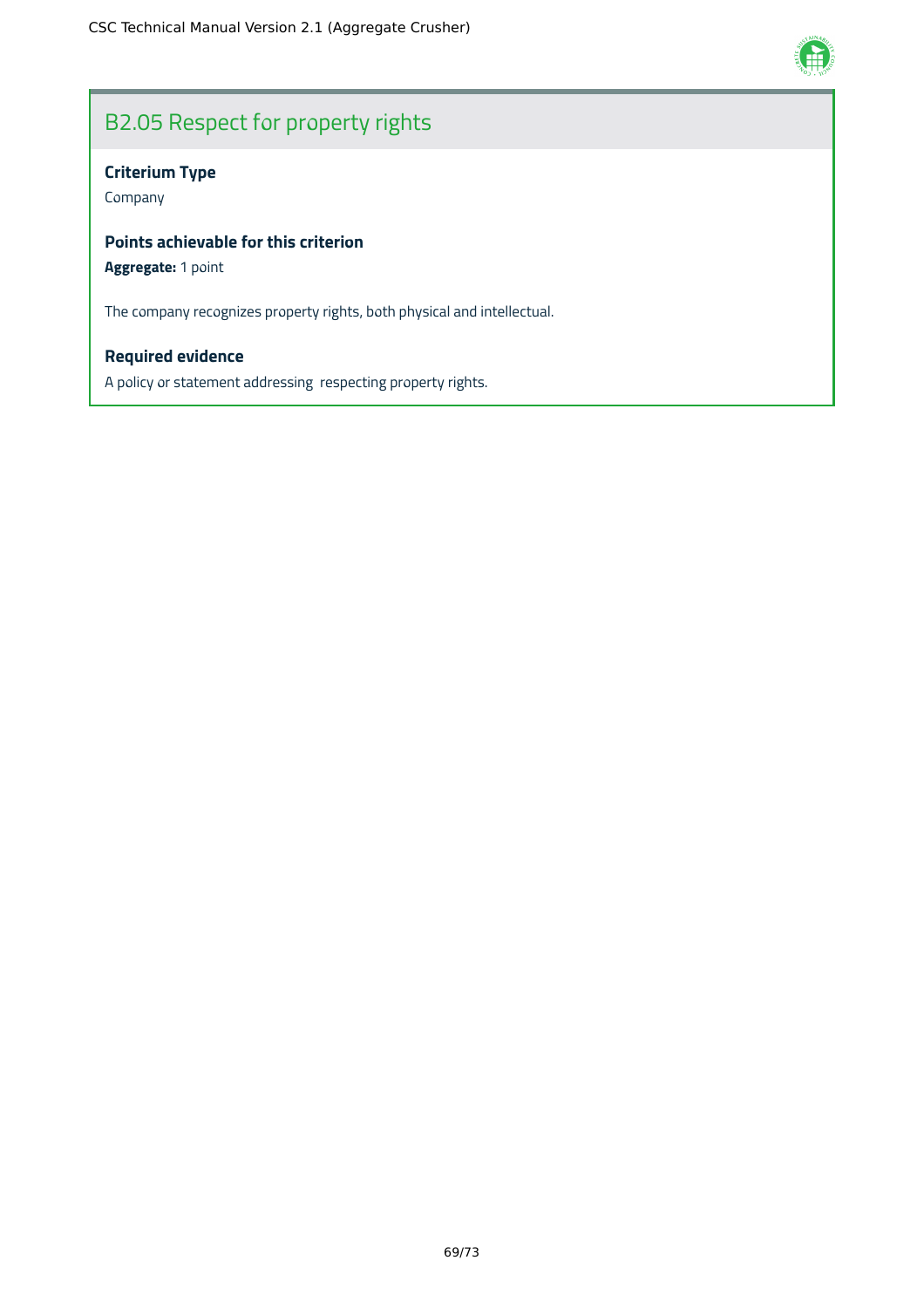

### **B3 - Innovation**

#### **Aim**

To stimulate

- the development and implementation of new solutions that contribute to the sustainability of the operations, its products, its suppliers or other parts of the value chain,
- execution of best practices in the field of sustainability that are not covered by this certification systems, and
- exemplary performance under any criterion in this system.

### **Total points achievable for this credit**

**Aggregate:** 9 points

# B3.01 Innovative solutions and/or exemplary performance

#### **Criterium Type**

Company

### **Points achievable for this criterion**

#### **Aggregate:** 9 points

The company develops, tests and/or implements innovative practices/products or demonstrates exemplary performance in the field of responsible sourcing in the sense of this CSC system and beyond.

#### **Required evidence**

The approval letter of the Innovation Committee, including the number of points to be awarded for the innovation or exemplary performance.

The formal process of applying for the Innovation Credit is described in the Innovation Credit Guidelines (see the annex).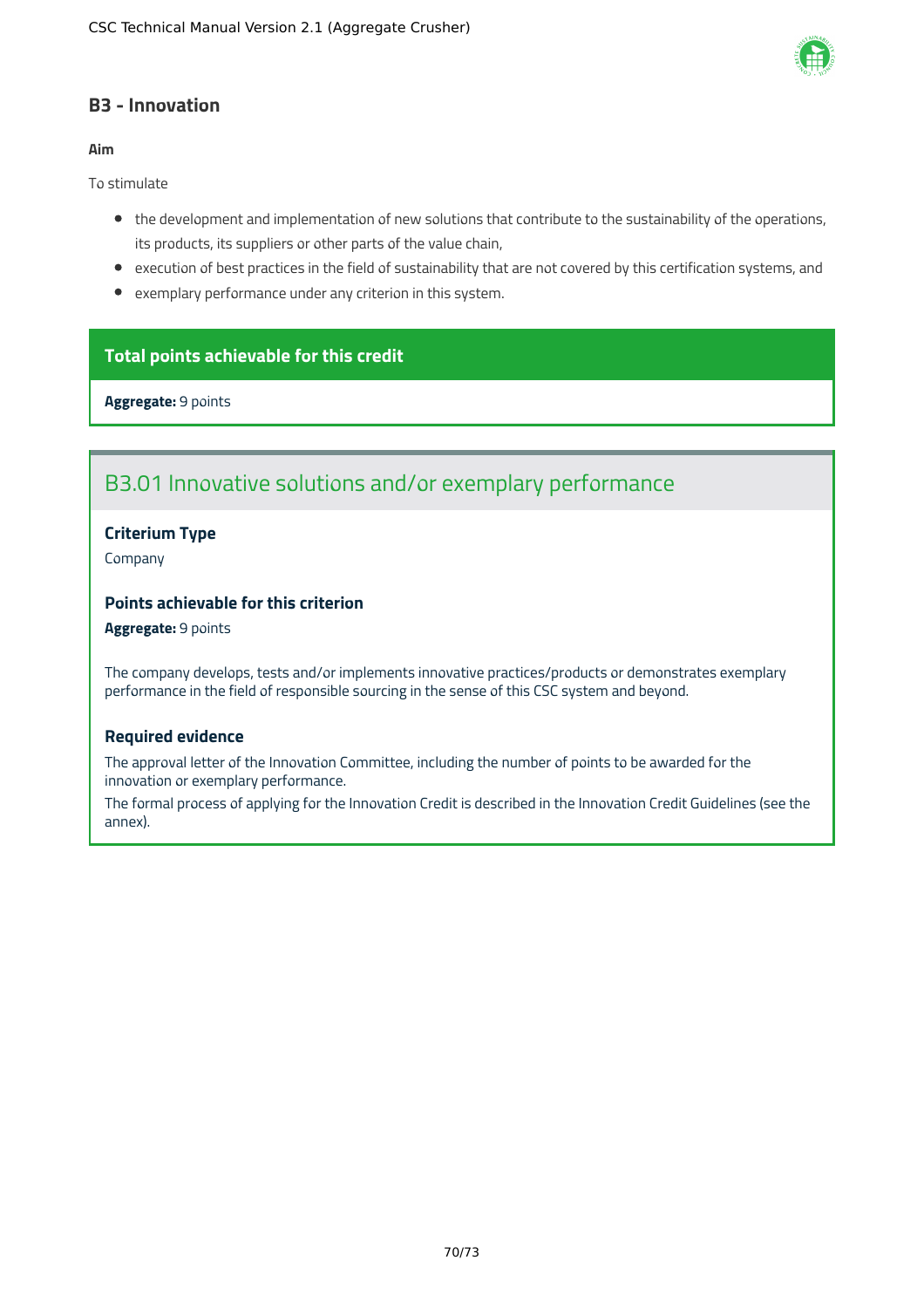

### **B4 - Feedback Procedure**

#### **Aim**

To establish a channel that allows the local community, employees and customers to provide feedback to the company.

### **Total points achievable for this credit**

**Aggregate:** 3 points

# B4.01 Feedback and complaints procedure for the local community

#### **Criterium Type**

Plant

### **Points achievable for this criterion**

**Aggregate:** 1 point

#### **Prerequisite to obtain**

|           | <b>Bronze</b> | Silver | Gold      | Platinum  |
|-----------|---------------|--------|-----------|-----------|
| Aggregate |               |        | $\lambda$ | $\lambda$ |

A feedback and complaint procedure and complaint facility is in place for the local community.

### **Required evidence**

Link on website OR phone number OR Email address OR contact details of a responsible person to handle the complaints. The contact can also be on company level, as long as it covers local complaints/grievance.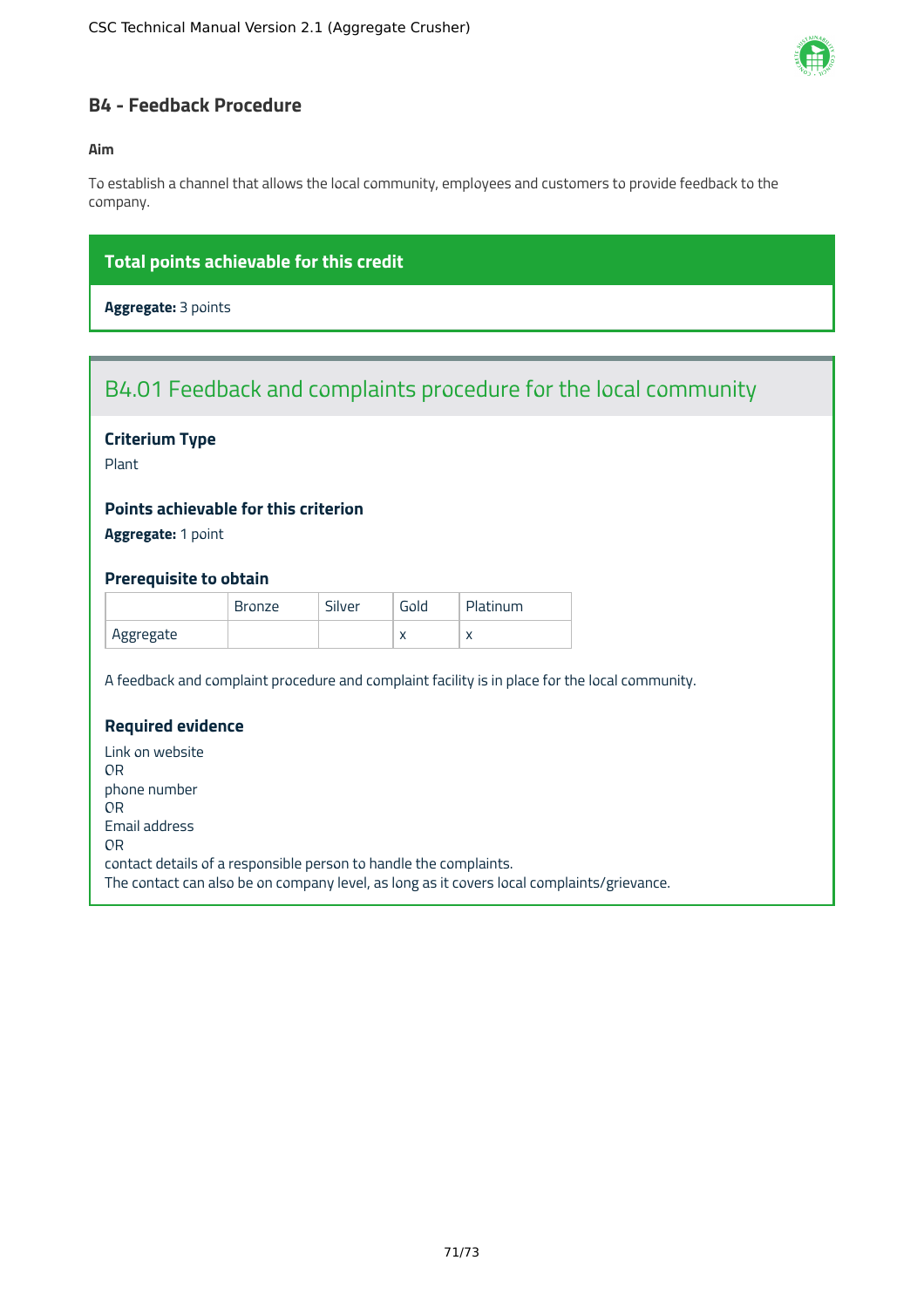

## B4.02 Feedback and complaints procedure for employees

### **Criterium Type**

Plant

## **Points achievable for this criterion**

**Aggregate:** 1 point

A feedback and complaint procedure and complaint facility is in place for employees.

### **Required evidence**

Link on website OR phone number OR Email address OR contact details of a responsible person to handle the complaints. The contact can also be on company level, as long as it covers local complaints/grievance.

## B4.03 Feedback and complaints procedure for customers

## **Criterium Type**

Plant

## **Points achievable for this criterion**

**Aggregate:** 1 point

### **Prerequisite to obtain**

|           | <b>Bronze</b> | Silver | Gold      | Platinum  |
|-----------|---------------|--------|-----------|-----------|
| Aggregate |               |        | $\lambda$ | $\lambda$ |

A feedback and complaint procedure and complaint facility is in place for customers.

### **Required evidence**

Link on website OR phone number OR Email address OR contact details of a responsible person to handle the complaints. The contact can also be on company level, as long as it covers local complaints/grievance.